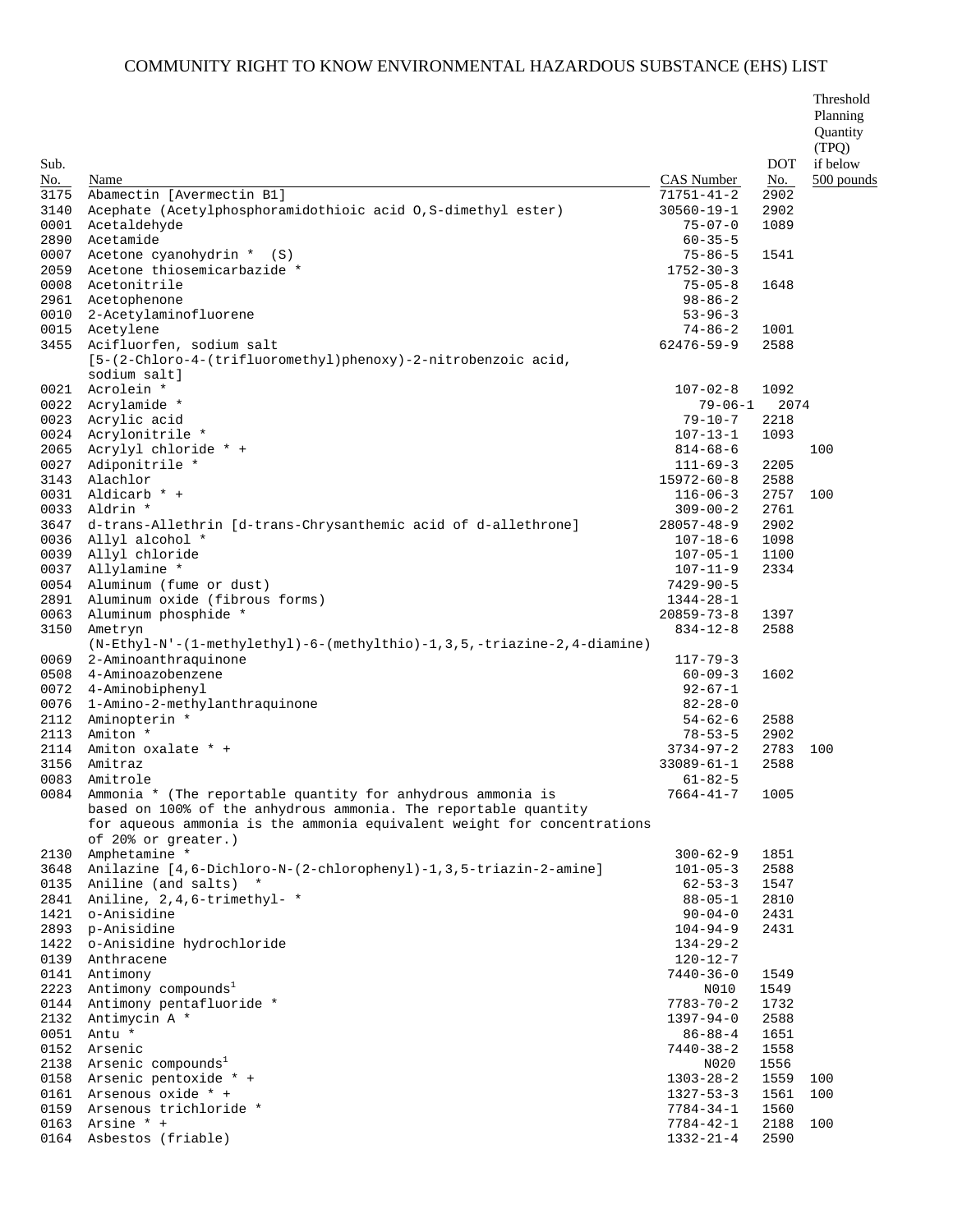| Sub.         |                                                                                                   |                                    | <b>DOT</b>   | TPQ if below |
|--------------|---------------------------------------------------------------------------------------------------|------------------------------------|--------------|--------------|
| No.          | Name                                                                                              | CAS Number                         | No.          | 500 pounds   |
| 0171         | Atrazine                                                                                          | $1912 - 24 - 9$                    | 2588         |              |
|              | $(6-\text{Chloro-N-ethyl-N'}-(1-\text{methylethyl})-1, 3, 5-\text{triazine-2}, 4-\text{diamine})$ |                                    |              |              |
| 2140         | Azinphos-ethyl * +                                                                                | $2642 - 71 - 9$                    | 2783         | 100          |
| 0966         | Azinphos-methyl * +                                                                               | $86 - 50 - 0$                      | 2783         | 10           |
| 0180<br>2146 | Barium<br>Barium compounds <sup>1</sup>                                                           | $7440 - 39 - 3$<br>N040            | 1400<br>1564 |              |
|              | [except Barium sulfate]                                                                           |                                    |              |              |
| 0191         | Bendiocarb [2,2-Dimethyl-1,3-benzodioxol-4-ol methylcarbamate]                                    | $22781 - 23 - 3$                   | 2588         |              |
| 3181         | Benfluralin (N-Butyl-N-ethyl-2,6-dinitro-4-(trifluoromethyl)                                      | $1861 - 40 - 1$                    | 2588         |              |
|              | benzenamine)                                                                                      |                                    |              |              |
| 0192         | Benomyl                                                                                           | $17804 - 35 - 2$                   | 2588         |              |
| 0195         | Benzal chloride *                                                                                 | $98 - 87 - 3$                      | 1886         |              |
| 2895         | Benzamide                                                                                         | $55 - 21 - 0$                      |              |              |
| 1916         | Benzenamine, 3-(trifluoromethyl)- *                                                               | $98 - 16 - 8$                      | 2948         |              |
| 0197<br>2155 | Benzene<br>Benzenearsonic acid * +                                                                | $71 - 43 - 2$<br>$98 - 05 - 5$     | 1114<br>1557 | 10           |
| 2156         | Benzene, 1-(chloromethyl)-4-nitro- *                                                              | $100 - 14 - 1$                     | 2811         |              |
| 0204         | Benzidine                                                                                         | $92 - 87 - 5$                      | 1885         |              |
| 2908         | Benzimidazole, 4,5-dichloro-2-(trifluoromethyl)- *                                                | $3615 - 21 - 2$                    |              |              |
| 2968         | Benzo(q,h,l)perylene                                                                              | $191 - 24 - 2$                     |              |              |
| 0212         | Benzotrichloride $* + (S)$                                                                        | $98 - 07 - 7$                      | 2226         | 100          |
| 0214         | Benzoyl chloride                                                                                  | $98 - 88 - 4$                      | 1736         |              |
| 0215         | Benzoyl peroxide                                                                                  | $94 - 36 - 0$                      | 2085         |              |
| 0217         | Benzyl chloride *                                                                                 | $100 - 44 - 7$                     | 1738         |              |
| 1490<br>0222 | Benzyl cyanide *<br>Beryllium                                                                     | $140 - 29 - 4$<br>$7440 - 41 - 7$  | 2470<br>1567 |              |
| 2163         | Beryllium compounds <sup>1</sup>                                                                  | N050                               | 1566         |              |
| 2856         | Bicyclo[2.2.1]heptane-2-carbonitrile,5-chloro-6-((((methylamino)                                  | $15271 - 41 - 7$                   | 2992         |              |
|              | carbonyl)oxy)imino)-, $(1s-(1-a)pha, 2-beta, 4-a]pha, 5-a]pha, 6E)$ )- *                          |                                    |              |              |
| 3194         | Bifenthrin                                                                                        | $82657 - 04 - 3$                   |              |              |
| 0795         | Biphenyl                                                                                          | $92 - 52 - 4$                      | 2958         |              |
| 2971         | Bis(2-chloroethoxy) methane                                                                       | $111 - 91 - 1$                     |              |              |
| 0232         | $\text{Bis}(2-\text{chloroethyl})$ ether * (S)                                                    | $111 - 44 - 4$                     | 1916         |              |
| 0234         | Bis(chloromethyl) ether<br>(S)<br>Bis(2-chloro-1-methylethyl)ether                                | $542 - 88 - 1$                     | 2249         |              |
| 0235<br>2170 | Bis(chloromethyl) ketone * +                                                                      | $108 - 60 - 1$<br>$534 - 07 - 6$   | 2490<br>2649 | 10           |
| 0238         | Bis(2-ethylhexyl)phthalate (S)                                                                    | $117 - 81 - 7$                     |              |              |
| 3479         | Bis(tributyltin) oxide                                                                            | $56 - 35 - 9$                      | 2902         |              |
| 2172         | Bitoscanate *                                                                                     | $4044 - 65 - 9$                    | 1588         |              |
| 3517         | (Sodium) Blue VRS                                                                                 | $129 - 17 - 9$                     | 1602         |              |
| 0245         | Boron trichloride *                                                                               | $10294 - 34 - 5$                   | 1741         |              |
| 0246         | Boron trifluoride *                                                                               | $7637 - 07 - 2$                    | 1008         |              |
| 0250         | Boron trifluoride (compound with methyl ether $(1:1)$ ) *                                         | $353 - 42 - 4$                     | 2965         |              |
| 2897<br>0251 | Brilliant Blue FCF Salts (S)<br>Bromacil                                                          | $2650 - 18 - 2$<br>$314 - 40 - 9$  | 1602<br>2588 |              |
|              | $(5-Bromo-6-methyl-3-(1-methylpropyl)-2,4-(1H,3H)-pyrimidinedione)$                               |                                    |              |              |
| 3651         | Bromacil, lithium salt (2,4-(1H,3H)-Pyrimidinedione,                                              | $53404 - 19 - 6$                   |              |              |
|              | 5-bromo-6-methyl-3 (1-methylpropyl), lithium salt)                                                |                                    |              |              |
| 2179         | Bromadiolone * +                                                                                  | $28772 - 56 - 7$                   | 3027         | 100          |
| 0252         | Bromine *                                                                                         | $7726 - 95 - 6$                    | 1744         |              |
| 3652         | 1-Bromo-1-(bromomethyl)-1,3-propanedicarbonitrile                                                 | $35691 - 65 - 7$                   |              |              |
| 0384<br>0262 | Bromochlorodifluoromethane (Halon 1211)<br>Bromoform                                              | $353 - 59 - 3$<br>$75 - 25 - 2$    | 1974<br>2515 |              |
| 1231         | Bromomethane $*(S)$                                                                               | $74 - 83 - 9$                      | 1062         |              |
| 0269         | Bromotrifluorethylene                                                                             | $598 - 73 - 2$                     | 2419         |              |
| 1912         | Bromotrifluoromethane (Halon 1301)                                                                | $75 - 63 - 8$                      | 1009         |              |
| 3211         | Bromoxynil (3,5-Dibromo-4-hydroxybenzonitrile)                                                    | $1689 - 84 - 5$                    | 2588         |              |
| 3212         | Bromoxynil octanoate                                                                              | $1689 - 99 - 2$                    |              |              |
|              | (Octanoic acid, 2,6-dibromo-4-cyanophenylester)                                                   |                                    |              |              |
| 0270         | Brucine                                                                                           | $357 - 57 - 3$                     | 1570         |              |
| 0272         | 1,3-Butadiene                                                                                     | $106 - 99 - 0$                     | 1010         |              |
| 0273         | Butane                                                                                            | $106 - 97 - 8$                     | 1011         |              |
| 0286<br>3600 | Butene<br>1-Butene                                                                                | $25167 - 67 - 3$<br>$106 - 98 - 9$ | 1012<br>1012 |              |
| 3601         | 2-Butene                                                                                          | $107 - 01 - 7$                     | 1012         |              |
| 3602         | 2-Butene-cis                                                                                      | $590 - 18 - 1$                     | 1012         |              |
| 3603         | 2-Butene-trans                                                                                    | $624 - 64 - 6$                     | 1012         |              |
| 0278         | Butyl acrylate                                                                                    | $141 - 32 - 2$                     | 2348         |              |
| 1330         | n-Butyl alcohol                                                                                   | $71 - 36 - 3$                      | 1120         |              |
| 1645         | sec-Butyl alcohol                                                                                 | $78 - 92 - 2$                      | 1120         |              |
| 1787         | tert-Butyl alcohol                                                                                | $75 - 65 - 0$                      | 1120         |              |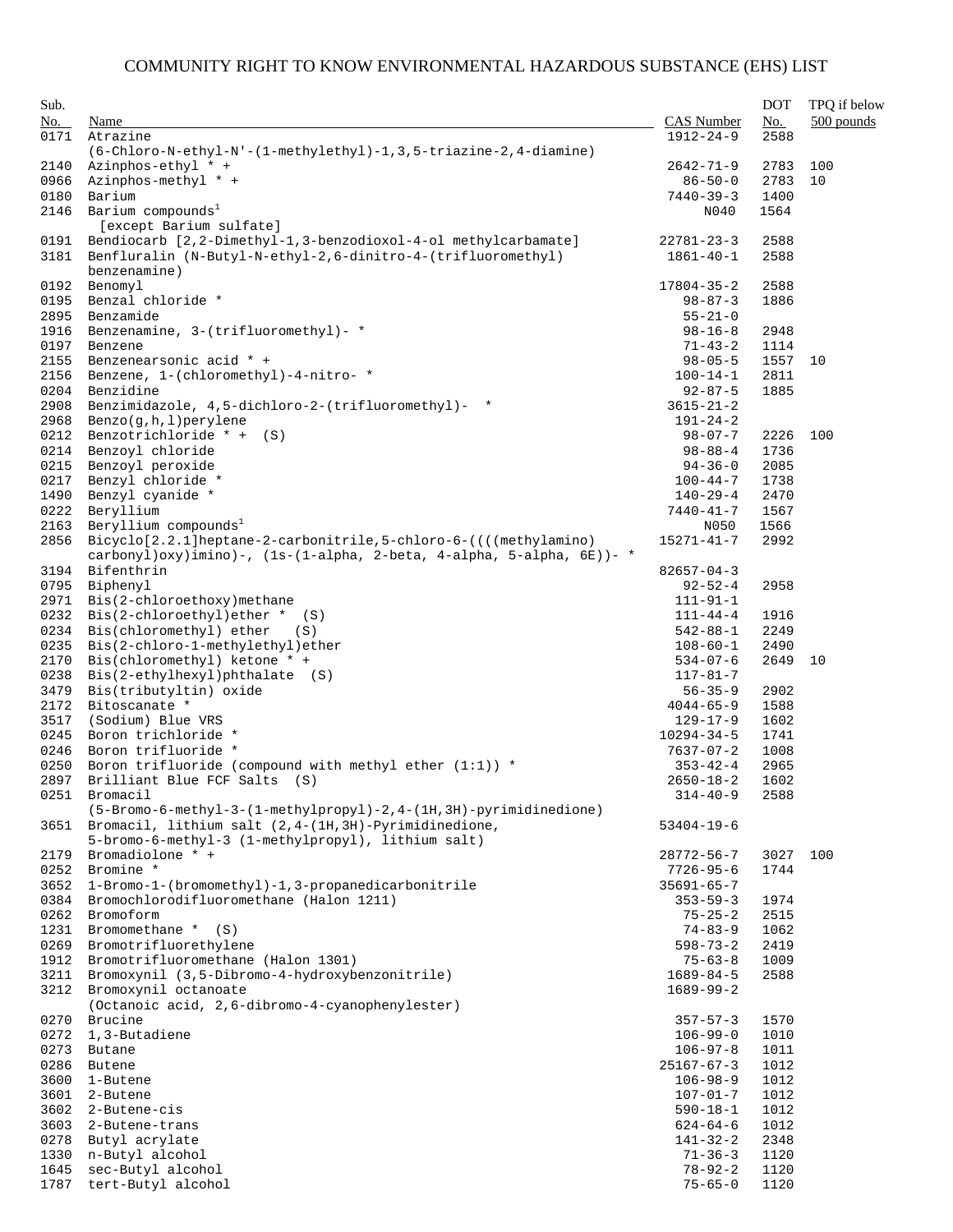| Sub.         |                                                                                 |                                    | <b>DOT</b>   | TPQ if below |
|--------------|---------------------------------------------------------------------------------|------------------------------------|--------------|--------------|
| No.          | Name                                                                            | <b>CAS</b> Number                  | No.          | 500 pounds   |
| 2896         | Butyl benzyl phthalate                                                          | $85 - 68 - 7$                      |              |              |
| 0287         | 1,2-Butylene oxide                                                              | $106 - 88 - 7$                     |              |              |
| 0299         | Butyraldehyde                                                                   | $123 - 72 - 8$                     | 1129         |              |
| 2897         | C.I. Acid Blue 9 Diammonium Salt (S)                                            | $2650 - 18 - 2$                    | 1602         |              |
| 0445<br>0442 | C.I. Acid Red 114<br>$C.I.$ Acid Green 3 $(S)$                                  | $6459 - 94 - 5$<br>$4680 - 78 - 8$ | 1602         |              |
| 0448         | $C.I.$ Basic Green $4$ (S)                                                      | $569 - 64 - 2$                     | 1602         |              |
| 0449         | $C.I.$ Basic Red $1$ (S)                                                        | $989 - 38 - 8$                     | 1602         |              |
| 0453         | C.I. Direct Black 38                                                            | 1937-37-7                          | 1602         |              |
| 0462         | C.I. Direct Blue 6                                                              | $2602 - 46 - 2$                    | 1602         |              |
| 3661         | C.I. Direct Blue 218                                                            | $28407 - 37 - 6$                   |              |              |
| 0478         | C.I. Direct Brown 95                                                            | $16071 - 86 - 6$                   | 1602         |              |
| 0503         | C.I. Disperse Yellow 3                                                          | $2832 - 40 - 8$                    | 1602         |              |
| 0504         | $C.I.$ Food Red 5 $(S)$                                                         | $3761 - 53 - 3$                    | 1602         |              |
| 0505         | C.I. Food Red 15<br>(S)                                                         | $81 - 88 - 9$                      | 1602         |              |
| 0506         | C.I. Solvent Orange 7<br>(S)                                                    | $3118 - 97 - 6$                    | 1602         |              |
| 0739<br>0507 | C.I. Solvent Yellow 2<br>(S)<br>C.I. Solvent Yellow 3                           | $60 - 11 - 7$<br>$97 - 56 - 3$     | 1602<br>1602 |              |
| 0509         | C.I. Solvent Yellow 14<br>(S)                                                   | $842 - 07 - 9$                     | 1602         |              |
| 2894         | C.I. Solvent Yellow 34                                                          | $492 - 80 - 8$                     | 1602         |              |
| 0512         | C.I. Vat Yellow 4                                                               | $128 - 66 - 5$                     | 1602         |              |
| 0305         | Cadmium                                                                         | $7440 - 43 - 9$                    | 2570         |              |
| 2199         | Cadmium compounds <sup>1</sup>                                                  | N078                               | 2570         |              |
| 2200         | Cadmium oxide * +                                                               | $1306 - 19 - 0$                    | 2570         | 100          |
| 2201         | Cadmium stearate *                                                              | $2223 - 93 - 0$                    | 2570         |              |
| 0310         | Calcium arsenate *                                                              | $7778 - 44 - 1$                    | 1573         |              |
| 0316         | Calcium cyanamide                                                               | $156 - 62 - 7$                     | 1403         |              |
| 1871         | Camphechlor $*$ (S)                                                             | $8001 - 35 - 2$                    | 2761         |              |
| 2207         | Cantharidin * +                                                                 | $56 - 25 - 7$                      |              | 100          |
| 0339<br>2209 | Captan<br>Carbachol chloride *                                                  | $133 - 06 - 2$<br>$51 - 83 - 2$    | 9099         |              |
| 2214         | Carbamic acid, methyl-,                                                         | $26419 - 73 - 8$                   |              | 100          |
|              | $0-$ ( $(2, 4$ -dimethyl-1,3-dithiolan-2-yl) methylene) amino) -<br>$* +$       |                                    |              |              |
| 0340         | Carbaryl                                                                        | $63 - 25 - 2$                      | 1739         |              |
| 0341         | Carbofuran * +                                                                  | $1563 - 66 - 2$                    | 2757         | 10           |
| 0344         | Carbon disulfide *                                                              | $75 - 15 - 0$                      | 1131         |              |
| 0349         | Carbon oxysulfide (S)                                                           | $463 - 58 - 1$                     | 2204         |              |
| 0347         | Carbon tetrachloride                                                            | $56 - 23 - 5$                      | 1846         |              |
| 0349         | Carbonyl sulfide (S)                                                            | $463 - 58 - 1$                     | 2204         |              |
| 2218         | Carbophenothion*                                                                | $786 - 19 - 6$                     | 3018         |              |
| 3224<br>0722 | Carboxin (5,6-Dihydro-2-methyl-N-phenyl-1,4-oxathiin-3-carboxamide)<br>Catechol | $5234 - 68 - 4$                    |              |              |
| 3654         | Chinomethionat (6-Methyl-1,3-dithiolo[4,5-b]quinoxalin-2-one)                   | $120 - 80 - 9$<br>$2439 - 01 - 2$  | 2588         |              |
| 0357         | Chloramben                                                                      | $133 - 90 - 4$                     |              |              |
| 0361         | Chlordane *                                                                     | $57 - 74 - 9$                      | 2762         |              |
| 3228         | Chlorendic acid                                                                 | $115 - 28 - 6$                     |              |              |
| 0364         | Chlorfenvinfos *                                                                | $470 - 90 - 6$                     | 3018         |              |
| 3229         | Chlorimuron ethyl                                                               | $90982 - 32 - 4$                   |              |              |
|              | (Ethyl-2-[[[(4-chloro-6-methoxyprimidin-2-yl)-carbonyl]-amino]                  |                                    |              |              |
|              | sulfonyl]benzoate)                                                              |                                    |              |              |
| 0367         | Chlorine $*$ +<br>Chlorine dioxide                                              | $7782 - 50 - 5$                    | 1017         | 100          |
| 0368<br>3604 | Chlorine monoxide                                                               | $10049 - 04 - 4$<br>7791-21-1      |              |              |
| 2235         | Chlormephos *                                                                   | $24934 - 91 - 6$                   | 3018         |              |
| 2236         | Chlormequat chloride * +                                                        | $999 - 81 - 5$                     | 2811         | 100          |
| 0373         | Chloroacetic acid * +                                                           | $79 - 11 - 8$                      | 1750         | 100          |
| 0048         | 2-Chloroacetophenone                                                            | $532 - 27 - 4$                     | 1697         |              |
| 3655         | 1-(3-Chloroallyl)-3,5,7-triaza-1-azoniaadamantane chloride                      | $4080 - 31 - 3$                    |              |              |
| 2964         | p-Chloroaniline                                                                 | $106 - 47 - 8$                     | 2019         |              |
| 0379         | Chlorobenzene                                                                   | $108 - 90 - 7$                     | 1134         |              |
| 0205         | Chlorobenzilate                                                                 | $510 - 15 - 6$                     |              |              |
| 0385         | 1-Chloro-1,1-difluoroethane (HCFC-142b)                                         | $75 - 68 - 3$                      | 2517         |              |
| 0386         | Chlorodifluoromethane (HCFC-22)                                                 | $75 - 45 - 6$                      | 1018         |              |
| 0863<br>0874 | Chloroethane (S)<br>Chloroethanol *                                             | $75 - 00 - 3$<br>$107 - 07 - 3$    | 1037<br>1135 |              |
| 2239         | Chloroethyl chloroformate *                                                     | 627-11-2                           | 1182         |              |
| 0388         | Chloroform *                                                                    | $67 - 66 - 3$                      | 1888         |              |
| 1235         | Chloromethane<br>(S)                                                            | $74 - 87 - 3$                      | 1063         |              |
| 0234         | Chloromethyl ether<br>(S)                                                       | $542 - 88 - 1$                     | 2249         |              |
| 0391         | Chloromethyl methyl ether * +                                                   | $107 - 30 - 2$                     | 1239         | 100          |
| 1223         | 3-Chloro-2-methyl-1-propene                                                     | $563 - 47 - 3$                     | 2554         |              |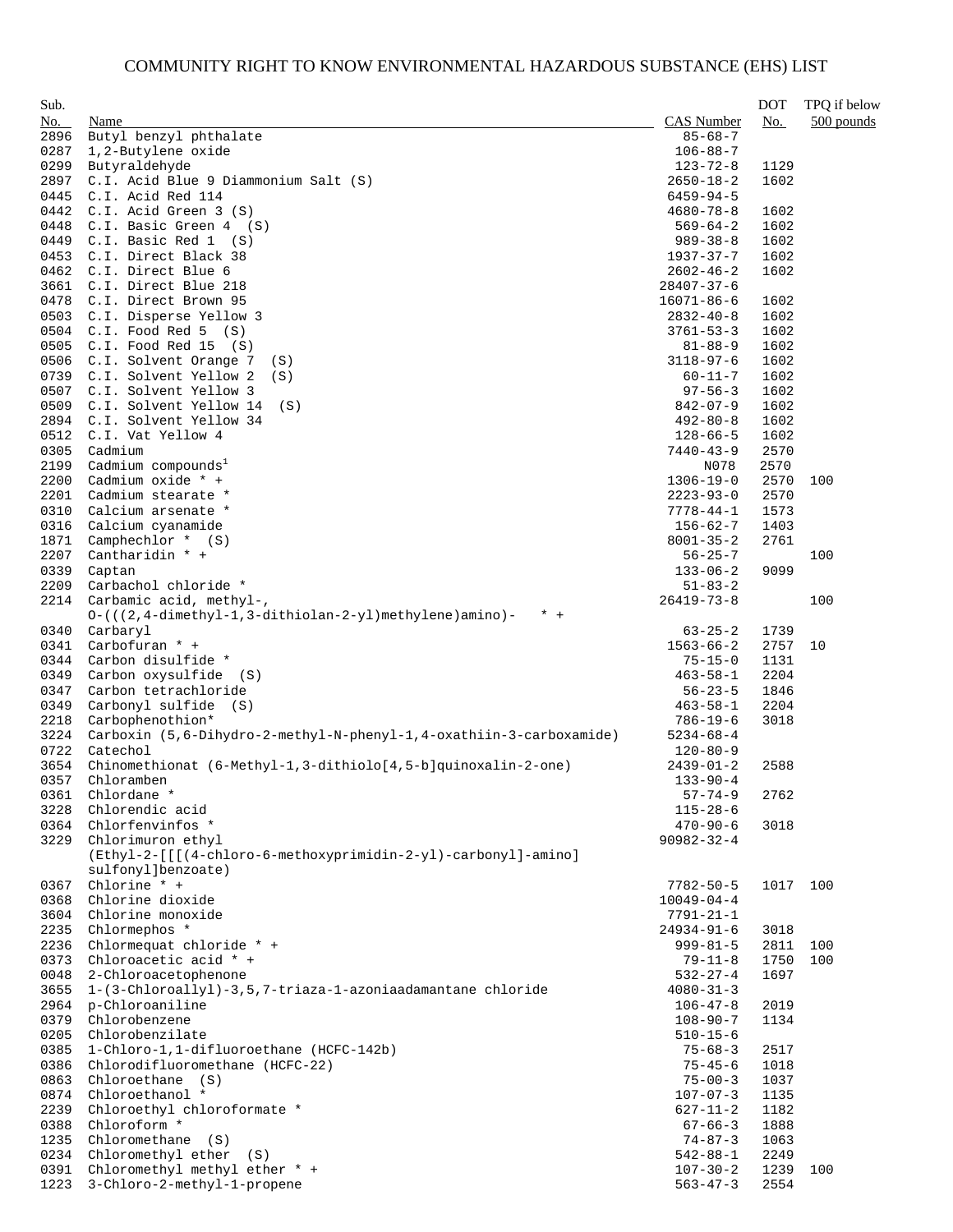| Sub. |                                                                      |                  | <b>DOT</b> | TPQ if below |
|------|----------------------------------------------------------------------|------------------|------------|--------------|
| No.  | Name                                                                 | CAS Number       | No.        | $500$ pounds |
| 2424 | 2-Chloronaphthalene                                                  | $91 - 58 - 7$    |            |              |
| 0400 | Chlorophacinone * +                                                  | $3691 - 35 - 8$  | 3027       | 100          |
| 0403 | 2-Chlorophenol                                                       | $95 - 57 - 8$    | 2021       |              |
| 2976 | Chlorophenols <sup>1</sup>                                           | N084             |            |              |
| 3656 | p-Chlorophenyl isocyanate                                            | $104 - 12 - 1$   |            |              |
| 2824 | $1-(o-Chloropheny1)$ thiourea * + (S)                                | $5344 - 82 - 1$  | 2588       | 100          |
| 0405 | Chloropicrin                                                         | $76 - 06 - 2$    | 1580       |              |
| 0407 | Chloroprene                                                          | $126 - 99 - 8$   | 1991       |              |
| 2711 | 3-Chloropropionitrile * (S)                                          | $542 - 76 - 7$   | 2404       |              |
| 3605 | 1-Chloropropylene                                                    | $590 - 21 - 6$   | 2456       |              |
| 0409 | 2-Chloropropylene                                                    | $557 - 98 - 2$   | 2456       |              |
| 0414 | Chlorotetrafluoroethane                                              | $63938 - 10 - 3$ | 1021       |              |
| 3606 | 1-Chloro-1, 1, 2, 2-tetrafluoroethane (HCFC-124a)                    | $354 - 25 - 6$   | 1021       |              |
| 3607 | 2-Chloro-1,1,1,2-tetrafluoroethane (HCFC-124)                        | $2837 - 89 - 0$  | 1021       |              |
| 0415 | Chlorothalonil                                                       | $1897 - 45 - 6$  |            |              |
| 3657 | p-Chloro-o-toluidine                                                 | $95 - 69 - 2$    |            |              |
| 3658 | 2-Chloro-1,1,1-trifluoroethane (HCFC-133a)                           | $75 - 88 - 7$    | 1983       |              |
| 0425 | Chlorotrifluoromethane (CFC-13)                                      | $75 - 72 - 9$    | 1022       |              |
| 3659 | 3-Chloro-1,1,1-trifluoropropane (HCFC-253fb)                         | $460 - 35 - 5$   |            |              |
|      | Chloroxuron *                                                        |                  |            |              |
| 2246 |                                                                      | 1982-47-4        | 2588       |              |
| 3660 | Chlorpyrifos methyl                                                  | $5598 - 13 - 0$  |            |              |
|      | (0,0-Dimethyl-0-(3,5,6-trichloro-2-pyridyl)phosphorothioate)         |                  |            |              |
| 3574 | Chlorsulfuron                                                        | $64902 - 72 - 3$ | 2588       |              |
|      | (2-Chloro-N-[[(4-methoxy-6-methyl-1,3,5-triazin-2-yl)amino]carbonyl] |                  |            |              |
|      | benzenesulfonamide)                                                  |                  |            |              |
| 2247 | Chlorthiophos *                                                      | $21923 - 23 - 9$ | 3018       |              |
| 2248 | Chromic chloride * +                                                 | $10025 - 73 - 7$ |            | $\mathbf{1}$ |
| 0432 | Chromium                                                             | $7440 - 47 - 3$  |            |              |
| 2245 | Chromium compounds <sup>1</sup>                                      | N090             |            |              |
| 0511 | Citrus Red No. 2                                                     | $6358 - 53 - 8$  | 1602       |              |
| 0520 | Cobalt                                                               | 7440-48-4        |            |              |
| 0521 | Cobalt carbonyl * +                                                  | $10210 - 68 - 1$ | 2811       | 10           |
| 2222 | Cobalt compounds <sup>1</sup>                                        | N096             |            |              |
| 2260 | Cobalt, ((2,2'-(1,2-ethanediylbis(nitrilomethylidyne))               | $62207 - 76 - 5$ |            | 100          |
|      | bis(6-fluoro-phenolato))(2-)-N,N',O,O')- *                           |                  |            |              |
| 2263 | Colchicine * +                                                       | $64 - 86 - 8$    | 1851       | 10           |
| 0528 | Copper                                                               | $7440 - 50 - 8$  |            |              |
| 2215 | Copper compounds <sup>1</sup>                                        | N100             |            |              |
|      | [except: C.I. Pigment Blue 15,                                       |                  |            |              |
|      | C.I. Pigment Green 7, and                                            |                  |            |              |
|      | C.I. Pigment Green 36]                                               |                  |            |              |
| 0536 | Coumaphos $* +$                                                      | $56 - 72 - 4$    | 2783       | 100          |
| 2297 | Coumatetralyl *                                                      | $5836 - 29 - 3$  | 3027       |              |
| 0517 | Creosote                                                             | $8001 - 58 - 9$  | 1993       |              |
|      | 1467 p-Cresidine                                                     | $120 - 71 - 8$   |            |              |
| 1161 | m-Cresol                                                             | $108 - 39 - 4$   | 2076       |              |
| 1426 | o-Cresol *                                                           | $95 - 48 - 7$    | 2076       |              |
| 1468 | p-Cresol                                                             | $106 - 44 - 5$   | 2076       |              |
| 0537 | Cresol (mixed isomers)                                               | $1319 - 77 - 3$  | 2022       |              |
| 0351 | Crimidine $*$ +                                                      | $535 - 89 - 7$   | 2588       | 100          |
| 2888 | Crotonaldehyde *                                                     | $4170 - 30 - 3$  | 1143       |              |
| 0538 | Crotonaldehyde, $(E)$ - *                                            | $123 - 73 - 9$   | 1143       |              |
| 0542 | Cumene                                                               | $98 - 82 - 8$    | 1918       |              |
| 0543 | Cumene hydroperoxide                                                 | $80 - 15 - 9$    | 2116       |              |
| 0545 | Cupferron                                                            | $135 - 20 - 6$   |            |              |
| 0529 | Cupric acetoarsenite *<br>(S)                                        | $12002 - 03 - 8$ | 1585       |              |
| 0240 | Cyanazine                                                            | 21725-46-2       | 2588       |              |
| 0553 | Cyanide                                                              | $57 - 12 - 5$    | 1588       |              |
| 2308 | Cyanide compounds <sup>1</sup>                                       | N106             | 1588       |              |
| 0554 | Cyanogen                                                             | $460 - 19 - 5$   | 1026       |              |
| 2302 | Cyanogen bromide *                                                   | $506 - 68 - 3$   | 1889       |              |
| 0556 | Cyanogen chloride                                                    | $506 - 77 - 4$   | 1589       |              |
| 2303 | Cyanogen iodide *                                                    | $506 - 78 - 5$   | 1588       |              |
| 2304 | Cyanophos *                                                          | $2636 - 26 - 2$  | 3018       |              |
| 2305 | Cyanuric fluoride * +                                                | 675-14-9         |            | 100          |
| 3662 | Cycloate                                                             | 1134-23-2        |            |              |
| 0565 | Cyclohexane                                                          | $110 - 82 - 7$   | 1145       |              |
| 0569 | Cyclohexanol                                                         | $108 - 93 - 0$   | 1993       |              |
| 0574 | Cycloheximide * +                                                    | 66-81-9          | 2811       | 100          |
| 0576 | Cyclohexylamine *                                                    |                  |            |              |
| 0588 | Cyclopropane                                                         | $108 - 91 - 8$   | 2357       |              |
|      |                                                                      | 75-19-4          | 1027       |              |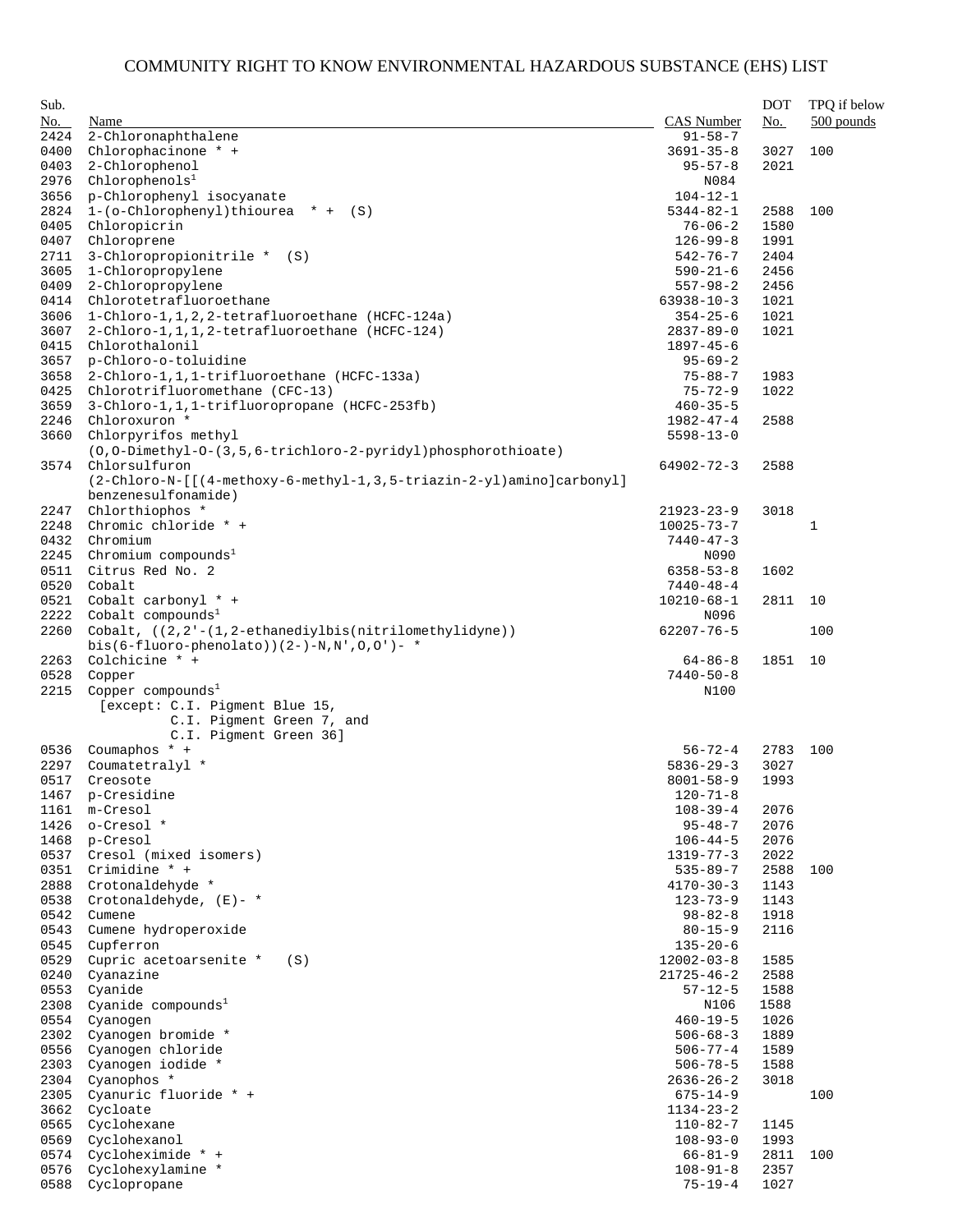| Sub.<br>No.  | Name                                                                                                                                    | CAS Number                         | <b>DOT</b><br>No. | TPQ if below<br>$500$ pounds |
|--------------|-----------------------------------------------------------------------------------------------------------------------------------------|------------------------------------|-------------------|------------------------------|
| 3180         | Cyfluthrin                                                                                                                              | $68359 - 37 - 5$                   |                   |                              |
|              | (3-(2,2-Dichloroethenyl)-2,2-dimethylcyclopropanecarboxylic acid,<br>cyano(4-fluoro-3-phenoxyphenyl)methyl ester)                       |                                    |                   |                              |
| 3248         | Cyhalothrin<br>(3-(2-Chloro-3,3,3-trifluoro-1-propenyl)-2,2-dimethylcyclopropane<br>carboxylic acid cyano(3-phenoxyphenyl)methyl ester) | $68085 - 85 - 8$                   |                   |                              |
| 0593         | 2,4-D [(2,4-Dichlorophenoxy) acetic acid]                                                                                               | $94 - 75 - 7$                      | 2765              |                              |
| 3664         | Dazomet (Tetrahydro-3,5-dimethyl-2H-1,3,5-thiadiazine-2-thione)                                                                         | $533 - 74 - 4$                     | 2588              |                              |
| 3665         | Dazomet, sodium salt<br>$(Tetrahydro-3, 5-dimethyl-2H-1, 3, 5-thiadiazine-2-thione, ion(1-),$<br>sodium)                                | $53404 - 60 - 7$                   |                   |                              |
| 3271         | $2, 4-DB$                                                                                                                               | $94 - 82 - 6$                      | 2588              |                              |
| 2949         | 2,4-D butoxyethyl ester                                                                                                                 | $1929 - 73 - 3$                    | 2765              |                              |
| 2943         | 2,4-D butyl ester                                                                                                                       | $94 - 80 - 4$                      | 2765              |                              |
| 2947         | 2,4-D chlorocrotyl ester                                                                                                                | $2971 - 38 - 2$                    | 2765              |                              |
| 0596         | <b>DDT</b>                                                                                                                              | $50 - 29 - 3$                      | 2761              |                              |
| 0597         | Decaborane $(14)$ *                                                                                                                     | $17702 - 41 - 9$                   | 1868              |                              |
| 0598<br>0604 | Decabromodiphenyl oxide<br>Demeton *                                                                                                    | $1163 - 19 - 5$<br>$8065 - 48 - 3$ | 2902              |                              |
| 2886         | Demeton-s-methyl *                                                                                                                      | $919 - 86 - 8$                     | 3018              |                              |
| 3666         | Desmedipham                                                                                                                             | $13684 - 56 - 5$                   |                   |                              |
| 3667         | 2,4-D 2-ethylhexyl ester                                                                                                                | $1928 - 43 - 4$                    | 2765              |                              |
| 3668         | 2,4-D 2-ethyl-4-methylpentyl ester                                                                                                      | $53404 - 37 - 8$                   | 2765              |                              |
| 0238         | $Di-(2-ethylhexyl)$ phthalate $(S)$                                                                                                     | $117 - 81 - 7$                     |                   |                              |
| 2309         | Dialifor * +                                                                                                                            | $10311 - 84 - 9$                   | 2783              | 100                          |
| 0608         | Diallate                                                                                                                                | $2303 - 16 - 4$                    | 2902              |                              |
| 0611         | 2,4-Diaminoanisole                                                                                                                      | $615 - 05 - 4$                     |                   |                              |
| 2899         | 2,4-Diaminoanisole sulfate                                                                                                              | $39156 - 41 - 7$                   |                   |                              |
| 0612<br>0613 | 4,4'-Diaminodiphenyl ether<br>2,4-Diaminotoluene                                                                                        | $101 - 80 - 4$                     | 1709              |                              |
| 2134         | Diaminotoluene (mixed isomers)                                                                                                          | $95 - 80 - 7$<br>$25376 - 45 - 8$  | 1709              |                              |
| 0618         | Diazinon                                                                                                                                | $333 - 41 - 5$                     | 2783              |                              |
| 0620         | Diazomethane                                                                                                                            | $334 - 88 - 3$                     |                   |                              |
| 2230         | Dibenzofuran                                                                                                                            | $132 - 64 - 9$                     |                   |                              |
| 0629         | Diborane * +                                                                                                                            | $19287 - 45 - 7$                   | 1911              | 100                          |
| 0595         | 1,2-Dibromo-3-chloropropane                                                                                                             | $96 - 12 - 8$                      | 2872              |                              |
| 0877         | 1,2-Dibromoethane                                                                                                                       | $106 - 93 - 4$                     | 1605              |                              |
| 3137         | Dibromotetrafluoroethane (Halon 2402)                                                                                                   | $124 - 73 - 2$                     |                   |                              |
| 0773         | Dibutyl phthalate (S)                                                                                                                   | $84 - 74 - 2$                      | 9095              |                              |
| 0773<br>0634 | Di-n-butyl phthalate (S)<br>Dicamba (3,6-Dichloro-2-methoxybenzoic acid)                                                                | $84 - 74 - 2$<br>$1918 - 00 - 9$   | 9095<br>2769      |                              |
| 3671         | Dichloran (2,6-Dichloro-4-nitroaniline)                                                                                                 | $99 - 30 - 9$                      |                   |                              |
| 0642         | 1,2-Dichlorobenzene                                                                                                                     | $95 - 50 - 1$                      | 1591              |                              |
| 2301         | 1,3-Dichlorobenzene                                                                                                                     | $541 - 73 - 1$                     | 9255              |                              |
| 0643         | 1,4-Dichlorobenzene                                                                                                                     | $106 - 46 - 7$                     | 1592              |                              |
| 2321         | Dichlorobenzene (mixed isomers)                                                                                                         | $25321 - 22 - 6$                   |                   |                              |
| 0644         | 3,3'-Dichlorobenzidine                                                                                                                  | $91 - 94 - 1$                      |                   |                              |
| 3267         | 3,3'-Dichlorobenzidine dihydrochloride                                                                                                  | $612 - 83 - 9$                     |                   |                              |
| 3672         | 3,3'-Dichlorobenzidine sulfate                                                                                                          | $64969 - 34 - 2$                   |                   |                              |
| 2341         | Dichlorobromomethane<br>1,4-Dichloro-2-butene                                                                                           | $75 - 27 - 4$                      |                   |                              |
| 3070<br>2829 | trans-1,4-Dichlorobutene $*$ (S)                                                                                                        | $764 - 41 - 0$<br>$110 - 57 - 6$   | 2924<br>2924      |                              |
| 2829         | trans-1,4-Dichloro-2-butene $*$ (S)                                                                                                     | $110 - 57 - 6$                     | 2924              |                              |
| 3673         | 1,2-Dichloro-1,1-difluoroethane (HCFC-132b)                                                                                             | $1649 - 08 - 7$                    |                   |                              |
| 0649         | Dichlorodifluoromethane (CFC-12)                                                                                                        | $75 - 71 - 8$                      | 1028              |                              |
| 0652         | 1,2-Dichloroethane                                                                                                                      | $107 - 06 - 2$                     | 1184              |                              |
| 0653         | 1,2-Dichloroethylene                                                                                                                    | $540 - 59 - 0$                     | 1150              |                              |
| 0232         | Dichloroethyl ether *<br>(S)                                                                                                            | $111 - 44 - 4$                     | 1916              |                              |
| 3270         | 1,1-Dichloro-1-fluoroethane (HCFC-141b)                                                                                                 | $1717 - 00 - 6$                    | 9274              |                              |
| 3109         | Dichlorofluoromethane (HCFC-21)                                                                                                         | $75 - 43 - 4$                      | 1029              |                              |
| 1255         | Dichloromethane<br>(S)                                                                                                                  | $75 - 09 - 2$                      | 1593              |                              |
| 1286<br>3681 | Dichloromethylphenylsilane *<br>Dichloropentafluoropropane                                                                              | $149 - 74 - 6$<br>127564-92-5      | 2437              |                              |
| 3679         | $1, 1-Dichloro-1, 2, 2, 3, 3-pentafluoropropane (HCFC-225cc)$                                                                           | $13474 - 88 - 9$                   |                   |                              |
| 3680         | $1, 1-Dichloro-1, 2, 3, 3-pentafluoropropane (HCFC-225eb)$                                                                              | 111512-56-2                        |                   |                              |
| 3674         | 1,2-Dichloro-1,1,2,3,3-pentafluoropropane (HCFC-225bb)                                                                                  | $422 - 44 - 6$                     |                   |                              |
| 3677         | $1, 2-Dichloro-1, 1, 3, 3-pentafluoropropane (HCFC-225da)$                                                                              | $431 - 86 - 7$                     |                   |                              |
| 3678         | $1, 3-Dichloro-1, 1, 2, 2, 3-pentafluoropropane (HCFC-225cb)$                                                                           | $507 - 55 - 1$                     |                   |                              |
| 3683         | 1,3-Dichloro-1,1,2,3,3-pentafluoropropane (HCFC-225ea)                                                                                  | 136013-79-1                        |                   |                              |
| 3682         | 2, 2-Dichloro-1, 1, 1, 3, 3-pentafluoropropane (HCFC-225aa)                                                                             | $128903 - 21 - 9$                  |                   |                              |
| 3675         | 2,3-Dichloro-1,1,1,2,3-pentafluoropropane (HCFC-225ba)                                                                                  | $422 - 48 - 0$                     |                   |                              |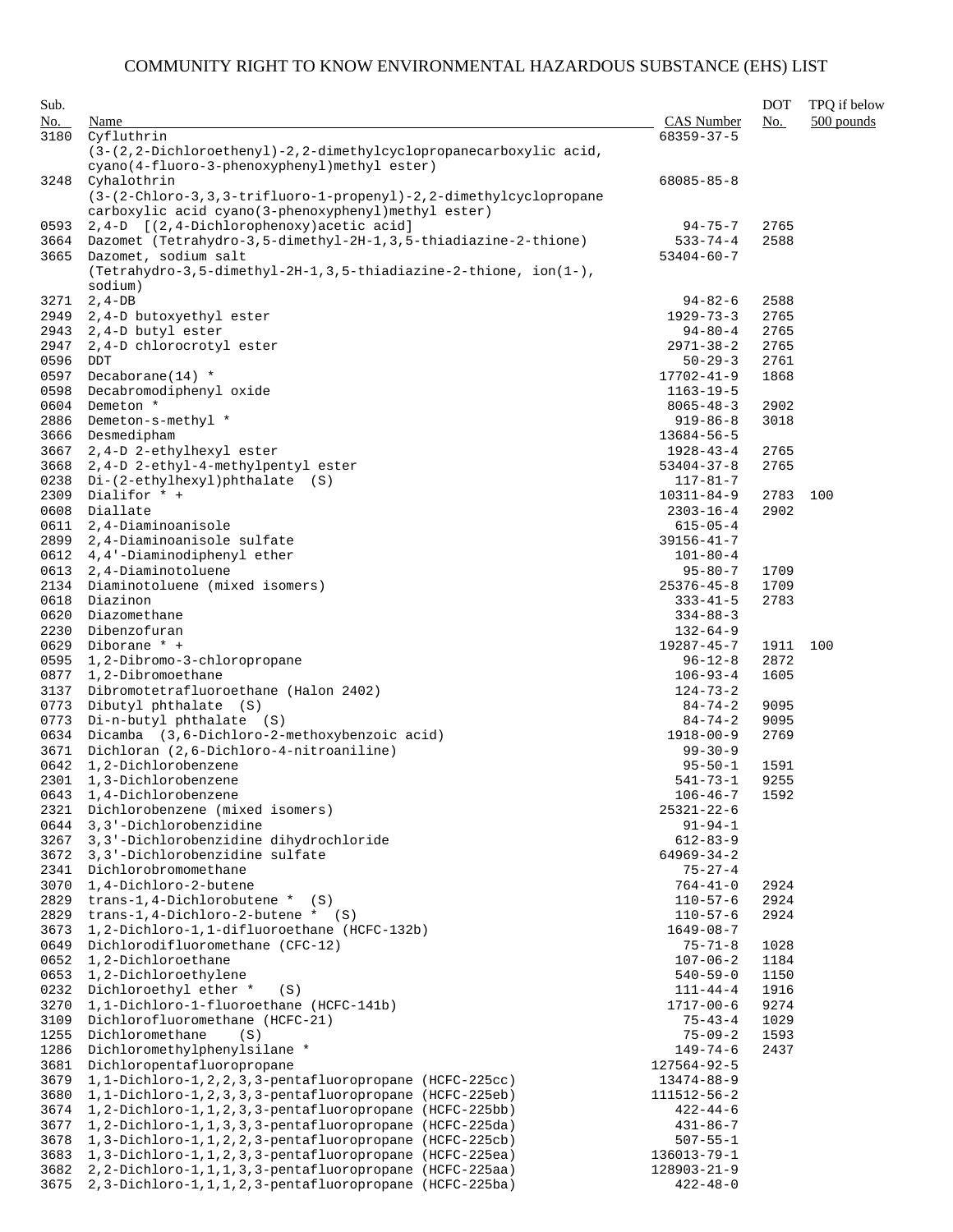| Sub. |                                                                                                               |                   | <b>DOT</b> | TPQ if below |
|------|---------------------------------------------------------------------------------------------------------------|-------------------|------------|--------------|
| No.  | Name                                                                                                          | <b>CAS Number</b> | No.        | $500$ pounds |
| 3676 | 3, 3-Dichloro-1, 1, 1, 2, 2-pentafluoropropane (HCFC-225ca)                                                   | $422 - 56 - 0$    |            |              |
| 3684 | Dichlorophene (2,2'-Methylenebis(4-chlorophenol))                                                             | $97 - 23 - 4$     |            |              |
| 2344 | 2,4-Dichlorophenol                                                                                            | $120 - 83 - 2$    |            |              |
| 0664 | 1,2-Dichloropropane (S)                                                                                       | $78 - 87 - 5$     | 1279       |              |
| 3685 | trans-1,3-Dichloropropene                                                                                     | $10061 - 02 - 6$  | 2047       |              |
| 2929 | 2,3-Dichloropropene                                                                                           | $78 - 88 - 6$     | 2047       |              |
| 0666 | 1,3-Dichloropropylene                                                                                         | $542 - 75 - 6$    | 2047       |              |
| 0670 | Dichlorosilane                                                                                                | $4109 - 96 - 0$   | 2189       |              |
| 0671 | Dichlorotetrafluoroethane (CFC-114)                                                                           | $76 - 14 - 2$     | 1958       |              |
| 3608 | Dichlorotrifluoroethane                                                                                       | $34077 - 87 - 7$  |            |              |
| 3609 | Dichloro-1,1,2-trifluoroethane                                                                                | $90454 - 18 - 5$  |            |              |
| 3611 | 1,1-Dichloro-1,2,2-trifluoroethane (HCFC-123b)                                                                | $812 - 04 - 4$    |            |              |
| 3612 | 1,2-Dichloro-1,1,2-trifluoroethane (HCFC-123a)                                                                | $354 - 23 - 4$    |            |              |
| 3613 | 2, 2-Dichloro-1, 1, 1-trifluoroethane (HCFC-123)                                                              | $306 - 83 - 2$    |            |              |
| 0674 | Dichlorvos *                                                                                                  | $62 - 73 - 7$     | 2783       |              |
| 3686 | Diclofop methyl (2-[4-(2,4-Dichlorophenoxy) phenoxy] propanoic acid,                                          | $51338 - 27 - 3$  |            |              |
|      | methyl ester)                                                                                                 |                   |            |              |
| 0675 | Dicofol                                                                                                       | $115 - 32 - 2$    | 2588       |              |
| 0676 | Dicrotophos * +                                                                                               | $141 - 66 - 2$    | 3018       | 100          |
| 0681 | Dicyclopentadiene                                                                                             | $77 - 73 - 6$     | 2048       |              |
| 0683 | Dieldrin                                                                                                      | $60 - 57 - 1$     | 2761       |              |
| 0685 |                                                                                                               | $1464 - 53 - 5$   |            |              |
|      | Diepoxybutane<br>$\star$<br>Diesel Fuel or #2 heating oil <sup>4</sup> (reportable at or above 10,000 pounds) |                   | 1955       |              |
| 2444 |                                                                                                               | 68476-34-6        | 1993       |              |
| 0686 | Diethanolamine                                                                                                | 111-42-2          |            |              |
| 3687 | Diethatyl ethyl                                                                                               | $38727 - 55 - 8$  |            |              |
| 2333 | Diethyl chlorophosphate *                                                                                     | $814 - 49 - 3$    | 1993       |              |
| 0707 | Diethyl phthalate                                                                                             | $84 - 66 - 2$     | 1851       |              |
| 0710 | Diethyl sulfate                                                                                               | $64 - 67 - 5$     | 1594       |              |
| 3276 | Diflubenzuron                                                                                                 | $35367 - 38 - 5$  | 2588       |              |
| 0715 | Difluoroethane                                                                                                | $75 - 37 - 6$     | 1030       |              |
| 2336 | Digitoxin * +                                                                                                 | $71 - 63 - 6$     | 1851       | 100          |
| 0717 | Diglycidyl ether *                                                                                            | $2238 - 07 - 5$   | 2929       |              |
| 2054 | Diglycidyl resorcinol ether                                                                                   | $101 - 90 - 6$    |            |              |
| 2337 | Digoxin * +                                                                                                   | $20830 - 75 - 5$  | 1851       | 10           |
| 0199 | Dihydrosafrole                                                                                                | $94 - 58 - 6$     |            |              |
| 3757 | Diisocyanates <sup>1,2</sup>                                                                                  | N120              |            |              |
|      | (this category includes only those substances listed below):                                                  |                   |            |              |
|      | 1, 3-Bis(methylisocyanate)cyclohexane                                                                         | $38661 - 72 - 2$  |            |              |
|      | 1,4-Bis(methylisocyanate)cyclohexane                                                                          | $10347 - 54 - 3$  |            |              |
|      | 1,4-Cyclohexane diisocyanate                                                                                  | $2556 - 36 - 7$   |            |              |
|      | Diethyldiisocyanatobenzene                                                                                    | 134190-37-7       |            |              |
|      | 4,4'-Diisocyanatodiphenyl ether                                                                               | $4128 - 73 - 8$   |            |              |
|      | 2,4'-Diisocyanatodiphenyl sulfide                                                                             | $75790 - 87 - 3$  |            |              |
|      | 3, 3'-Dimethoxybenzidine-4, 4'-diisocyanate                                                                   | $91 - 93 - 0$     |            |              |
|      | 3, 3'-Dimethyl-4, 4'-diphenylene diisocyanate                                                                 | $91 - 97 - 4$     |            |              |
|      | 3, 3'-Dimethyldiphenylmethane-4, 4'-diisocyanate                                                              | $139 - 25 - 3$    |            |              |
|      | Hexamethylene-1, 6-diisocyanate                                                                               | $822 - 06 - 0$    | 2281       |              |
|      | Isophorone diisocyanate *                                                                                     | $4098 - 71 - 9$   | 2290       |              |
|      | 4-Methyldiphenylmethane-3,4-diisocyanate                                                                      | $75790 - 84 - 0$  |            |              |
|      | 1,1-Methylene bis(4-isocyanatocyclohexane)                                                                    | $5124 - 30 - 1$   |            |              |
|      | $Method of the 3$                                                                                             | $101 - 68 - 8$    | 2489       |              |
|      | 1,5-Naphthalene diisocyanate                                                                                  | $3173 - 72 - 6$   |            |              |
|      | 1,3-Phenylene diisocyanate                                                                                    | $123 - 61 - 5$    |            |              |
|      | 1,4-Phenylene diisocyanate                                                                                    | $104 - 49 - 4$    |            |              |
|      | Polymeric diphenylmethane diisocyanate                                                                        | $9016 - 87 - 9$   |            |              |
|      | 2, 2, 4-Trimethylhexamethylene diisocyanate                                                                   | $16938 - 22 - 0$  |            |              |
|      | 2, 4, 4-Trimethylhexamethylene diisocyanate                                                                   | 15646-96-5        |            |              |
| 2342 | Dimefox *                                                                                                     | $115 - 26 - 4$    | 2902       |              |
| 3278 | Dimethipin (2,3,-Dihydro-5,6-dimethyl-1,4-dithiin                                                             | $55290 - 64 - 7$  |            |              |
|      | $1, 1, 4, 4$ -tetraoxide)                                                                                     |                   |            |              |
| 0733 | Dimethoate *                                                                                                  | $60 - 51 - 5$     | 2783       |              |
| 0734 | 3, 3'-Dimethoxybenzidine                                                                                      | $119 - 90 - 4$    |            |              |
| 3692 | 3,3'-Dimethoxybenzidine dihydrochloride                                                                       | $20325 - 40 - 0$  |            |              |
|      | (o-Dianisidine dihydrochloride)                                                                               |                   |            |              |
| 3693 | 3, 3'-Dimethoxybenzidine hydrochloride                                                                        | 111984-09-9       |            |              |
|      | (o-Dianisidine hydrochloride)                                                                                 |                   |            |              |
| 0737 | Dimethylamine                                                                                                 | $124 - 40 - 3$    | 1032       |              |
| 3694 | Dimethylamine dicamba                                                                                         | $2300 - 66 - 5$   |            |              |
| 0739 | 4-Dimethylaminoazobenzene<br>(S)                                                                              | 60-11-7           | 1602       |              |
| 0741 | N, N-Dimethylaniline                                                                                          | 121-69-7          | 2253       |              |
| 0742 | 3, 3'-Dimethylbenzidine                                                                                       | $119 - 93 - 7$    |            |              |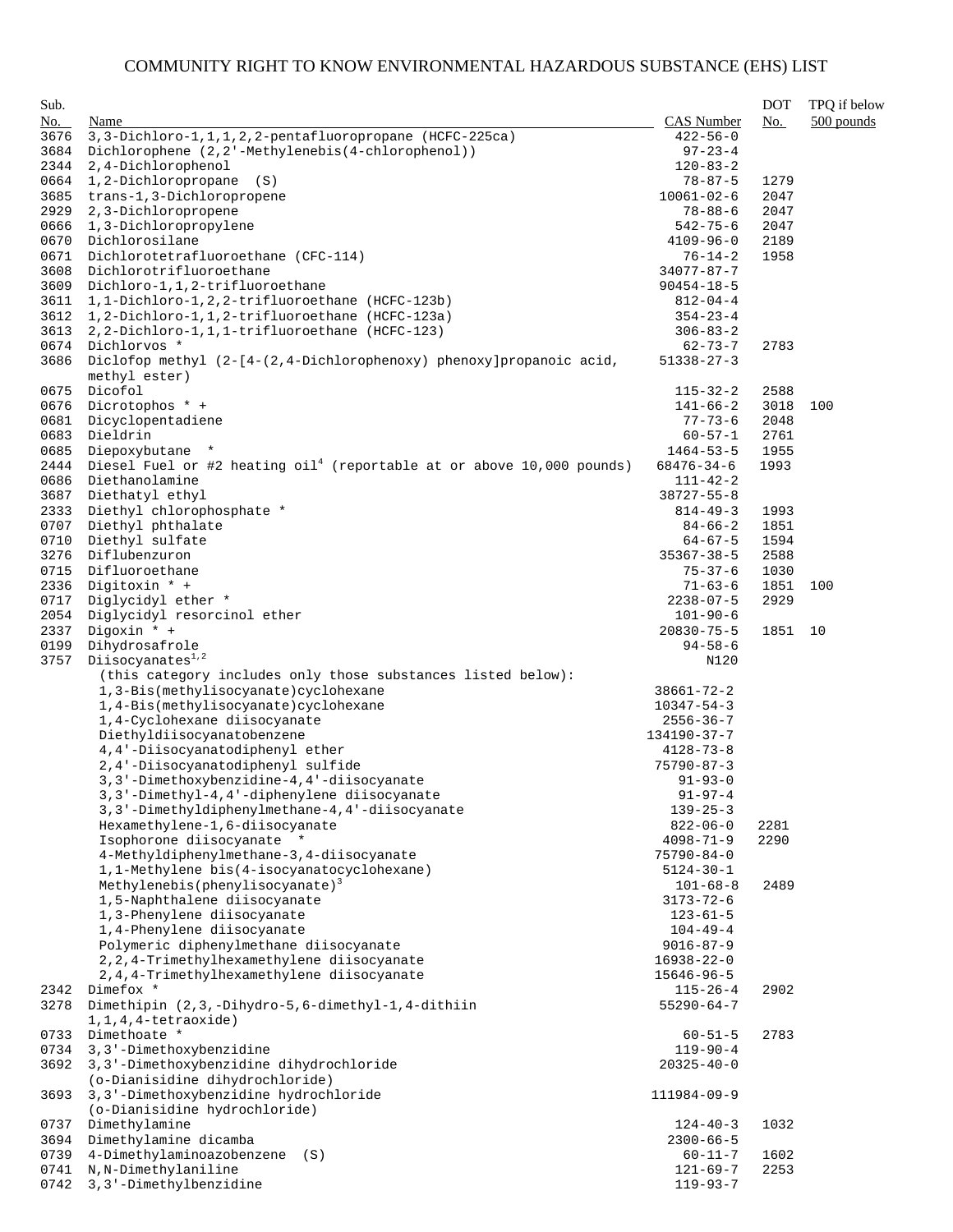| Sub.         |                                                                                     |                                   | <b>DOT</b>   | TPQ if below |
|--------------|-------------------------------------------------------------------------------------|-----------------------------------|--------------|--------------|
| No.          | Name                                                                                | <b>CAS</b> Number                 | No.          | $500$ pounds |
| 3695         | 3,3'-Dimethylbenzidine dihydrochloride (o-Tolidine dihydrochloride)                 | $612 - 82 - 8$                    |              |              |
| 3696         | 3,3'-Dimethylbenzidine dihydrofluoride (o-Tolidine dihydrofluoride)                 | $41766 - 75 - 0$                  |              |              |
| 0746         | Dimethylcarbamyl chloride                                                           | 79-44-7                           | 2262         |              |
| 0770         | Dimethyl chlorothiophosphate *<br>(S)                                               | $2524 - 03 - 0$                   | 2267         |              |
| 0752         | Dimethyldichlorosilane *                                                            | $75 - 78 - 5$                     | 1162         |              |
| 0759         | N, N-Dimethylformamide                                                              | $68 - 12 - 2$                     | 2265         |              |
| 0761         | 1,1-Dimethyl hydrazine *                                                            | $57 - 14 - 7$                     | 2382         |              |
| 0764         | 2,4-Dimethylphenol                                                                  | $105 - 67 - 9$                    |              |              |
| 2348         | Dimethyl-p-phenylenediamine * +                                                     | 99-98-9                           | 1673         | 10           |
| 0770         | Dimethyl phosphorochloridothioate *<br>(S)                                          | $2524 - 03 - 0$                   | 2267         |              |
| 0765         | Dimethyl phthalate                                                                  | $131 - 11 - 3$                    |              |              |
| 0766         | 2,2-Dimethylpropane                                                                 | $463 - 82 - 1$                    | 2044         |              |
| 0768         | Dimethyl sulfate *                                                                  | 77-78-1                           | 1595         |              |
| 2349         | Dimetilan *                                                                         | $644 - 64 - 4$                    | 2757         |              |
| 3017         | m-Dinitrobenzene                                                                    | $99 - 65 - 0$                     | 1597         |              |
| 3018         | o-Dinitrobenzene                                                                    | $528 - 29 - 0$                    | 1597         |              |
| 3019         | p-Dinitrobenzene<br>Dinitrobutyl phenol (Dinoseb) $* + (S)$                         | $100 - 25 - 4$                    | 1597         |              |
| 2354         | 4,6-Dinitro-o-cresol * +                                                            | $88 - 85 - 7$                     | 2902         | 100<br>10    |
| 0779<br>2950 | 2,4-Dinitrophenol                                                                   | $534 - 52 - 1$<br>$51 - 28 - 5$   | 1598<br>0076 |              |
| 0783         | 2,4-Dinitrotoluene                                                                  | $121 - 14 - 2$                    | 1600         |              |
| 0784         | 2,6-Dinitrotoluene                                                                  | $606 - 20 - 2$                    | 1600         |              |
| 2985         | Dinitrotoluene (mixed isomers)                                                      | $25321 - 14 - 6$                  | 1600         |              |
| 3699         | Dinocap                                                                             | $39300 - 45 - 3$                  | 2902         |              |
| 2354         | Dinoseb $* + (S)$                                                                   | $88 - 85 - 7$                     | 2902         | 100          |
| 2355         | Dinoterb *                                                                          | 1420-07-1                         | 2780         |              |
| 0787         | Di-n-octyl phthalate                                                                | $117 - 84 - 0$                    |              |              |
| 0789         | 1,4-Dioxane                                                                         | $123 - 91 - 1$                    | 1165         |              |
| 0790         | Dioxathion *                                                                        | $78 - 34 - 2$                     | 2783         |              |
| 3760         | Dioxin and dioxin-like compounds <sup>1</sup> (manufacturing; and the processing or | N150                              |              |              |
|              | otherwise use of dioxin and dioxin-like compounds if the dioxin and                 |                                   |              |              |
|              | dioxin-like compounds are present as contaminants in a chemical and if              |                                   |              |              |
|              | they were created during the manufacturing of that chemical)                        |                                   |              |              |
| 0794         | Diphacinone * +                                                                     | $82 - 66 - 6$                     | 3027         | 10           |
| 3290         | Diphenamid                                                                          | $957 - 51 - 7$                    |              |              |
| 0796         | Diphenylamine                                                                       | $122 - 39 - 4$                    |              |              |
| 0800         | 1,2-Diphenylhydrazine                                                               | $122 - 66 - 7$                    |              |              |
| 2357         | Diphosphoramide, octamethyl * +                                                     | $152 - 16 - 9$                    | 3018         | 100          |
| 3700         | Dipotassium endothall (7-Oxabicyclo(2.2.1)heptane-2,3-dicarboxylic                  | $2164 - 07 - 0$                   |              |              |
|              | acid, dipotassium salt)                                                             |                                   |              |              |
| 3701         | Dipropyl isocinchomeronate                                                          | $136 - 45 - 8$                    |              |              |
| 3702         | Disodium cyanodithioimidocarbonate                                                  | $138 - 93 - 2$                    |              |              |
| 2941         | 2,4-D isopropyl ester                                                               | $94 - 11 - 1$                     | 2765         |              |
| 0812         | Disulfoton *                                                                        | $298 - 04 - 4$                    | 2783         |              |
|              | 2367 Dithiazanine iodide *                                                          | $514 - 73 - 8$                    |              |              |
| 2368         | Dithiobiuret $* + (S)$                                                              | $541 - 53 - 7$                    | 2771         | 100          |
| 2368         | $2, 4$ -Dithiobiuret * + (S)                                                        | $541 - 53 - 7$                    | 2771         | 100          |
| 0819         | Diuron                                                                              | $330 - 54 - 1$                    | 2767         |              |
| 3579         | Dodine (Dodecylquanidine monoacetate)                                               | $2439 - 10 - 3$                   |              |              |
| 3076         | $2, 4-DP$                                                                           | $120 - 36 - 5$                    | 2588         |              |
| 2944         | 2,4-D propylene glycol butyl ether ester                                            | 1320-18-9                         | 2765         |              |
| 3297         | 2,4-D sodium salt                                                                   | 2702-72-9                         | 2765         |              |
| 2387         | Emetine, dihydrochloride * +<br>Endosulfan $*$ +                                    | $316 - 42 - 7$                    | 1544<br>2761 | $\mathbf{1}$ |
| 0824<br>2389 | Endothion *                                                                         | $115 - 29 - 7$<br>$2778 - 04 - 3$ | 2783         | 10           |
| 0825         | Endrin *                                                                            | $72 - 20 - 8$                     | 2761         |              |
| 0828         | Epichlorohydrin *                                                                   | $106 - 89 - 8$                    | 2023         |              |
| 0829         | EPN $*$ +                                                                           | $2104 - 64 - 5$                   | 2783         | 100          |
| 2391         | Ergocalciferol *                                                                    | $50 - 14 - 6$                     | 1851         |              |
| 2392         | Ergotamine tartrate *                                                               | $379 - 79 - 3$                    | 1544         |              |
| 0834         | Ethane                                                                              | $74 - 84 - 0$                     | 1035         |              |
| 2393         | Ethanesulfonyl chloride, 2-chloro- *                                                | $1622 - 32 - 8$                   |              |              |
| 2394         | Ethanol, 1,2-dichloro-, acetate *                                                   | 10140-87-1                        | 1993         |              |
| 0837         | Ethion *                                                                            | $563 - 12 - 2$                    | 2783         |              |
| 2395         | Ethoprop (Phosphorodithioic acid 0-ethyl S, S-dipropyl ester) * (S)                 | 13194-48-4                        | 3018         |              |
| 2395         | Ethoprophos * (S)                                                                   | 13194-48-4                        | 3018         |              |
| 0839         | 2-Ethoxyethanol                                                                     | $110 - 80 - 5$                    | 1171         |              |
| 0842         | Ethyl acetylene                                                                     | $107 - 00 - 6$                    | 2452         |              |
| 0843         | Ethyl acrylate                                                                      | $140 - 88 - 5$                    | 1917         |              |
| 0847         | Ethylamine                                                                          | 75-04-7                           | 1036         |              |
| 0851         | Ethylbenzene                                                                        | $100 - 41 - 4$                    | 1175         |              |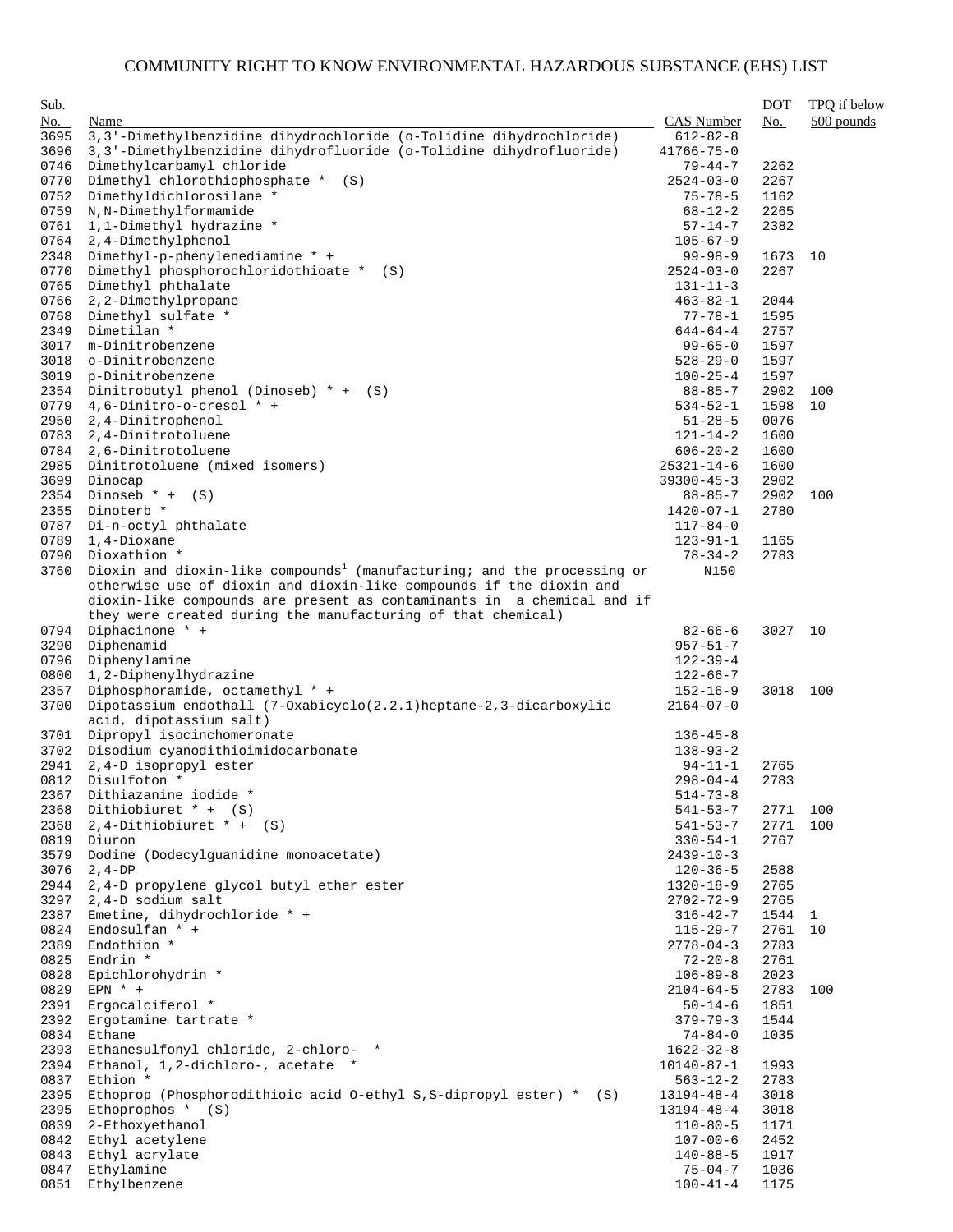| Sub.         |                                                                                                  |                                  | <b>DOT</b>   | TPQ if below |
|--------------|--------------------------------------------------------------------------------------------------|----------------------------------|--------------|--------------|
| No.          | Name                                                                                             | <b>CAS Number</b>                | No.          | 500 pounds   |
| 2396         | Ethylbis(2-chloroethyl)amine *                                                                   | $538 - 07 - 8$                   | 2810         |              |
| 0863         | Ethyl chloride<br>(S)                                                                            | $75 - 00 - 3$                    | 1037         |              |
| 0865         | Ethyl chloroformate                                                                              | $541 - 41 - 3$                   | 1182         |              |
| 3300         | Ethyl dipropylthiocarbamate (EPTC)                                                               | $759 - 94 - 4$                   | 2902         |              |
| 0873         | Ethylene                                                                                         | $74 - 85 - 1$                    | 1962         |              |
| 3614         | Ethylenebisdithiocarbamic acid, salts and esters <sup>1</sup>                                    | N171                             |              |              |
| 0875         | Ethylenediamine *                                                                                | $107 - 15 - 3$                   | 1604         |              |
| 2400         | Ethylene fluorohydrin * +                                                                        | $371 - 62 - 0$                   | 2642         | 10           |
| 0878         | Ethylene glycol                                                                                  | $107 - 21 - 1$                   |              |              |
| 0881         | Ethyleneimine *                                                                                  | $151 - 56 - 4$                   | 1185         |              |
| 0882         | Ethylene oxide *                                                                                 | $75 - 21 - 8$                    | 1040         |              |
| 0883         | Ethylene thiourea                                                                                | $96 - 45 - 7$                    |              |              |
| 0701         | Ethyl ether                                                                                      | $60 - 29 - 7$                    | 1155         |              |
| 0651         | Ethylidene dichloride                                                                            | $75 - 34 - 3$                    | 2362         |              |
| 0894         | Ethyl mercaptan                                                                                  | $75 - 08 - 1$                    | 2363         |              |
| 0899         | Ethyl nitrite                                                                                    | $109 - 95 - 5$                   | 1194         |              |
| 2402         | Ethyl thiocyanate *                                                                              | $542 - 90 - 5$                   | 2902         |              |
| 2915         | Famphur                                                                                          | $52 - 85 - 7$                    | 2588         |              |
| 0448         | Fast Green 0 (S)                                                                                 | $569 - 64 - 2$                   | 1602         |              |
| 0914         | Fenamiphos $*$ +                                                                                 | 22224-92-6                       | 2783         | 10           |
| 3703         | Fenarimol (.alpha.-(2-Chlorophenyl)-.alpha.-(4-chlorophenyl)-                                    | $60168 - 88 - 9$                 |              |              |
|              | 5-pyrimidinemethanol)                                                                            |                                  |              |              |
| 3704         | Fenbutatin oxide (Hexakis(2-methyl-2-phenylpropyl)distannoxane)                                  | $13356 - 08 - 6$                 |              |              |
| 3705         | Fenoxaprop ethyl (2-(4-((6-Chloro-2-benzoxazolylen)oxy)<br>phenoxy) propanoic acid, ethyl ester) | $66441 - 23 - 4$                 |              |              |
| 3706         | Fenoxycarb (2-[(4-Phenoxy-phenoxy)-ethyl]carbamic acid ethyl ester)                              | $72490 - 01 - 8$                 |              |              |
| 3253         | Fenpropathrin (2,2,3,3-Tetramethylcyclopropane carboxylic acid                                   | $39515 - 41 - 8$                 | 2902         |              |
|              | cyano(3-phenoxyphenyl)methyl ester)                                                              |                                  |              |              |
| 0916         | Fenthion (0,0-Dimethyl 0-[3-methyl-4-(methylthio) phenyl] ester,                                 | $55 - 38 - 9$                    | 2902         |              |
|              | phosphorothioic acid)                                                                            |                                  |              |              |
| 0915         | Fensulfothion *                                                                                  | $115 - 90 - 2$                   | 3018         |              |
|              | 3134 Fenvalerate (4-Chloro-alpha-(1-methylethyl) benzeneacetic acid                              | $51630 - 58 - 1$                 | 2902         |              |
|              | cyano(3-phenoxyphenyl)methyl ester)                                                              |                                  |              |              |
| 0917         | Ferbam (Tris(dimethylcarbamodithioato-S, S')iron)                                                | 14484-64-1                       | 2588         |              |
| 3707         | Fluazifop butyl                                                                                  | $69806 - 50 - 4$                 | 2902         |              |
|              | (2-[4-[[5-(Trifluoromethyl)-2-pyridinyl]oxy]-phenoxy]propanoic                                   |                                  |              |              |
|              | acid, butyl ester)                                                                               |                                  |              |              |
| 2433         | Fluenetil * +                                                                                    | $4301 - 50 - 2$                  | 2902         | 100          |
| 0935         | Fluometuron                                                                                      | $2164 - 17 - 2$                  |              |              |
| 0937         | Fluorine *                                                                                       | $7782 - 41 - 4$                  | 1045         |              |
| 2434         | Fluoroacetamide * +                                                                              | $640 - 19 - 7$                   | 2811         | 100          |
| 0938         | Fluoroacetic acid * +                                                                            | $144 - 49 - 0$                   | 2642         | 10           |
|              | 2435 Fluoroacetyl chloride * +                                                                   | $359 - 06 - 8$                   | 1752         | 10           |
| 1966         | Fluorouracil * (S)                                                                               | $51 - 21 - 8$                    | 1851         |              |
|              | 1966 Fluorouracil (5-Fluorouracil) * (S)                                                         | $51 - 21 - 8$                    | 1851         |              |
|              | 3310 Fluvalinate                                                                                 | 69409-94-5                       | 2902         |              |
|              | (N-[2-Chloro-4-(trifluoromethyl)phenyl]-DL-valine(+)-cyano(3-phenoxy                             |                                  |              |              |
|              | phenyl)methyl ester)                                                                             |                                  |              |              |
|              | 3554 Folpet                                                                                      | $133 - 07 - 3$                   | 2588         |              |
| 3312         | Fomesafen (5-(2-Chloro-4-(trifluoromethyl)phenoxy)-N-                                            | $72178 - 02 - 0$                 |              |              |
|              | (methylsulfonyl)-2-nitrobenzamide)                                                               |                                  |              |              |
| 0945         | Fonofos *                                                                                        | $944 - 22 - 9$                   | 2783         |              |
| 0946         | Formaldehyde *                                                                                   | $50 - 00 - 0$                    | 1198         |              |
| 0962         | Formaldehyde cyanohydrin *                                                                       | $107 - 16 - 4$                   | 1648         |              |
| 2862         | Formetanate hydrochloride *                                                                      | $23422 - 53 - 9$                 | 2757         |              |
| 0948         | Formic acid                                                                                      | $64 - 18 - 6$                    | 1779         |              |
| 2439         | Formothion * +                                                                                   | $2540 - 82 - 1$                  | 3018         | 100          |
| 2440         | Formparanate * +                                                                                 | 17702-57-7                       |              | 100          |
| 2441         | Fosthietan *                                                                                     | $21548 - 32 - 3$                 | 3018         |              |
| 1904<br>2442 | Freon 113<br>Fuberidazole * +                                                                    | $76 - 13 - 1$<br>$3878 - 19 - 1$ |              | 100          |
| 0952         | Furan *                                                                                          | $110 - 00 - 9$                   | 2902<br>2389 |              |
| 2448         | Gallium trichloride *                                                                            | $13450 - 90 - 3$                 |              |              |
| 0957         | Gasoline <sup>4</sup> (reportable at or above $10,000$ pounds)                                   | $8006 - 61 - 9$                  | 1203         |              |
|              |                                                                                                  |                                  |              |              |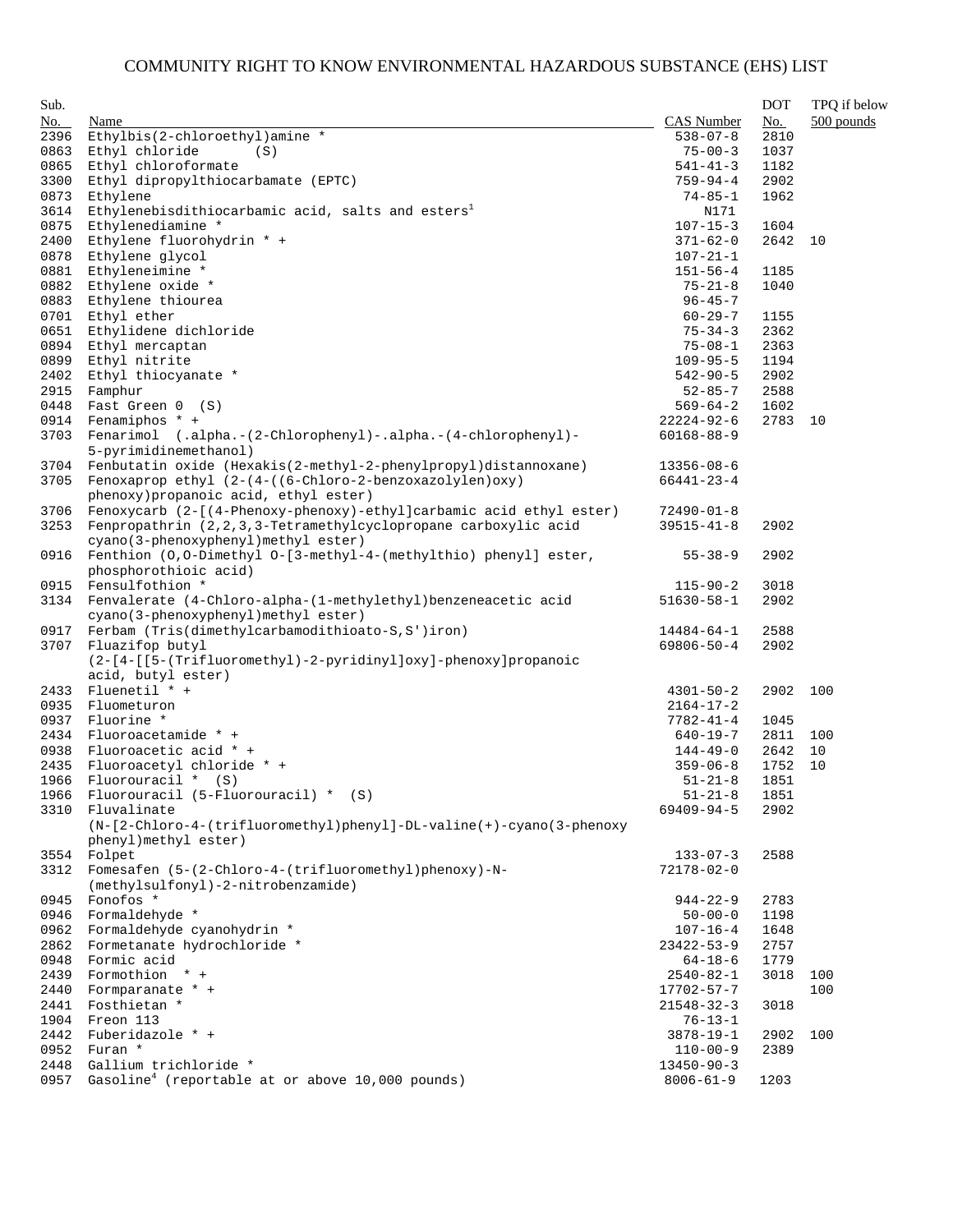| Sub.         |                                                                                                                                                                      |                                    | <b>DOT</b>   | TPQ if below |
|--------------|----------------------------------------------------------------------------------------------------------------------------------------------------------------------|------------------------------------|--------------|--------------|
| No.          | Name                                                                                                                                                                 | CAS Number                         | No.          | $500$ pounds |
| 3138         | Glycol ethers <sup>1</sup> (except surfactants)<br>consists of those glycol ethers that meet the following definition:                                               | N230                               |              |              |
|              | $R - (OCH2CH2)n - OR$<br>where                                                                                                                                       |                                    |              |              |
|              | $n = 1, 2, or 3i$                                                                                                                                                    |                                    |              |              |
|              | $R = alkyl C7$ or less; or                                                                                                                                           |                                    |              |              |
|              | $R = phenyl$ or alkyl substituted phenyl;                                                                                                                            |                                    |              |              |
|              | $R' = H$ , or alkyl C7 or less; or                                                                                                                                   |                                    |              |              |
|              | OR' consisting of carboxylic acid ester, sulfate,                                                                                                                    |                                    |              |              |
| 0442         | phosphate, nitrate, or sulfonate.<br>Guinea Green B (S)                                                                                                              | $4680 - 78 - 8$                    | 1602         |              |
| 2461         | Haz Waste, N.O.S. (only if EHS reported)                                                                                                                             |                                    | 9189         |              |
| 2444         | #2 Heating oil <sup>4</sup> (reportable at or above 10,000 pounds)                                                                                                   | 68476-34-6                         | 1993         |              |
| 0974         | Heptachlor                                                                                                                                                           | $76 - 44 - 8$                      | 2761         |              |
| 0978         | Hexachlorobenzene                                                                                                                                                    | $118 - 74 - 1$                     | 2729         |              |
| 0979         | Hexachloro-1, 3-butadiene                                                                                                                                            | $87 - 68 - 3$                      | 2279         |              |
| 0566         | alpha-Hexachlorocyclohexane                                                                                                                                          | $319 - 84 - 6$                     | 2761         |              |
| 0980         | Hexachlorocyclopentadiene * +                                                                                                                                        | $77 - 47 - 4$                      | 2646         | 100          |
| 0981         | Hexachloroethane<br>Hexachloronaphthalene                                                                                                                            | $67 - 72 - 1$                      | 9037         |              |
| 0982<br>0983 | Hexachlorophene                                                                                                                                                      | $1335 - 87 - 1$<br>$70 - 30 - 4$   | 2875         |              |
| 2462         | $\star$<br>Hexamethylenediamine, N,N'-dibutyl-                                                                                                                       | $4835 - 11 - 4$                    | 2735         |              |
| 0973         | Hexamethylphosphoramide                                                                                                                                              | $680 - 31 - 9$                     |              |              |
| 1340         | n-Hexane                                                                                                                                                             | $110 - 54 - 3$                     | 1208         |              |
| 3339         | Hexazinone                                                                                                                                                           | $51235 - 04 - 2$                   |              |              |
| 3149         | Hydramethylnon (Tetrahydro-5,5-dimethyl-2(1H)-pyrimidinone<br>[3-[4-(trifluoromethyl)phenyl]-1-[2-[4-(trifluoromethyl)phenyl]<br>ethenyl]-2-propenylidene]hydrazone) | $67485 - 29 - 4$                   | 2588         |              |
| 1006         | Hydrazine *                                                                                                                                                          | $302 - 01 - 2$                     | 2029         |              |
| 2360         | Hydrazine sulfate                                                                                                                                                    | $10034 - 93 - 2$                   |              |              |
| 1012         | Hydrochloric acid $(S)$ (> 37% concentration)                                                                                                                        | $7647 - 01 - 0$                    | 1789         |              |
| 1013<br>3759 | Hydrocyanic acid $* + (S)$<br>Hydrofluoric acid * +                                                                                                                  | $74 - 90 - 8$<br>$7664 - 39 - 3$   | 1051<br>1790 | 100<br>100   |
| 1010         | Hydrogen                                                                                                                                                             | $1333 - 74 - 0$                    | 1049         |              |
| 2909         | Hydrogen chloride (gas only) $*$ (S)                                                                                                                                 | $7647 - 01 - 0$                    | 1050         |              |
| 1013         | Hydrogen cyanide $* + (S)$                                                                                                                                           | $74 - 90 - 8$                      | 1051         | 100          |
| 1014         | Hydrogen fluoride * +                                                                                                                                                | 7664-39-3                          | 1052         | 100          |
| 1015         | Hydrogen peroxide (> 52% concentration) *                                                                                                                            | $7722 - 84 - 1$                    | 2984         |              |
| 1016         | Hydrogen selenide * +                                                                                                                                                | $7783 - 07 - 5$                    | 2202         | 10           |
| 1017         | Hydrogen sulfide *                                                                                                                                                   | $7783 - 06 - 4$                    | 1053         |              |
| 1019<br>3343 | Hydroquinone *<br>Imazalil                                                                                                                                           | $123 - 31 - 9$                     | 2662<br>2902 |              |
|              | $(1-[2-(2,4-Dichloropheny1)-2-(2-propenyloxy)ethyl]-1H-imidazole)$                                                                                                   | $35554 - 44 - 0$                   |              |              |
| 3708         | 3-Iodo-2-propynyl butylcarbamate                                                                                                                                     | $55406 - 53 - 6$                   |              |              |
| 1037         | Iron, pentacarbonyl- * +                                                                                                                                             | $13463 - 40 - 6$                   | 1994         | 100          |
| 2494         | Isobenzan * +                                                                                                                                                        | $297 - 78 - 9$                     | 2588         | 100          |
| 1040         | Isobutane                                                                                                                                                            | $75 - 28 - 5$                      | 1969         |              |
| 1051         | Isobutyraldehyde                                                                                                                                                     | $78 - 84 - 2$                      | 2045         |              |
| 1054         | Isobutyronitrile *                                                                                                                                                   | $78 - 82 - 0$                      | 2284         |              |
| 0658         | Isocyanic acid, 3,4-dichlorophenylester<br>$\star$                                                                                                                   | $102 - 36 - 3$                     | 2250         |              |
| 2499<br>3709 | Isodrin * +<br>Isofenphos (2-[[Ethoxyl[(1-methylethyl)amino]phosphinothioyl]oxy]                                                                                     | $465 - 73 - 6$<br>$25311 - 71 - 1$ | 2761<br>2902 | 100          |
| 2500         | benzoic acid 1-methylethyl ester)<br>Isofluorphate * +                                                                                                               | $55 - 91 - 4$                      | 3018         | 100          |
| 1064         | Isopentane                                                                                                                                                           | $78 - 78 - 4$                      | 1265         |              |
| 1068         | Isophorone diisocyanate *                                                                                                                                            | $4098 - 71 - 9$                    | 2290         |              |
| 1069         | Isoprene                                                                                                                                                             | $78 - 79 - 5$                      | 1218         |              |
| 1076         | Isopropyl alcohol (manufacturing - strong acid process only)                                                                                                         | $67 - 63 - 0$                      | 1219         |              |
| 1077         | Isopropylamine                                                                                                                                                       | $75 - 31 - 0$                      | 1221         |              |
| 2241         | Isopropyl chloride                                                                                                                                                   | $75 - 29 - 6$                      | 2356         |              |
| 1080         | Isopropyl chloroformate *                                                                                                                                            | $108 - 23 - 6$                     | 2407         |              |
| 2388         | 4,4'-Isopropylidenediphenol<br>Isopropylmethylpyrazolyldimethylcarbamate *                                                                                           | $80 - 05 - 7$                      |              |              |
| 2505<br>0198 | Isosafrole                                                                                                                                                           | $119 - 38 - 0$<br>$120 - 58 - 1$   | 2992         |              |
| 1090         | Kepone                                                                                                                                                               | $143 - 50 - 0$                     | 2761         |              |
| 1091         | Kerosene <sup>4</sup> (reportable at or above $10,000$ pounds)                                                                                                       | $8008 - 20 - 6$                    | 1223         |              |
| 3550         | Lactofen (5-(2-Chloro-4-(trifluoromethyl)phenoxy)-2-nitro-<br>2-ethoxy-1-methyl-2-oxoethyl ester)                                                                    | $77501 - 63 - 4$                   |              |              |
| 2514         | Lactonitrile *                                                                                                                                                       | $78 - 97 - 7$                      |              |              |
| 1096         | Lead                                                                                                                                                                 | $7439 - 92 - 1$                    |              |              |
|              | $2266$ Lead compounds <sup>1</sup>                                                                                                                                   | N420                               |              |              |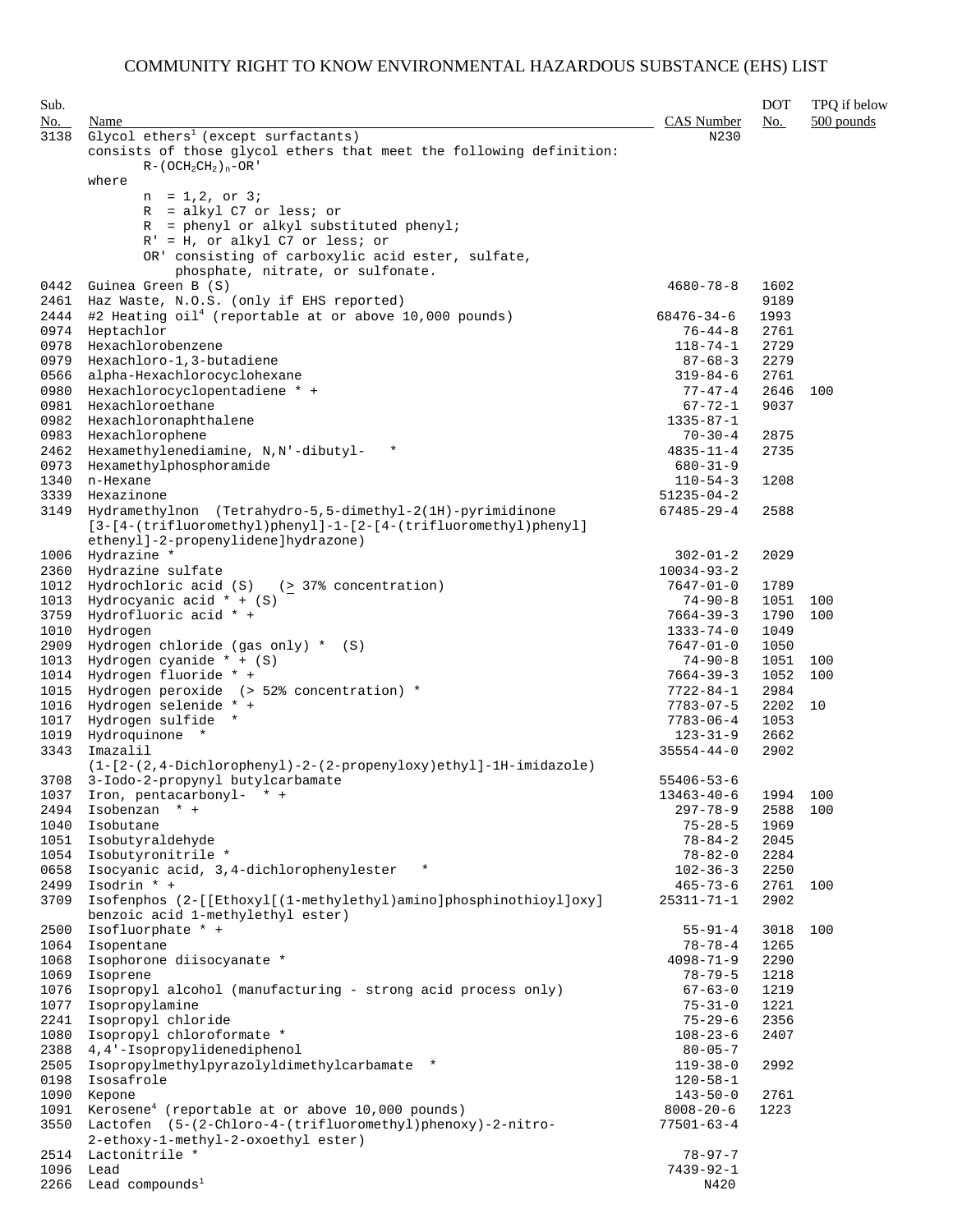| Sub. |                                                                  |                  | <b>DOT</b> | TPQ if below |
|------|------------------------------------------------------------------|------------------|------------|--------------|
| No.  | Name                                                             | CAS Number       | No.        | 500 pounds   |
| 2516 | Leptophos *                                                      | $21609 - 90 - 5$ | 2588       |              |
| 2517 | Lewisite * +                                                     | $541 - 25 - 3$   | 1556       | 10           |
| 3140 | Light Green SF                                                   | $5141 - 20 - 8$  |            |              |
|      | Lindane *                                                        |                  | 2761       |              |
| 1117 |                                                                  | $58 - 89 - 9$    |            |              |
| 3352 | Linuron                                                          | $330 - 55 - 2$   | 2588       |              |
| 1124 | Lithium carbonate                                                | $554 - 13 - 2$   |            |              |
| 1127 | Lithium hydride * +                                              | $7580 - 67 - 8$  | 2805       | 100          |
| 3617 | Lopac #                                                          | $9003 - 54 - 7$  |            |              |
| 1150 | Malathion                                                        | $121 - 75 - 5$   | 2783       |              |
| 1152 | Maleic anhydride                                                 | $108 - 31 - 6$   | 2215       |              |
| 1153 | Malononitrile *                                                  | $109 - 77 - 3$   | 2647       |              |
| 1154 | Maneb                                                            | 12427-38-2       | 2968       |              |
| 1155 | Manganese                                                        | 7439-96-5        |            |              |
| 2324 | Manganese compounds <sup>1</sup>                                 | N450             |            |              |
| 1244 | Manganese, tricarbonylmethylcyclopentadienyl * +                 | $12108 - 13 - 3$ |            | 100          |
| 1377 | Mechlorethamine $* + (S)$                                        | $51 - 75 - 2$    | 2810       | 10           |
| 3093 | Mecoprop                                                         | $93 - 65 - 2$    | 2588       |              |
| 2535 | Mephosfolan *                                                    | $950 - 10 - 7$   | 3018       |              |
| 3710 | 2-Mercaptobenzothiazole (MBT)                                    | $149 - 30 - 4$   | 1228       |              |
| 1166 | Mercuric acetate *                                               | $1600 - 27 - 7$  | 1629       |              |
|      | Mercuric chloride *                                              |                  | 1624       |              |
| 1170 |                                                                  | 7487-94-7        |            |              |
| 2537 | Mercuric oxide *                                                 | $21908 - 53 - 2$ | 1641       |              |
| 1183 | Mercury                                                          | 7439-97-6        | 2809       |              |
| 2414 | Mercury compounds <sup>1</sup>                                   | N458             |            |              |
| 3359 | Merphos                                                          | $150 - 50 - 5$   | 2903       |              |
| 2549 | Methacrolein diacetate *                                         | $10476 - 95 - 6$ |            |              |
| 2550 | Methacrylic anhydride *                                          | $760 - 93 - 0$   | 2531       |              |
| 1220 | Methacrylonitrile *                                              | $126 - 98 - 7$   | 3079       |              |
| 2551 | Methacryloyl chloride * +                                        | $920 - 46 - 7$   |            | 100          |
| 2552 | Methacryloyloxyethyl isocyanate * +                              | $30674 - 80 - 7$ | 2206       | 100          |
| 1201 | Methamidophos * +                                                | $10265 - 92 - 6$ | 2783       | 100          |
| 3711 | Metham sodium (Sodium methyldithiocarbamate)                     | $137 - 42 - 8$   | 2588       |              |
| 1202 | Methane                                                          | $74 - 82 - 8$    | 1971       |              |
| 2553 | Methanesulfonyl fluoride *                                       | $558 - 25 - 8$   |            |              |
| 1222 | Methanol                                                         | 67-56-1          | 1230       |              |
| 3712 | Methazole                                                        | $20354 - 26 - 1$ | 2588       |              |
|      | (2-(3,4-Dichlorophenyl)-4-methyl-1,2,4-oxadiazolidine-3,5-dione) |                  |            |              |
| 1206 | Methidathion *                                                   | $950 - 37 - 8$   | 2588       |              |
|      |                                                                  |                  | 2757       |              |
| 1165 | Methiocarb *                                                     | $2032 - 65 - 7$  |            |              |
| 1208 | Methomyl *                                                       | 16752-77-5       | 2757       |              |
| 3094 | Methoxone ((4-Chloro-2-methylphenoxy) acetic acid) (MCPA)        | $94 - 74 - 6$    | 2588       |              |
| 3713 | Methoxone sodium salt ((4-Chloro-2-methylphenoxy) acetate sodium | $3653 - 48 - 3$  | 2588       |              |
|      | salt)                                                            |                  |            |              |
| 1210 | Methoxychlor                                                     | $72 - 43 - 5$    | 2761       |              |
|      | 1211 2-Methoxyethanol                                            | $109 - 86 - 4$   | 1188       |              |
| 2554 | Methoxyethylmercuric acetate *                                   | $151 - 38 - 2$   | 2777       |              |
| 1219 | Methyl acrylate                                                  | $96 - 33 - 3$    | 1919       |              |
| 1225 | Methylamine                                                      | $74 - 89 - 5$    | 1061       |              |
| 1231 | Methyl bromide * (S)                                             | $74 - 83 - 9$    | 1062       |              |
| 1233 | 2-Methyl-1-butene                                                | $563 - 46 - 2$   | 2459       |              |
| 3366 | 3-Methyl-1-butene                                                | 563-45-1         | 2561       |              |
| 1293 | Methyl tert-butyl ether                                          | $1634 - 04 - 4$  | 2398       |              |
| 1235 | Methyl chloride (S)                                              | 74-87-3          | 1063       |              |
| 2556 | Methyl 2-chloroacrylate *                                        | $80 - 63 - 7$    | 2810       |              |
| 1238 | Methyl chlorocarbonate * (S)                                     | 79-22-1          | 1238       |              |
| 1238 | Methyl chloroformate * (S)                                       | $79 - 22 - 1$    | 1238       |              |
| 1250 | 4,4'-Methylenebis(2-chloroaniline)                               | $101 - 14 - 4$   |            |              |
|      |                                                                  |                  |            |              |
| 1252 | 4,4'-Methylenebis(N,N-dimethyl)benzenamine                       | $101 - 61 - 1$   |            |              |
| 1254 | Methylene bromide                                                | $74 - 95 - 3$    | 2664       |              |
| 1255 | Methylene chloride<br>(S)                                        | $75 - 09 - 2$    | 1593       |              |
| 1256 | 4, 4'-Methylenedianiline                                         | $101 - 77 - 9$   | 2651       |              |
| 0758 | Methyl ether                                                     | $115 - 10 - 6$   | 1033       |              |
| 1262 | Methyl formate                                                   | $107 - 31 - 3$   | 1243       |              |
| 1265 | Methyl hydrazine *                                               | $60 - 34 - 4$    | 1244       |              |
| 1266 | Methyl iodide                                                    | $74 - 88 - 4$    | 2644       |              |
| 1268 | Methyl isobutyl ketone                                           | $108 - 10 - 1$   | 1245       |              |
| 1270 | Methyl isocyanate *                                              | $624 - 83 - 9$   | 2480       |              |
| 1272 | Methyl isothiocyanate * (S)                                      | $556 - 61 - 6$   | 2477       |              |
| 1272 | Methyl isothiocyanate (Isothiocyanatomethane) * (S)              | $556 - 61 - 6$   | 2477       |              |
| 0007 | 2-Methyllactonitrile * (S)                                       | $75 - 86 - 5$    | 1541       |              |
| 1275 | Methyl mercaptan *                                               | $74 - 93 - 1$    | 1064       |              |
|      |                                                                  |                  |            |              |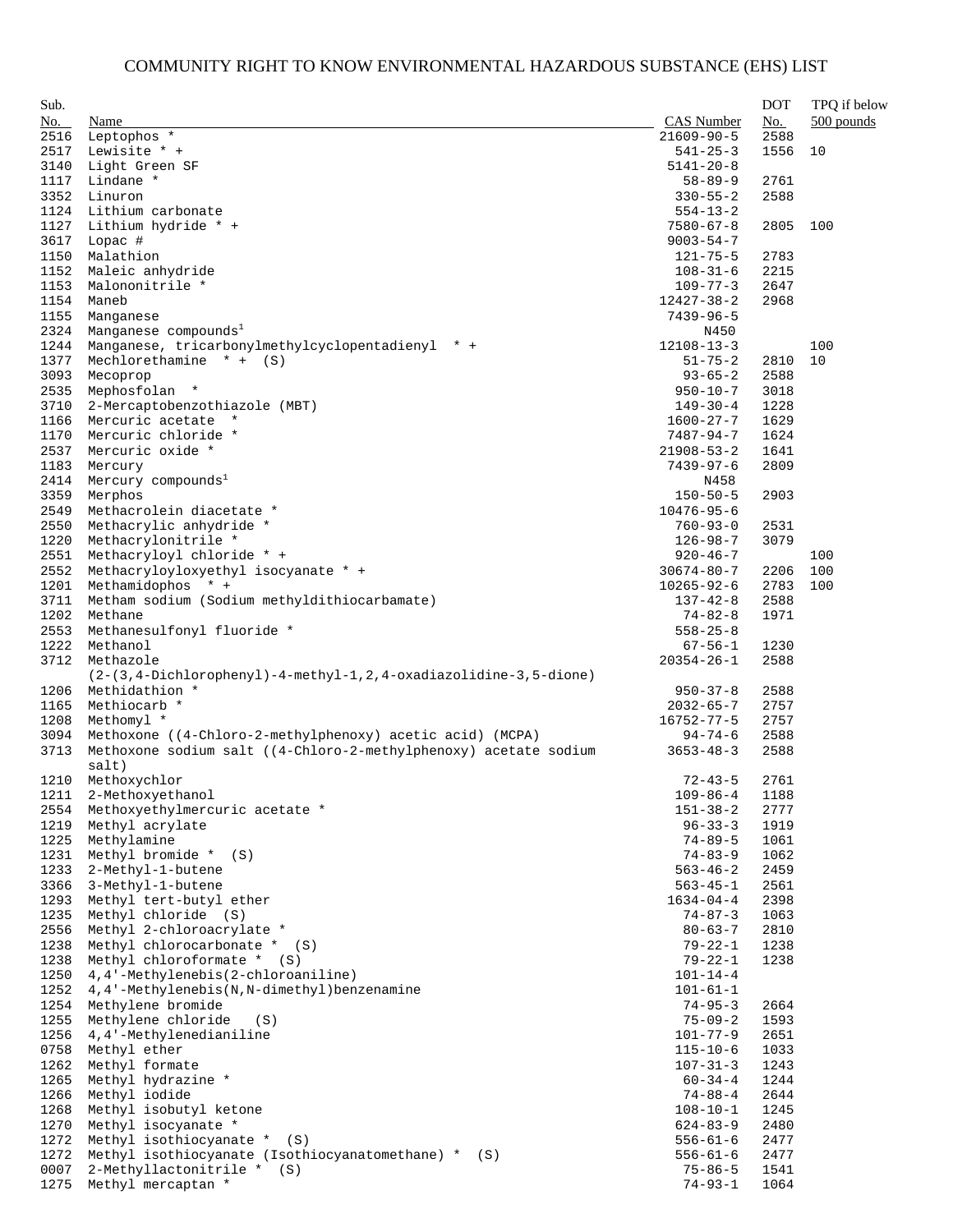| Sub.         |                                                                   |                                   | <b>DOT</b>   | TPQ if below |
|--------------|-------------------------------------------------------------------|-----------------------------------|--------------|--------------|
| No.          | Name                                                              | <b>CAS</b> Number                 | No.          | 500 pounds   |
| 1276         | Methylmercuric dicyanamide *                                      | $502 - 39 - 6$                    | 2777         |              |
| 1277         | Methyl methacrylate                                               | $80 - 62 - 6$                     | 1247         |              |
| 3715         | N-Methylolacrylamide                                              | $924 - 42 - 5$                    |              |              |
| 1283         | Methyl parathion * +<br>(S)                                       | $298 - 00 - 0$                    |              | 100          |
| 2559         | Methyl phenkapton *                                               | $3735 - 23 - 7$                   | 2783         |              |
| 2560         | Methyl phosphonic dichloride * +                                  | $676 - 97 - 1$                    | 9206         | 100          |
| 1045         | Methylpropene                                                     | $115 - 11 - 7$                    | 1055         |              |
| 2955         | 2-Methylpyridine                                                  | $109 - 06 - 8$                    | 2313         |              |
| 3716         | N-Methyl-2-pyrrolidone                                            | $872 - 50 - 4$                    |              |              |
| 2562<br>1296 | Methyl thiocyanate *<br>Methyltrichlorosilane *                   | $556 - 64 - 9$                    | 1935<br>1250 |              |
| 1301         | Methyl vinyl ketone * +                                           | $75 - 79 - 6$<br>$78 - 94 - 4$    | 1251         | 10           |
| 3717         | Metiram                                                           | $9006 - 42 - 2$                   |              |              |
| 2563         | Metolcarb * +                                                     | $1129 - 41 - 5$                   | 2757         | 100          |
| 1302         | Metribuzin                                                        | $21087 - 64 - 9$                  | 2588         |              |
| 3507         | Mevinphos *                                                       | $7786 - 34 - 7$                   | 2883         |              |
| 1304         | Mexacarbate *                                                     | $315 - 18 - 4$                    | 2757         |              |
| 1305         | Michler's ketone                                                  | $90 - 94 - 8$                     | 1224         |              |
| 1306         | Mirex                                                             | $2385 - 85 - 5$                   | 2646         |              |
| 1307         | Mitomycin C *                                                     | $50 - 07 - 7$                     | 1851         |              |
| 3718         | Molinate (1H-Azepine-1 carbothioic acid, hexahydro-S-ethyl ester) | $2212 - 67 - 1$                   | 2588         |              |
| 1312         | Molybdenum trioxide                                               | $1313 - 27 - 5$                   |              |              |
| 0398         | Monochloropentafluoroethane (CFC-115)                             | $76 - 15 - 3$                     | 1020         |              |
| 1313         | Monocrotophos * +                                                 | $6923 - 22 - 4$                   | 2783         | 10           |
| 3719         | Monuron<br>Muscimol *                                             | $150 - 68 - 5$                    | 2588         |              |
| 2571<br>1319 | Mustard gas *                                                     | $2763 - 96 - 4$<br>$505 - 60 - 2$ | 2811         |              |
| 3462         | Myclobutanil                                                      | $88671 - 89 - 0$                  |              |              |
|              | (.alpha.-Butyl-.alpha.-(4-chlorophenyl)-1H-1, 2, 4-triazole-1-    |                                   |              |              |
|              | propanenitrile)                                                   |                                   |              |              |
| 3720         | Nabam                                                             | $142 - 59 - 6$                    | 2588         |              |
| 0751         | Naled                                                             | $300 - 76 - 5$                    | 2783         |              |
| 1322         | Naphthalene                                                       | $91 - 20 - 3$                     | 1334         |              |
| 1325         | alpha-Naphthylamine                                               | $134 - 32 - 7$                    | 2077         |              |
| 1324         | beta-Naphthylamine                                                | $91 - 59 - 8$                     | 1650         |              |
| 1341         | Nickel                                                            | 7440-02-0                         |              |              |
| 1343         | Nickel carbonyl * +                                               | $13463 - 39 - 3$                  | 1259         | 1            |
| 2366         | Nickel compounds <sup>1</sup>                                     | N495                              |              |              |
| 1349         | Nicotine * +                                                      | $54 - 11 - 5$                     | 1654         | 100          |
| 2583<br>1352 | Nicotine and salts <sup>1</sup><br>Nicotine sulfate * +           | N503<br>$65 - 30 - 5$             | 1658         | 100          |
| 1355         | Nitrapyrin (2-Chloro-6-(trichloromethyl) pyridine)                | $1929 - 82 - 4$                   |              |              |
| 3722         | Nitrate compounds <sup>1</sup> (water dissociable)                | N511                              |              |              |
| 1356         | Nitric acid *                                                     | $7697 - 37 - 2$                   | 2031         |              |
|              | 1357 Nitric oxide * +                                             | $10102 - 43 - 9$                  | 1660         | 100          |
| 1358         | Nitrilotriacetic acid                                             | $139 - 13 - 9$                    |              |              |
| 1548         | p-Nitroaniline                                                    | $100 - 01 - 6$                    | 1661         |              |
| 1388         | 5-Nitro-o-anisidine                                               | $99 - 59 - 2$                     |              |              |
| 1361         | Nitrobenzene *                                                    | $98 - 95 - 3$                     | 1662         |              |
| 0229         | 4-Nitrobiphenyl                                                   | $92 - 93 - 3$                     |              |              |
| 2588         | Nitrocyclohexane *                                                | $1122 - 60 - 7$                   | 2810         |              |
| 1374         | Nitrofen                                                          | $1836 - 75 - 5$                   | 2588         |              |
| 1376         | Nitrogen dioxide * +                                              | $10102 - 44 - 0$                  | 1067         | 100          |
| 1377         | Nitrogen mustard $* + (S)$                                        | $51 - 75 - 2$                     | 2810         | 10           |
| 1383<br>1391 | Nitroglycerin<br>2-Nitrophenol                                    | $55 - 63 - 0$<br>$88 - 75 - 5$    | 0143<br>1663 |              |
| 1390         | 4-Nitrophenol                                                     | $100 - 02 - 7$                    | 1663         |              |
| 1392         | 2-Nitropropane                                                    | $79 - 46 - 9$                     | 2608         |              |
| 1406         | N-Nitrosodi-n-butylamine                                          | $924 - 16 - 3$                    |              |              |
| 1404         | N-Nitrosodiethylamine                                             | $55 - 18 - 5$                     |              |              |
| 1405         | Nitrosodimethylamine * (S)                                        | $62 - 75 - 9$                     | 1955         |              |
| 1405         | N-Nitrosodimethylamine *<br>(S)                                   | $62 - 75 - 9$                     | 1955         |              |
| 1550         | p-Nitrosodimethylaniline                                          | $138 - 89 - 6$                    | 1369         |              |
| 1408         | N-Nitrosodiphenylamine                                            | $86 - 30 - 6$                     |              |              |
| 1551         | p-Nitrosodiphenylamine                                            | $156 - 10 - 5$                    |              |              |
| 1407         | N-Nitrosodi-n-propylamine                                         | $621 - 64 - 7$                    |              |              |
| 1410         | N-Nitroso-N-ethylurea                                             | $759 - 73 - 9$                    |              |              |
| 1411         | N-Nitroso-N-methylurea                                            | $684 - 93 - 5$                    |              |              |
| 2907<br>1409 | N-Nitrosomethylvinylamine<br>N-Nitrosomorpholine                  | $4549 - 40 - 0$<br>$59 - 89 - 2$  |              |              |
| 2900         | N-Nitrosonornicotine                                              | $16543 - 55 - 8$                  |              |              |
|              |                                                                   |                                   |              |              |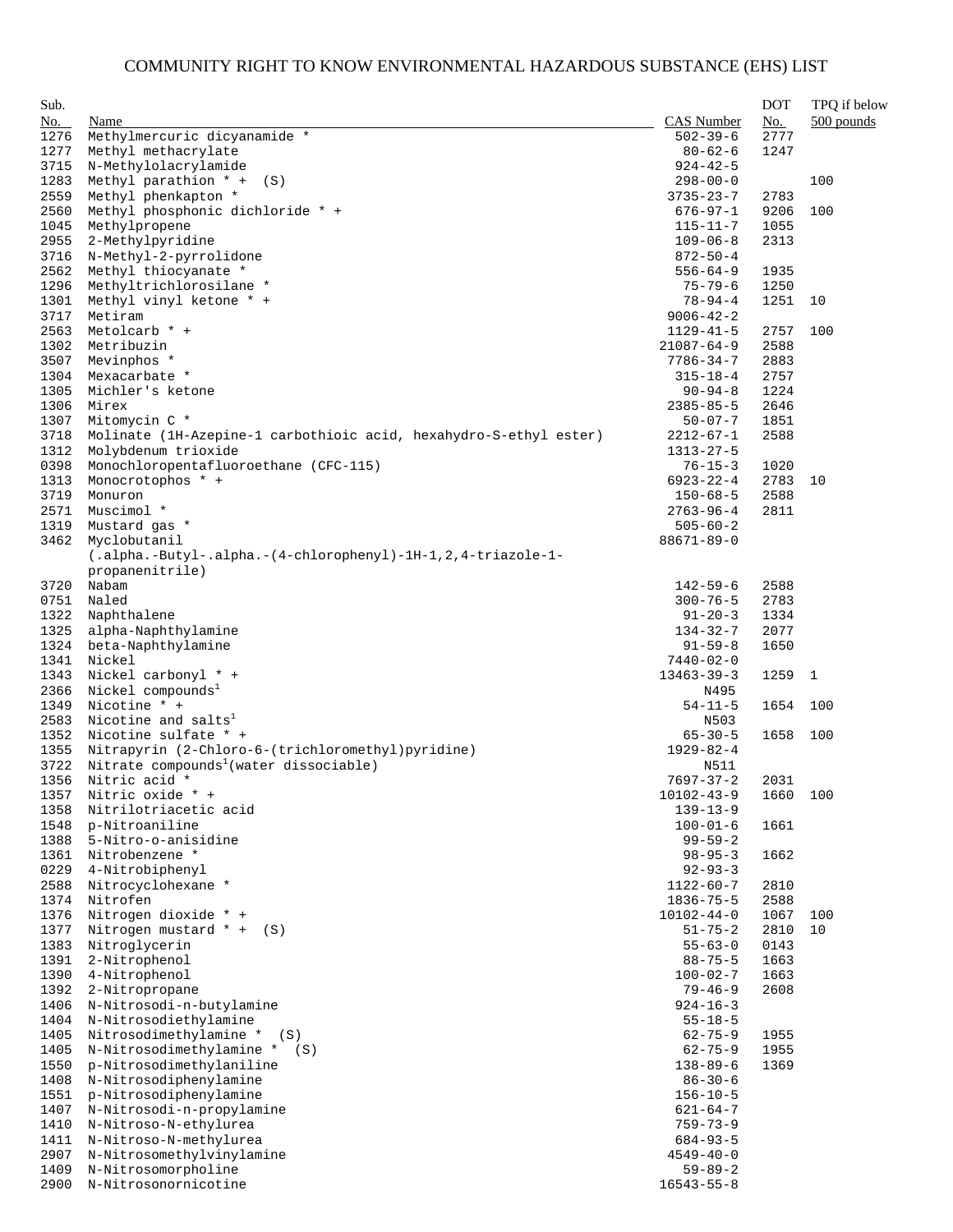| Sub. |                                                                     |                  | <b>DOT</b> | TPQ if below |
|------|---------------------------------------------------------------------|------------------|------------|--------------|
| No.  | Name                                                                | CAS Number       | No.        | $500$ pounds |
| 1412 | N-Nitrosopiperidine                                                 | $100 - 75 - 4$   |            |              |
| 1444 | 5-Nitro-o-toluidine                                                 | $99 - 55 - 8$    |            |              |
| 2591 | Norbormide * +                                                      | $991 - 42 - 4$   | 2588       | 100          |
| 3405 | Norflurazon                                                         | $27314 - 13 - 2$ |            |              |
|      | $(4-Chloro-5-(methylamino)-2-[3-(trifluorometry1)phenyl]-3(2H)-$    |                  |            |              |
|      | pyridazinone)                                                       |                  |            |              |
| 1427 | Octachloronaphthalene                                               | $2234 - 13 - 1$  |            |              |
| 3761 | Octachlorostyrene                                                   | $29082 - 74 - 4$ |            |              |
| 4143 | Oil Orange SS                                                       | $2646 - 17 - 5$  |            |              |
| 1762 | Oleum [Sulfuric acid (fuming)] (S)                                  | $8014 - 95 - 7$  | 1831       |              |
| 2611 | Organorhodium Complex (PMN-82-147) * +                              |                  | 2811       | 10           |
| 3409 | Oryzalin (4-(Dipropylamino)-3,5-dinitrobenzenesulfonamide)          | $19044 - 88 - 3$ | 2588       |              |
| 1441 | Osmium tetroxide                                                    | $20816 - 12 - 0$ | 2471       |              |
| 2617 | Ouabain * +                                                         | $630 - 60 - 4$   | 1851       | 100          |
| 2618 | $0xamy1 * +$                                                        | $23135 - 22 - 0$ | 2757       | 100          |
|      | Oxetane, 3, 3-bis(chloromethyl) - *                                 |                  |            |              |
| 2619 |                                                                     | 78-71-7          |            |              |
| 3724 | Oxydemeton methyl (S-(2-(Ethylsulfinyl)ethyl) 0,0-dimethyl ester    | $301 - 12 - 2$   |            |              |
|      | phosphorothioic acid)                                               |                  |            |              |
| 3410 | Oxydiazon                                                           | $19666 - 30 - 9$ | 2588       |              |
|      | $(3-[2,4-Dichloro-5-(1-methylethoxy)phenyl]-5-(1,1-dimethylethyl)-$ |                  |            |              |
|      | $1, 3, 4$ -oxadiazol-2(3H)-one)                                     |                  |            |              |
| 2625 | Oxydisulfoton *                                                     | $2497 - 07 - 6$  | 3018       |              |
| 3411 | Oxyfluorfen                                                         | $42874 - 03 - 3$ | 2588       |              |
| 1451 | Ozone * +                                                           | $10028 - 15 - 6$ | 1693       | 100          |
| 1455 | Paraldehyde                                                         | $123 - 63 - 7$   | 1264       |              |
| 1458 | Paraquat dichloride * +                                             | $1910 - 42 - 5$  | 2588       | 10           |
| 2630 | Paraquat methosulfate * +                                           | $2074 - 50 - 2$  | 2588       | 10           |
| 1459 | Parathion * +                                                       | $56 - 38 - 2$    | 2783       | 100          |
| 1283 | Parathion-methyl $* + (S)$                                          | $298 - 00 - 0$   | 2783       | 100          |
| 0529 | Paris green $*$ (S)                                                 | $12002 - 03 - 8$ | 1585       |              |
| 3725 | Pebulate (Butylethylcarbamothioic acid S-propyl ester)              | $1114 - 71 - 2$  | 2902       |              |
| 3415 | Pendimethalin                                                       | $40487 - 42 - 1$ | 2588       |              |
|      | $(N-(1-Ethy1propy1)-3, 4-dimethyl-2, 6-dinitrobenzenamine)$         |                  |            |              |
| 1470 | Pentaborane *                                                       | $19624 - 22 - 7$ | 1380       |              |
| 3417 | Pentachlorobenzene                                                  | $608 - 93 - 5$   |            |              |
| 1471 | Pentachloroethane                                                   | $76 - 01 - 7$    | 1669       |              |
| 1473 | Pentachlorophenol                                                   | $87 - 86 - 5$    | 2020       |              |
| 2634 | Pentadecylamine * +                                                 | $2570 - 26 - 5$  | 2733       | 100          |
| 2925 | 1,3-Pentadiene                                                      | $504 - 60 - 9$   |            |              |
| 1476 | Pentane                                                             | $109 - 66 - 0$   | 1265       |              |
| 3618 | 1-Pentene                                                           | $109 - 67 - 1$   |            |              |
| 3619 | 2-Pentene, (E)-                                                     | $646 - 04 - 8$   |            |              |
| 3620 | $2$ -Pentene, $(Z)$ -                                               | $627 - 20 - 3$   |            |              |
| 3726 | Pentobarbital sodium                                                | $57 - 33 - 0$    |            |              |
|      | 1482 Peracetic acid *                                               | $79 - 21 - 0$    | 2131       |              |
|      |                                                                     | $127 - 18 - 4$   |            |              |
| 1810 | Perchloroethylene (S)                                               |                  | 1897       |              |
| 1480 | Perchloromethylmercaptan *                                          | $594 - 42 - 3$   | 1670       |              |
| 3422 | Permethrin (3-(2,2-Dichloroethenyl)-2,2-dimethylcyclopropane        | 52645-53-1       | 2588       |              |
|      | carboxylic acid, (3-phenoxyphenyl)methyl ester)                     |                  |            |              |
| 2651 | Petroleum $\text{oil}^4$ (reportable at or above 10,000 pounds)     |                  | 1270       |              |
| 3004 | Phenanthrene                                                        | $85 - 01 - 8$    |            |              |
| 1487 | Phenol *                                                            | $108 - 95 - 2$   | 1671       |              |
| 2654 | Phenol, 3-(1-methylethyl)-, methylcarbamate *                       | $64 - 00 - 6$    | 2757       |              |
| 2816 | Phenol, $2, 2'$ -thiobis(4-chloro-6-methyl)- * +                    | $4418 - 66 - 0$  |            | 100          |
| 3727 | Phenothrin                                                          | $26002 - 80 - 2$ | 2902       |              |
|      | (2,2-Dimethyl-3-(2-methyl-1-propenyl)cyclopropanecarboxylic acid    |                  |            |              |
|      | (3-phenoxyphenyl) methyl ester)                                     |                  |            |              |
| 2653 | Phenoxarsine, 10,10'-oxydi- *                                       | $58 - 36 - 6$    | 1557       |              |
| 1494 | Phenyl dichloroarsine *                                             | 696-28-6         | 1556       |              |
| 1495 | 1,2-Phenylenediamine                                                | $95 - 54 - 5$    | 1673       |              |
| 1316 | 1,3-Phenylenediamine                                                | $108 - 45 - 2$   | 1673       |              |
| 1586 | p-Phenylenediamine                                                  | $106 - 50 - 3$   | 1673       |              |
| 3728 | 1,2-Phenylenediamine dihydrochloride                                | $615 - 28 - 1$   | 1673       |              |
| 3729 | 1,4-Phenylenediamine dihydrochloride                                | $624 - 18 - 0$   | 1673       |              |
| 2659 | Phenylhydrazine hydrochloride *                                     | $59 - 88 - 1$    | 2572       |              |
| 1502 | Phenylmercury acetate *                                             | $62 - 38 - 4$    | 1674       |              |
| 1439 | 2-Phenylphenol                                                      | $90 - 43 - 7$    |            |              |
| 2663 | Phenylsilatrane * +                                                 | $2097 - 19 - 0$  |            | 100          |
| 2664 | Phenylthiourea * +                                                  | $103 - 85 - 5$   |            | 100          |
| 1507 | Phenytoin                                                           | $57 - 41 - 0$    |            |              |
| 1508 | Phorate $*$ +                                                       | $298 - 02 - 2$   | 2783       | 10           |
|      |                                                                     |                  |            |              |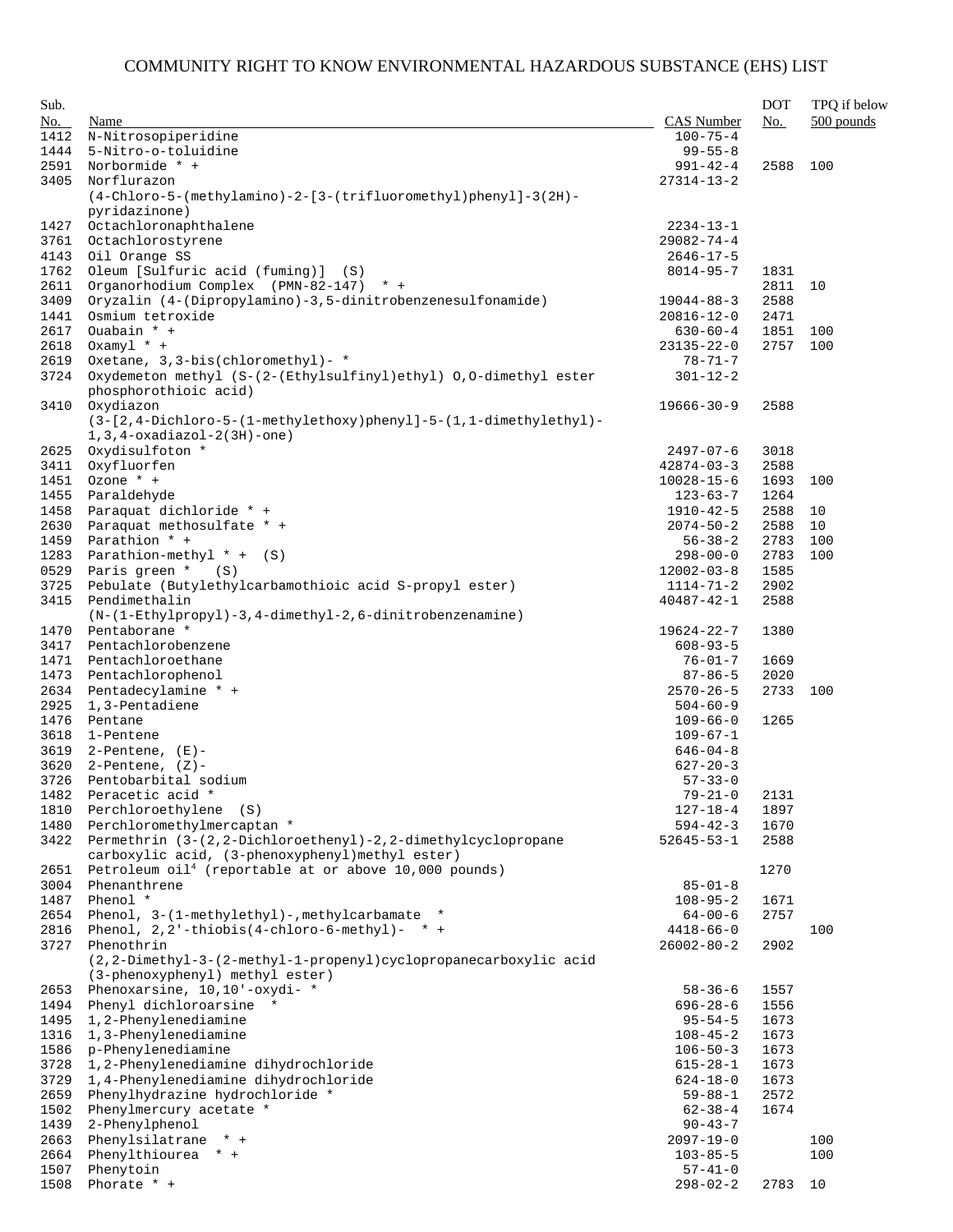| Sub. |                                                                                            |                  | <b>DOT</b> | TPQ if below |
|------|--------------------------------------------------------------------------------------------|------------------|------------|--------------|
| No.  | Name                                                                                       | CAS Number       | No.        | 500 pounds   |
| 2669 | Phosacetim * +                                                                             | $4104 - 14 - 7$  | 1681       | 100          |
| 2670 | Phosfolan $*$ +                                                                            | $947 - 02 - 4$   | 2783       | 100          |
|      |                                                                                            |                  |            |              |
| 1510 | Phosgene $* +$                                                                             | $75 - 44 - 5$    | 1076       | 10           |
| 1513 | Phosphamidon * +                                                                           | 13171-21-6       | 2783       | 100          |
| 1514 | Phosphine *                                                                                | $7803 - 51 - 2$  | 2199       |              |
| 2673 | Phosphonothioic acid, methyl-, $S-(2-(bis(1-methylethyl)amin)$<br>ethyl) O-ethyl ester * + | $50782 - 69 - 9$ | 3018       | 100          |
| 2671 | Phosphonothioic acid, methyl-, 0-ethyl 0-(4-(methylthio)phenyl)<br>ester *                 | $2703 - 13 - 1$  | 3018       |              |
| 2672 | Phosphonothioic acid, methyl-, 0-(4-nitrophenyl) 0-phenylester *                           | $2665 - 30 - 7$  | 3018       |              |
| 2674 | Phosphoric acid, dimethyl 4-(methylthio) phenyl ester *                                    | $3254 - 63 - 5$  | 3018       |              |
| 2910 | Phosphorothioic acid, 0,0-dimethyl-S-(2-methylthio) ethyl ester *                          | $2587 - 90 - 8$  | 3018       |              |
| 1520 | Phosphorus * +                                                                             |                  |            | 100          |
|      |                                                                                            | 7723-14-0        | 1338       |              |
| 1523 | Phosphorus oxychloride *                                                                   | $10025 - 87 - 3$ | 1810       |              |
| 1525 | Phosphorus pentachloride *                                                                 | $10026 - 13 - 8$ | 1806       |              |
| 1530 | Phosphorus trichloride *                                                                   | $7719 - 12 - 2$  | 1809       |              |
| 1535 | Phthalic anhydride                                                                         | $85 - 44 - 9$    | 2214       |              |
| 2681 | Physostigmine $*$ +                                                                        | $57 - 47 - 6$    | 2757       | 100          |
| 2682 | Physostigmine, salicylate $(1:1) * +$                                                      | $57 - 64 - 7$    | 2757       | 100          |
| 1536 | Picloram                                                                                   | 1918-02-1        |            |              |
| 1946 | Picric acid, dry or wetted with less than 30 percent water,<br>by mass $(S)$               | $88 - 89 - 1$    | 0154       |              |
|      |                                                                                            |                  |            |              |
| 0526 | Picrotoxin *                                                                               | $124 - 87 - 8$   | 1584       |              |
| 1543 | Piperidine *                                                                               | $110 - 89 - 4$   | 2401       |              |
| 3732 | Piperonyl butoxide                                                                         | $51 - 03 - 6$    |            |              |
| 1545 | Pirimifos-ethyl *                                                                          | $23505 - 41 - 1$ | 3018       |              |
| 3430 | Pirimiphos methyl                                                                          | $29232 - 93 - 7$ | 2902       |              |
|      | $(0-(2-(\text{Diethylamino})-6-\text{methyl}-4-pyrimidinyl)-0,0-dimethyl$                  |                  |            |              |
|      | phosphorothioate)                                                                          |                  |            |              |
|      | 1552 Polybrominated biphenyls <sup>1</sup> (PBBs)                                          | N575             |            |              |
| 3733 | Polychlorinated alkanes <sup>1</sup> ( $C_{10}$ to $C_{13}$ )                              | N583             |            |              |
|      | includes those chemicals defined by the following formula:                                 |                  |            |              |
|      | $C_xH_{(2x-y+2)}Cl_y$                                                                      |                  |            |              |
|      | where $x = 10$ to 13                                                                       |                  |            |              |
|      | $y = 3$ to 12; and                                                                         |                  |            |              |
|      |                                                                                            |                  |            |              |
|      | where the average chlorine content ranges from $40* - 70*$                                 |                  |            |              |
|      | with the limiting molecular formulas $C_{10}H_{19}Cl_3$ and $C_{13}H_{16}Cl_{12}$ .        |                  |            |              |
| 1554 | Polychlorinated biphenyls (PCBs)                                                           | $1336 - 36 - 3$  | 2315       |              |
| 3514 | Polychlorinated triphenyls (PCTs)                                                          | $12642 - 23 - 8$ |            |              |
| 3758 | Polycyclic aromatic compounds <sup>1,2</sup> (PACs)                                        | N590             |            |              |
|      | (this category includes only those substances listed below):                               |                  |            |              |
|      | Benz(a)anthracene                                                                          | $56 - 55 - 3$    | 2588       |              |
|      | Benzo(a)phenanthrene                                                                       | $218 - 01 - 9$   |            |              |
|      | Benzo(a)pyrene                                                                             | $50 - 32 - 8$    |            |              |
|      | Benzo(b)fluoranthene                                                                       | $205 - 99 - 2$   |            |              |
|      | Benzo(j)fluoranthene                                                                       | $205 - 82 - 3$   |            |              |
|      | Benzo(k)fluoranthene                                                                       | $207 - 08 - 9$   |            |              |
|      |                                                                                            |                  |            |              |
|      | Benzo(j,k)fluorene                                                                         | $206 - 44 - 0$   |            |              |
|      | Benzo(rst)pentaphene                                                                       | $189 - 55 - 9$   |            |              |
|      | Dibenz(a,h)acridine                                                                        | $226 - 36 - 8$   |            |              |
|      | Dibenz(a, j)acridine                                                                       | $224 - 42 - 0$   |            |              |
|      | $Dibenzo(a,h)$ anthracene                                                                  | $53 - 70 - 3$    |            |              |
|      | Dibenzo(a,e)fluoranthene                                                                   | $5385 - 75 - 1$  |            |              |
|      | Dibenzo(a,e)pyrene                                                                         | $192 - 65 - 4$   |            |              |
|      | Dibenzo(a,h)pyrene                                                                         | $189 - 64 - 0$   |            |              |
|      | Dibenzo(a,1)pyrene                                                                         | $191 - 30 - 0$   |            |              |
|      | 7H-Dibenzo(c, g)carbazole                                                                  | $194 - 59 - 2$   |            |              |
|      |                                                                                            |                  |            |              |
|      | 7,12-Dimethylbenz(a)anthracene                                                             | $57 - 97 - 6$    |            |              |
|      | $Indeno[1,2,3-cd]pyrene$                                                                   | $193 - 39 - 5$   |            |              |
|      | 3-methylcholanthrene                                                                       | $56 - 49 - 5$    |            |              |
|      | 5-Methylchrysene                                                                           | $3697 - 24 - 3$  |            |              |
|      | 1-Nitropyrene                                                                              | $5522 - 43 - 0$  |            |              |
| 3147 | Ponceau 3R                                                                                 | $3564 - 09 - 8$  |            |              |
| 0504 | Ponceau MX (S)                                                                             | $3761 - 53 - 3$  | 1602       |              |
| 1557 | Potassium arsenite *                                                                       | $10124 - 50 - 2$ | 1678       |              |
| 1559 | Potassium bromate                                                                          | $7758 - 01 - 2$  | 1484       |              |
| 1562 | Potassium cyanide * +                                                                      | $151 - 50 - 8$   | 1680       | 100          |
|      |                                                                                            |                  |            |              |
| 3735 | Potassium dimethyldithiocarbamate                                                          | $128 - 03 - 0$   |            |              |
| 3736 | Potassium N-methyldithiocarbamate                                                          | $137 - 41 - 7$   |            |              |
| 2708 | Potassium silver cyanide *                                                                 | $506 - 61 - 6$   | 1588       |              |
|      |                                                                                            |                  |            |              |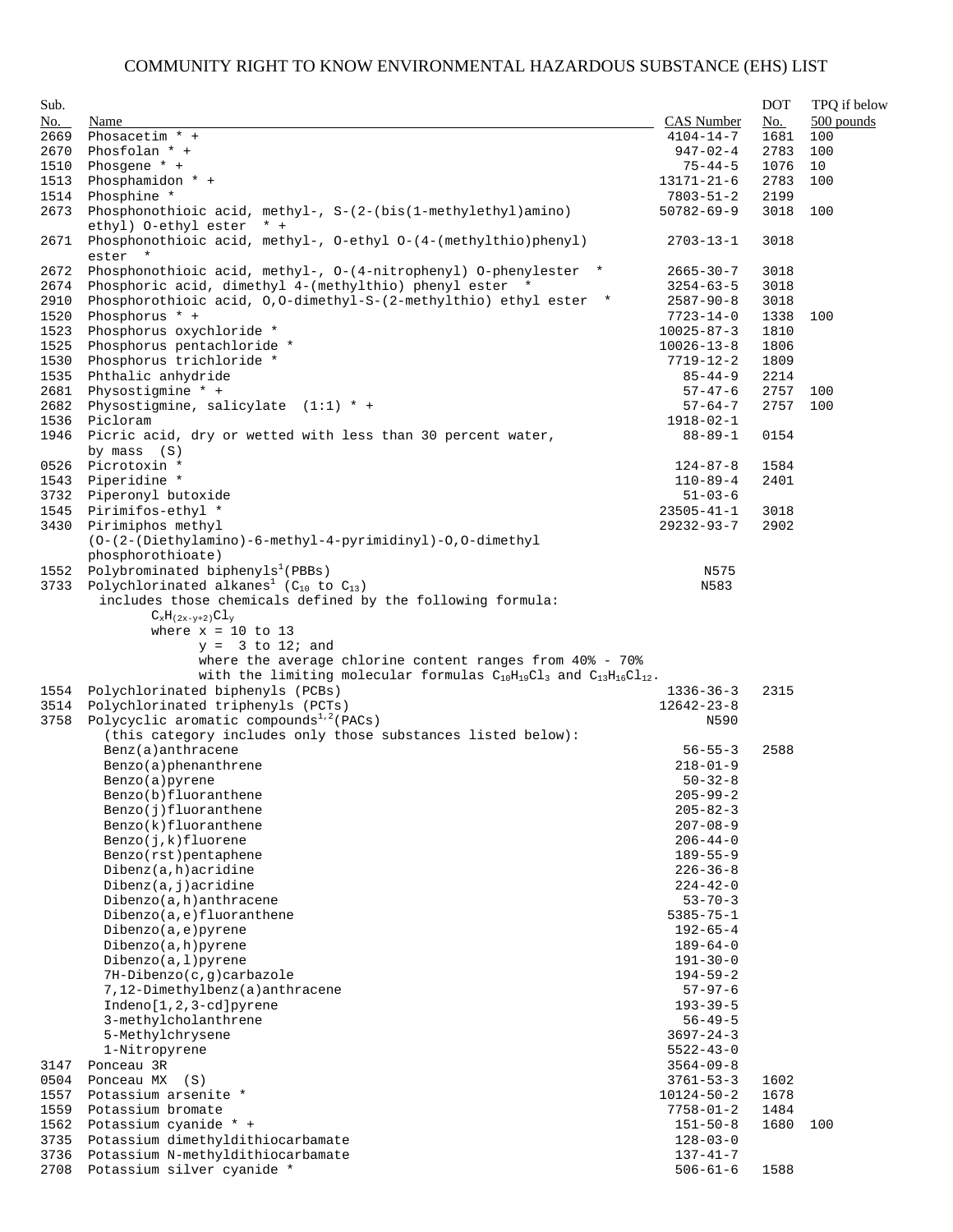| Sub.         |                                                                                                    |                                    | <b>DOT</b>   | TPQ if below |
|--------------|----------------------------------------------------------------------------------------------------|------------------------------------|--------------|--------------|
| No.          | Name                                                                                               | <b>CAS</b> Number                  | No.          | $500$ pounds |
| 3737         | Profenofos                                                                                         | $41198 - 08 - 7$                   |              |              |
|              | (0-(4-Bromo-2-chlorophenyl)-0-ethyl-S-propylphosphorothioate)                                      |                                    |              |              |
| 2710         | Promecarb *                                                                                        | $2631 - 37 - 0$                    | 2757         |              |
| 3437         | Prometryn<br>(N, N'-Bis(1-methylethyl)-6-methylthio-1, 3, 5-triazine-2, 4-diamine)                 | $7287 - 19 - 6$                    | 2588         |              |
| 1592         | Pronamide                                                                                          | $23950 - 58 - 5$                   |              |              |
| 3438         | Propachlor (2-Chloro-N-(1-methylethyl)-N-phenylacetamide)                                          | 1918-16-7                          | 2588         |              |
| 1593         | Propadiene                                                                                         | $463 - 49 - 0$                     | 2200         |              |
| 1594         | Propane                                                                                            | $74 - 98 - 6$                      | 1978         |              |
| 1446         | Propane sultone                                                                                    | $1120 - 71 - 4$                    |              |              |
| 3439         | Propanil (N-(3,4-Dichlorophenyl) propanamide)                                                      | $709 - 98 - 8$                     | 2588         |              |
| 1596         | Propargite                                                                                         | $2312 - 35 - 8$                    | 2765         |              |
| 1597<br>0268 | Propargyl alcohol<br>Propargyl bromide * +                                                         | 107-19-7<br>$106 - 96 - 7$         | 1986<br>2345 | 10           |
| 3738         | Propetamphos (3-[[(Ethylamino)methoxyphosphinothioyl]oxy]-2-butenoic<br>acid, 1-methylethyl ester) | $31218 - 83 - 4$                   | 2902         |              |
| 3442         | Propiconazole                                                                                      | $60207 - 90 - 1$                   |              |              |
|              | $(1 - [2 - (2, 4 - Dichloropheny1) - 4 - propyl - 1, 3 - dioxolan - 2 - y1] - methyl - 1H - 1, 2$  |                                    |              |              |
|              | $,4,-triazole)$                                                                                    |                                    |              |              |
| 0228         | beta-Propiolactone *                                                                               | $57 - 57 - 8$                      |              |              |
| 1598         | Propionaldehyde                                                                                    | $123 - 38 - 6$                     | 1275         |              |
| 1601         | Propionitrile *                                                                                    | $107 - 12 - 0$                     | 2404         |              |
| 2711         | Propionitrile, 3-chloro * (S)                                                                      | $542 - 76 - 7$                     | 2404         |              |
| 2911<br>1604 | Propiophenone, 4-amino- * +<br>Propoxur                                                            | $70 - 69 - 9$<br>$114 - 26 - 1$    | 2588         | 100          |
| 1608         | Propyl chloroformate *                                                                             | $109 - 61 - 5$                     | 2740         |              |
| 1609         | Propylene (Propene)                                                                                | $115 - 07 - 1$                     | 1077         |              |
| 0664         | Propylene dichloride (S)                                                                           | $78 - 87 - 5$                      | 1279         |              |
| 1614         | Propyleneimine *                                                                                   | $75 - 55 - 8$                      | 1921         |              |
| 1615         | Propylene oxide *                                                                                  | $75 - 56 - 9$                      | 1280         |              |
| 1218         | Propyne                                                                                            | $74 - 99 - 7$                      |              |              |
| 2715         | Prothoate * +                                                                                      | $2275 - 18 - 5$                    | 2783         | 100          |
| 3622         | PVC (chloroethylene, polymer) #                                                                    | $9002 - 86 - 2$                    |              |              |
| 1024<br>1624 | Pyrene *<br>Pyridine                                                                               | $129 - 00 - 0$<br>$110 - 86 - 1$   | 1282         |              |
| 0172         | Pyridine, 4-amino- *                                                                               | $504 - 24 - 5$                     | 2671         |              |
| 2717         | Pyridine, 2-methyl-5-vinyl- *                                                                      | $140 - 76 - 1$                     | 1993         |              |
| 2718         | Pyridine, 4-nitro-, 1-oxide *                                                                      | $1124 - 33 - 0$                    |              |              |
| 2719         | Pyriminil * +                                                                                      | $53558 - 25 - 1$                   | 2588         | 100          |
| 1628         | Quinoline                                                                                          | $91 - 22 - 5$                      | 2656         |              |
| 1460         | Quinone                                                                                            | $106 - 51 - 4$                     | 2587         |              |
| 1630<br>3173 | Quintozene<br>Quizalofop-ethyl (2-[4-[(6-Chloro-2-quinoxalinyl)oxy]phenoxy]                        | $82 - 68 - 8$<br>$76578 - 14 - 8$  | 2588         |              |
| 3450         | propanoic acid ethyl ester)<br>Resmethrin ([5-(Phenylmethyl)-3-furanyl]methyl                      | $10453 - 86 - 8$                   |              |              |
|              | 2, 2-dimethyl-3-(2-methyl-1-propenyl) cyclopropanecarboxylate)<br>Rhodamine B (S)                  |                                    | 2902<br>1602 |              |
| 0505<br>0449 | Rhodamine 6G (S)                                                                                   | $81 - 88 - 9$<br>$989 - 38 - 8$    | 1602         |              |
| 1641         | Saccharin                                                                                          | $81 - 07 - 2$                      |              |              |
| 1642         | Safrole                                                                                            | $94 - 59 - 7$                      | 1851         |              |
| 2756         | Salcomine *                                                                                        | $14167 - 18 - 1$                   |              |              |
| 3623         | Saran #                                                                                            | $8013 - 77 - 2$                    |              |              |
| 2757         | Sarin * +                                                                                          | $107 - 44 - 8$                     |              | 10           |
| 2762         | Selenious acid *                                                                                   | $7783 - 00 - 8$                    | 2928         |              |
| 1648         | Selenium<br>Selenium compounds <sup>1</sup>                                                        | $7782 - 49 - 2$<br>N725            | 2658         |              |
| 2347<br>1652 | Selenium oxychloride *                                                                             | $7791 - 23 - 3$                    | 2879         |              |
| 2765         | Semicarbazide hydrochloride *                                                                      | $563 - 41 - 7$                     | 2811         |              |
| 3453         | Sethoxydim (2-[1-(Ethoxyimino)                                                                     | $74051 - 80 - 2$                   |              |              |
| 1668         | butyl]-5-[2-(ethylthio)propyl]-3-hydroxyl-2-cyclohexen-1-one)<br>Silane                            | $7803 - 62 - 5$                    | 2203         |              |
| 2768         | Silane, (4-aminobutyl)diethoxymethyl- *                                                            | $3037 - 72 - 7$                    |              |              |
| 1669         | Silver                                                                                             | $7440 - 22 - 4$                    |              |              |
| 3008         | Silver compounds <sup>1</sup>                                                                      | N740                               |              |              |
| 3454         | Simazine                                                                                           | $122 - 34 - 9$                     | 2588         |              |
| 1682         | Sodium arsenate *                                                                                  | $7631 - 89 - 2$                    | 1685         |              |
| 1683         | Sodium arsenite *                                                                                  | $7784 - 46 - 5$                    | 1686         |              |
| 1684<br>1687 | Sodium azide $(Na(N_3))$ *<br>Sodium cacodylate * +                                                | $26628 - 22 - 8$<br>$124 - 65 - 2$ | 1687<br>1688 | 100          |
| 1693         | Sodium cyanide $(Na(CN))$ * +                                                                      | $143 - 33 - 9$                     | 1689         | 100          |
| 3739         | Sodium dicamba (3,6-Dichloro-2-methoxybenzoic acid, sodium salt)                                   | $1982 - 69 - 0$                    |              |              |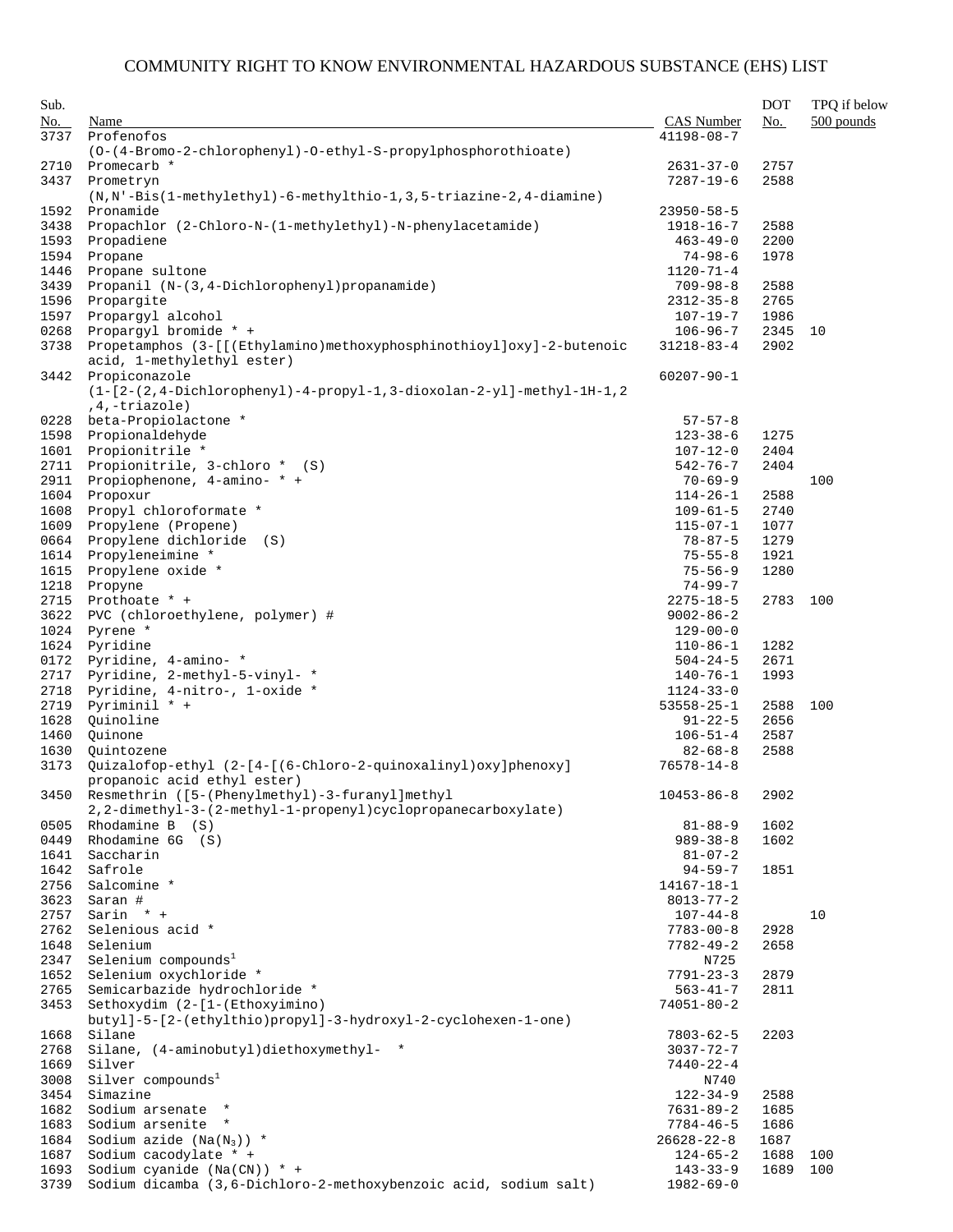| Sub. |                                                                         |                  | <b>DOT</b> | TPQ if below |
|------|-------------------------------------------------------------------------|------------------|------------|--------------|
| No.  | Name                                                                    | CAS Number       | No.        | $500$ pounds |
| 3740 | Sodium dimethyldithiocarbamate                                          | $128 - 04 - 1$   |            |              |
| 1700 | Sodium fluoroacetate * +                                                | $62 - 74 - 8$    | 2629       | 10           |
| 2258 | Sodium nitrite                                                          | $7632 - 00 - 0$  | 1500       |              |
| 1712 | Sodium pentachlorophenate                                               | $131 - 52 - 2$   | 2567       |              |
| 3458 | Sodium o-phenylphenoxide                                                | $132 - 27 - 4$   |            |              |
| 1726 | Sodium selenate * +                                                     | $13410 - 01 - 0$ | 2630       | 100          |
| 1727 | Sodium selenite * +                                                     | $10102 - 18 - 8$ | 2630       | 100          |
| 2783 | Sodium tellurite *                                                      | $10102 - 20 - 2$ |            |              |
| 2912 | Stannane, acetoxytriphenyl- *                                           | $900 - 95 - 8$   |            |              |
| 1747 | Strychnine * +                                                          | $57 - 24 - 9$    | 1692       | 100          |
| 3741 | Strychnine and salts <sup>1</sup>                                       | N746             | 1692       |              |
| 2789 | Strychnine, sulfate * +                                                 | $60 - 41 - 3$    | 1692       | 100          |
| 1748 | Styrene                                                                 | $100 - 42 - 5$   | 2055       |              |
|      |                                                                         |                  |            |              |
| 1749 | Styrene oxide                                                           | $96 - 09 - 3$    |            |              |
| 3628 | Substance Samples (only if EHS reported)                                |                  |            |              |
| 0509 | Sudan $I$ $(S)$                                                         | $842 - 07 - 9$   | 1602       |              |
| 0506 | Sudan II (S)                                                            | $3118 - 97 - 6$  | 1602       |              |
| 1756 | Sulfotep *                                                              | $3689 - 24 - 5$  | 1704       |              |
| 2795 | Sulfoxide, 3-chloropropyl octyl *                                       | $3569 - 57 - 1$  |            |              |
| 1759 | Sulfur dioxide *                                                        | 7446-09-5        | 1079       |              |
| 1761 | Sulfuric acid *                                                         | $7664 - 93 - 9$  | 1830       |              |
| 1762 | Sulfuric acid (fuming) (S)                                              | 8014-95-7        | 1831       |              |
| 1766 | Sulfur tetrafluoride * +                                                | $7783 - 60 - 0$  | 2418       | 100          |
| 1767 | Sulfur trioxide * +                                                     | $7446 - 11 - 9$  | 1829       | 100          |
| 1769 | Sulfuryl fluoride (Vikane)                                              | $2699 - 79 - 8$  | 2191       |              |
| 1771 | Sulprofos (0-Ethyl 0-[4-(methylthio)phenyl]phosphorodithioic acid       | $35400 - 43 - 2$ | 2902       |              |
|      | S-propyl ester)                                                         |                  |            |              |
| 1896 | 2, 4, 5-T [2, 4, 5-(Trichlorophenoxy) acetic acid]                      | $93 - 76 - 5$    | 2765       |              |
| 2796 | Tabun * +                                                               | $77 - 81 - 6$    | 1955       | 10           |
| 3464 | Tebuthiuron                                                             | $34014 - 18 - 1$ |            |              |
|      | $(N-[5-(1,1-Dimethylethyl)-1,3,4-thiadiazol-2-y1]-N,N'-dimethylurea)$   |                  |            |              |
| 1778 | Tellurium hexafluoride * +                                              | 7783-80-4        | 2195       | 100          |
| 1780 | Temephos                                                                | $3383 - 96 - 8$  | 2588       |              |
|      | Terbacil (5-Chloro-3-(1,1-dimethylethyl)-6-methyl- 2,4                  |                  |            |              |
| 3466 |                                                                         | $5902 - 51 - 2$  | 2588       |              |
|      | $(1H, 3H)$ -pyrimidinedione)                                            |                  |            |              |
| 2801 | Terbufos * +                                                            | $13071 - 79 - 9$ | 2903       | 100          |
| 3518 | Terpene polychlorinates                                                 | $8001 - 50 - 1$  |            |              |
| 3763 | Tetrabromobisphenol A                                                   | 79-94-7          |            |              |
| 2992 | 1, 1, 1, 2-Tetrachloroethane                                            | $630 - 20 - 6$   | 1702       |              |
| 1809 | 1, 1, 2, 2-Tetrachloroethane                                            | $79 - 34 - 5$    | 1702       |              |
| 1810 | Tetrachloroethylene<br>(S)                                              | $127 - 18 - 4$   | 1897       |              |
| 3742 | 1, 1, 1, 2-Tetrachloro-2-fluoroethane (HCFC-121a)                       | $354 - 11 - 0$   |            |              |
| 3743 | 1, 1, 2, 2-Tetrachloro-1-fluoroethane (HCFC-121)                        | $354 - 14 - 3$   |            |              |
| 1813 | Tetrachlorvinphos                                                       | $961 - 11 - 5$   | 2783       |              |
|      | 3744 Tetracycline hydrochloride                                         | $64 - 75 - 5$    |            |              |
| 1817 | Tetraethyllead * +                                                      | $78 - 00 - 2$    | 1649       | 100          |
| 1781 | Tetraethylpyrophosphate * +                                             | $107 - 49 - 3$   | 2783       | 100          |
| 2803 | Tetraethyltin * +                                                       | $597 - 64 - 8$   | 3020       | 100          |
| 1819 | Tetrafluoroethylene                                                     | $116 - 14 - 3$   | 1081       |              |
| 3745 | Tetramethrin                                                            | 7696-12-0        | 2588       |              |
|      | (2,2-Dimethyl-3-(2-methyl-1-propenyl)cyclopropanecarboxylic acid        |                  |            |              |
|      | $(1, 3, 4, 5, 6, 7$ -hexahydro-1,3-dioxo-2H-isoindol-2-yl)methyl ester) |                  |            |              |
| 1831 | Tetramethyl lead * +                                                    | $75 - 74 - 1$    | 1649       | 100          |
|      | Tetramethylsilane                                                       | $75 - 76 - 3$    |            |              |
| 1833 |                                                                         |                  | 2749       |              |
| 1836 | Tetranitromethane *                                                     | $509 - 14 - 8$   | 1510       |              |
| 1840 | Thallium                                                                | $7440 - 28 - 0$  | 1707       |              |
| 2809 | Thallium compounds <sup>1</sup>                                         | N760             | 1707       |              |
| 1842 | Thallium sulfate * +                                                    | $10031 - 59 - 1$ | 1707       | 100          |
| 2811 | Thallous carbonate * +                                                  | 6533-73-9        | 1707       | 100          |
| 2812 | Thallous chloride * +                                                   | 7791-12-0        | 1707       | 100          |
| 2813 | Thallous malonate * +                                                   | $2757 - 18 - 8$  | 1707       | 100          |
| 2887 | Thallous sulfate * +                                                    | 7446-18-6        | 1707       | 100          |
| 3746 | Thiabendazole (2-(4-Thiazolyl)-1H-benzimidazole)                        | $148 - 79 - 8$   | 2588       |              |
| 1844 | Thioacetamide                                                           | $62 - 55 - 5$    |            |              |
| 3472 | Thiobencarb (Carbamic acid, diethylthio-, S-(p-chlorobenzyl))           | 28249-77-6       | 2588       |              |
| 2818 | Thiocarbazide *                                                         | $2231 - 57 - 4$  | 2588       |              |
| 1847 | 4,4'-Thiodianiline                                                      | $139 - 65 - 1$   |            |              |
| 3747 | Thiodicarb                                                              | $59669 - 26 - 0$ | 2588       |              |
| 2820 | Thiofanox * +                                                           | 39196-18-4       | 2757       | 100          |
| 2046 | Thionazin *                                                             | $297 - 97 - 2$   | 3018       |              |
|      |                                                                         |                  |            |              |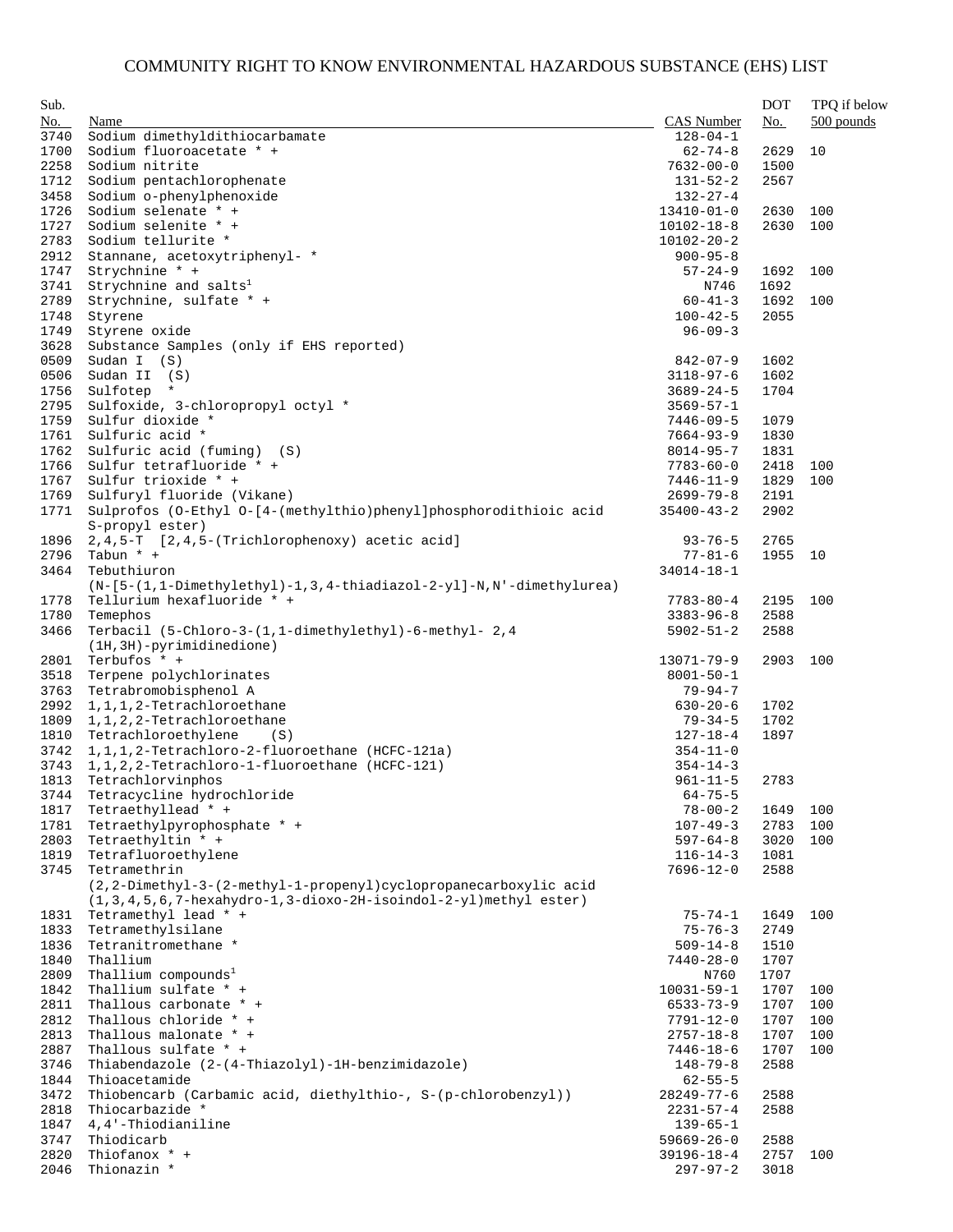| CAS Number<br>No.<br>No.<br>Name<br>Thiophanate ethyl ([1,2-Phenylenebis (iminocarbonothioyl)]<br>$23564 - 06 - 9$<br>3748<br>2588<br>biscarbamic acid diethyl ester)<br>Thiophanate-methyl<br>3473<br>$23564 - 05 - 8$<br>2588<br>Thiophenol *<br>0203<br>$108 - 98 - 5$<br>2337<br>Thiosemicarbazide * +<br>2823<br>$79 - 19 - 6$<br>2811<br>Thiourea<br>2877<br>1853<br>$62 - 56 - 6$<br>2824<br>Thiourea, $(2$ -chlorophenyl)- * + $(S)$<br>$5344 - 82 - 1$<br>2588<br>Thiourea, (2-methylphenyl)- *<br>2825<br>$614 - 78 - 8$<br>2811<br>Thiram<br>1854<br>2771<br>$137 - 26 - 8$<br>Thorium dioxide<br>1856<br>$1314 - 20 - 1$<br>Titanium tetrachloride * +<br>1864<br>$7550 - 45 - 0$<br>1838<br>1866<br>Toluene<br>1294<br>$108 - 88 - 3$<br>1869<br>Toluene-2, 4-diisocyanate *<br>2078<br>$584 - 84 - 9$<br>Toluene-2,6-diisocyanate * +<br>2078<br>1868<br>$91 - 08 - 7$<br>Toluenediisocyanate (mixed isomers)<br>3132<br>$26471 - 62 - 5$<br>o-Toluidine<br>$95 - 53 - 4$<br>1708<br>1442<br>o-Toluidine hydrochloride<br>1443<br>$636 - 21 - 5$<br>Toxaphene *<br>1871<br>(S)<br>$8001 - 35 - 2$<br>2761<br>3179<br>Triadimefon<br>2588<br>$43121 - 43 - 3$<br>$(1-(4-Chlorophenoxy)-3, 3-dimethyl-1-(1H-1, 2, 4-triazol-1-yl)-2-butanone)$<br>Triallate<br>3474<br>$2303 - 17 - 5$<br>2830<br>Triamiphos *<br>$1031 - 47 - 6$<br>2783<br>1461<br>Triaziquone<br>$68 - 76 - 8$<br>Triazofos *<br>2835<br>$24017 - 47 - 8$<br>3018<br>Tribenuron methyl<br>3749<br>$101200 - 48 - 0$<br>$(2-((((4-Methodxy-6-methyl-1, 3, 5-triazin-2-yl)-methylamino))$<br>carbonyl)amino)sulfonyl)-, methyl ester)<br>Tributyltin fluoride<br>3750<br>$1983 - 10 - 4$<br>Tributyltin methacrylate<br>3751<br>$2155 - 70 - 6$<br>3360<br>S, S, S-Tributyltrithiophosphate (DEF)<br>2902<br>$78 - 48 - 8$<br>Trichlorfon<br>1882<br>$52 - 68 - 6$<br>2783<br>Trichloroacetyl chloride *<br>$76 - 02 - 8$<br>1884<br>2442<br>1, 2, 4-Trichlorobenzene<br>1887<br>2321<br>$120 - 82 - 1$<br>Trichloro(chloromethyl)silane * +<br>2836<br>$1558 - 25 - 4$<br>1250<br>100<br>Trichloro(dichlorophenyl)silane *<br>0663<br>$27137 - 85 - 5$<br>1766<br>1237<br>1,1,1-Trichloroethane<br>2831<br>$71 - 55 - 6$<br>1889<br>1,1,2-Trichloroethane<br>$79 - 00 - 5$<br>2831<br>1890<br>Trichloroethylene<br>$79 - 01 - 6$<br>1710<br>Trichloroethylsilane *<br>0912<br>$115 - 21 - 9$<br>1196<br>1891<br>Trichlorofluoromethane (CFC-11)<br>$75 - 69 - 4$<br>Trichloronate *<br>2837<br>$327 - 98 - 0$<br>3018<br>2, 4, 5-Trichlorophenol<br>2020<br>1895<br>$95 - 95 - 4$<br>1894<br>2,4,6-Trichlorophenol<br>$88 - 06 - 2$<br>2020<br>Trichlorophenylsilane *<br>1804<br>1506<br>$98 - 13 - 5$<br>1902 1, 2, 3-Trichloropropane<br>$96 - 18 - 4$<br>Trichlorosilane<br>1903<br>$10025 - 78 - 2$<br>1295<br>3752<br>Triclopyr triethylammonium salt<br>$57213 - 69 - 1$<br>Triethoxysilane *<br>2838<br>$998 - 30 - 1$<br>2810<br>1907<br>Triethylamine<br>$121 - 44 - 8$<br>1296<br>1913<br>Trifluorochloroethylene<br>$79 - 38 - 9$<br>1082<br>1918<br>Trifluralin<br>2588<br>$1582 - 09 - 8$<br>Triforine (N,N'-[1,4-Piperazinediylbis(2,2,2-trichloroethylidene)]<br>3753<br>2588<br>$26644 - 46 - 2$<br>bisformamide)<br>1927<br>Trimethylamine<br>1083<br>$75 - 50 - 3$<br>2716<br>1, 2, 4-Trimethylbenzene<br>$95 - 63 - 6$<br>1263<br>1931<br>Trimethylchlorosilane *<br>$75 - 77 - 4$<br>1298<br>Trimethylolpropane phosphite * +<br>100<br>2843<br>$824 - 11 - 3$<br>3756<br>2, 3, 5-Trimethylphenyl methylcarbamate<br>$2655 - 15 - 4$<br>Trimethyltin chloride *<br>2845<br>$1066 - 45 - 1$<br>Trinitrophenol, dry or wetted with less than 30 percent water,<br>1946<br>$88 - 89 - 1$<br>0154<br>by mass $(S)$<br>Triphenyltin chloride *<br>1952<br>639-58-7<br>2786<br>1953<br>Triphenyltin hydroxide<br>2588<br>$76 - 87 - 9$<br>2847<br>Tris(2-chloroethyl)amine * +<br>$555 - 77 - 1$<br>2810<br>1957<br>Tris(2,3-dibromopropyl) phosphate<br>$126 - 72 - 7$<br>0465<br>Trypan blue<br>$72 - 57 - 1$<br>Urethane<br>1986<br>$51 - 79 - 6$<br>2850<br>Valinomycin *<br>2588<br>$2001 - 95 - 8$<br>Vanadium (except when contained in an alloy)<br>3762<br>7440-62-2 | Sub. |  | <b>DOT</b> | TPQ if below |
|----------------------------------------------------------------------------------------------------------------------------------------------------------------------------------------------------------------------------------------------------------------------------------------------------------------------------------------------------------------------------------------------------------------------------------------------------------------------------------------------------------------------------------------------------------------------------------------------------------------------------------------------------------------------------------------------------------------------------------------------------------------------------------------------------------------------------------------------------------------------------------------------------------------------------------------------------------------------------------------------------------------------------------------------------------------------------------------------------------------------------------------------------------------------------------------------------------------------------------------------------------------------------------------------------------------------------------------------------------------------------------------------------------------------------------------------------------------------------------------------------------------------------------------------------------------------------------------------------------------------------------------------------------------------------------------------------------------------------------------------------------------------------------------------------------------------------------------------------------------------------------------------------------------------------------------------------------------------------------------------------------------------------------------------------------------------------------------------------------------------------------------------------------------------------------------------------------------------------------------------------------------------------------------------------------------------------------------------------------------------------------------------------------------------------------------------------------------------------------------------------------------------------------------------------------------------------------------------------------------------------------------------------------------------------------------------------------------------------------------------------------------------------------------------------------------------------------------------------------------------------------------------------------------------------------------------------------------------------------------------------------------------------------------------------------------------------------------------------------------------------------------------------------------------------------------------------------------------------------------------------------------------------------------------------------------------------------------------------------------------------------------------------------------------------------------------------------------------------------------------------------------------------------------------------------------------------------------------------------------------------------------------------------------------------------------------------------------------------------------------------------------------------------------------------------------------------------------------------------------------------------------------------------------------------------------------------------------------------------------------------------------------------------------------------------------------------------------------------------------------------------------------------------------------------|------|--|------------|--------------|
|                                                                                                                                                                                                                                                                                                                                                                                                                                                                                                                                                                                                                                                                                                                                                                                                                                                                                                                                                                                                                                                                                                                                                                                                                                                                                                                                                                                                                                                                                                                                                                                                                                                                                                                                                                                                                                                                                                                                                                                                                                                                                                                                                                                                                                                                                                                                                                                                                                                                                                                                                                                                                                                                                                                                                                                                                                                                                                                                                                                                                                                                                                                                                                                                                                                                                                                                                                                                                                                                                                                                                                                                                                                                                                                                                                                                                                                                                                                                                                                                                                                                                                                                                                            |      |  |            | $500$ pounds |
|                                                                                                                                                                                                                                                                                                                                                                                                                                                                                                                                                                                                                                                                                                                                                                                                                                                                                                                                                                                                                                                                                                                                                                                                                                                                                                                                                                                                                                                                                                                                                                                                                                                                                                                                                                                                                                                                                                                                                                                                                                                                                                                                                                                                                                                                                                                                                                                                                                                                                                                                                                                                                                                                                                                                                                                                                                                                                                                                                                                                                                                                                                                                                                                                                                                                                                                                                                                                                                                                                                                                                                                                                                                                                                                                                                                                                                                                                                                                                                                                                                                                                                                                                                            |      |  |            |              |
|                                                                                                                                                                                                                                                                                                                                                                                                                                                                                                                                                                                                                                                                                                                                                                                                                                                                                                                                                                                                                                                                                                                                                                                                                                                                                                                                                                                                                                                                                                                                                                                                                                                                                                                                                                                                                                                                                                                                                                                                                                                                                                                                                                                                                                                                                                                                                                                                                                                                                                                                                                                                                                                                                                                                                                                                                                                                                                                                                                                                                                                                                                                                                                                                                                                                                                                                                                                                                                                                                                                                                                                                                                                                                                                                                                                                                                                                                                                                                                                                                                                                                                                                                                            |      |  |            |              |
|                                                                                                                                                                                                                                                                                                                                                                                                                                                                                                                                                                                                                                                                                                                                                                                                                                                                                                                                                                                                                                                                                                                                                                                                                                                                                                                                                                                                                                                                                                                                                                                                                                                                                                                                                                                                                                                                                                                                                                                                                                                                                                                                                                                                                                                                                                                                                                                                                                                                                                                                                                                                                                                                                                                                                                                                                                                                                                                                                                                                                                                                                                                                                                                                                                                                                                                                                                                                                                                                                                                                                                                                                                                                                                                                                                                                                                                                                                                                                                                                                                                                                                                                                                            |      |  |            |              |
|                                                                                                                                                                                                                                                                                                                                                                                                                                                                                                                                                                                                                                                                                                                                                                                                                                                                                                                                                                                                                                                                                                                                                                                                                                                                                                                                                                                                                                                                                                                                                                                                                                                                                                                                                                                                                                                                                                                                                                                                                                                                                                                                                                                                                                                                                                                                                                                                                                                                                                                                                                                                                                                                                                                                                                                                                                                                                                                                                                                                                                                                                                                                                                                                                                                                                                                                                                                                                                                                                                                                                                                                                                                                                                                                                                                                                                                                                                                                                                                                                                                                                                                                                                            |      |  |            | 100          |
|                                                                                                                                                                                                                                                                                                                                                                                                                                                                                                                                                                                                                                                                                                                                                                                                                                                                                                                                                                                                                                                                                                                                                                                                                                                                                                                                                                                                                                                                                                                                                                                                                                                                                                                                                                                                                                                                                                                                                                                                                                                                                                                                                                                                                                                                                                                                                                                                                                                                                                                                                                                                                                                                                                                                                                                                                                                                                                                                                                                                                                                                                                                                                                                                                                                                                                                                                                                                                                                                                                                                                                                                                                                                                                                                                                                                                                                                                                                                                                                                                                                                                                                                                                            |      |  |            |              |
|                                                                                                                                                                                                                                                                                                                                                                                                                                                                                                                                                                                                                                                                                                                                                                                                                                                                                                                                                                                                                                                                                                                                                                                                                                                                                                                                                                                                                                                                                                                                                                                                                                                                                                                                                                                                                                                                                                                                                                                                                                                                                                                                                                                                                                                                                                                                                                                                                                                                                                                                                                                                                                                                                                                                                                                                                                                                                                                                                                                                                                                                                                                                                                                                                                                                                                                                                                                                                                                                                                                                                                                                                                                                                                                                                                                                                                                                                                                                                                                                                                                                                                                                                                            |      |  |            | 100          |
|                                                                                                                                                                                                                                                                                                                                                                                                                                                                                                                                                                                                                                                                                                                                                                                                                                                                                                                                                                                                                                                                                                                                                                                                                                                                                                                                                                                                                                                                                                                                                                                                                                                                                                                                                                                                                                                                                                                                                                                                                                                                                                                                                                                                                                                                                                                                                                                                                                                                                                                                                                                                                                                                                                                                                                                                                                                                                                                                                                                                                                                                                                                                                                                                                                                                                                                                                                                                                                                                                                                                                                                                                                                                                                                                                                                                                                                                                                                                                                                                                                                                                                                                                                            |      |  |            |              |
|                                                                                                                                                                                                                                                                                                                                                                                                                                                                                                                                                                                                                                                                                                                                                                                                                                                                                                                                                                                                                                                                                                                                                                                                                                                                                                                                                                                                                                                                                                                                                                                                                                                                                                                                                                                                                                                                                                                                                                                                                                                                                                                                                                                                                                                                                                                                                                                                                                                                                                                                                                                                                                                                                                                                                                                                                                                                                                                                                                                                                                                                                                                                                                                                                                                                                                                                                                                                                                                                                                                                                                                                                                                                                                                                                                                                                                                                                                                                                                                                                                                                                                                                                                            |      |  |            |              |
|                                                                                                                                                                                                                                                                                                                                                                                                                                                                                                                                                                                                                                                                                                                                                                                                                                                                                                                                                                                                                                                                                                                                                                                                                                                                                                                                                                                                                                                                                                                                                                                                                                                                                                                                                                                                                                                                                                                                                                                                                                                                                                                                                                                                                                                                                                                                                                                                                                                                                                                                                                                                                                                                                                                                                                                                                                                                                                                                                                                                                                                                                                                                                                                                                                                                                                                                                                                                                                                                                                                                                                                                                                                                                                                                                                                                                                                                                                                                                                                                                                                                                                                                                                            |      |  |            |              |
|                                                                                                                                                                                                                                                                                                                                                                                                                                                                                                                                                                                                                                                                                                                                                                                                                                                                                                                                                                                                                                                                                                                                                                                                                                                                                                                                                                                                                                                                                                                                                                                                                                                                                                                                                                                                                                                                                                                                                                                                                                                                                                                                                                                                                                                                                                                                                                                                                                                                                                                                                                                                                                                                                                                                                                                                                                                                                                                                                                                                                                                                                                                                                                                                                                                                                                                                                                                                                                                                                                                                                                                                                                                                                                                                                                                                                                                                                                                                                                                                                                                                                                                                                                            |      |  |            | 100          |
|                                                                                                                                                                                                                                                                                                                                                                                                                                                                                                                                                                                                                                                                                                                                                                                                                                                                                                                                                                                                                                                                                                                                                                                                                                                                                                                                                                                                                                                                                                                                                                                                                                                                                                                                                                                                                                                                                                                                                                                                                                                                                                                                                                                                                                                                                                                                                                                                                                                                                                                                                                                                                                                                                                                                                                                                                                                                                                                                                                                                                                                                                                                                                                                                                                                                                                                                                                                                                                                                                                                                                                                                                                                                                                                                                                                                                                                                                                                                                                                                                                                                                                                                                                            |      |  |            |              |
|                                                                                                                                                                                                                                                                                                                                                                                                                                                                                                                                                                                                                                                                                                                                                                                                                                                                                                                                                                                                                                                                                                                                                                                                                                                                                                                                                                                                                                                                                                                                                                                                                                                                                                                                                                                                                                                                                                                                                                                                                                                                                                                                                                                                                                                                                                                                                                                                                                                                                                                                                                                                                                                                                                                                                                                                                                                                                                                                                                                                                                                                                                                                                                                                                                                                                                                                                                                                                                                                                                                                                                                                                                                                                                                                                                                                                                                                                                                                                                                                                                                                                                                                                                            |      |  |            |              |
|                                                                                                                                                                                                                                                                                                                                                                                                                                                                                                                                                                                                                                                                                                                                                                                                                                                                                                                                                                                                                                                                                                                                                                                                                                                                                                                                                                                                                                                                                                                                                                                                                                                                                                                                                                                                                                                                                                                                                                                                                                                                                                                                                                                                                                                                                                                                                                                                                                                                                                                                                                                                                                                                                                                                                                                                                                                                                                                                                                                                                                                                                                                                                                                                                                                                                                                                                                                                                                                                                                                                                                                                                                                                                                                                                                                                                                                                                                                                                                                                                                                                                                                                                                            |      |  |            | 100          |
|                                                                                                                                                                                                                                                                                                                                                                                                                                                                                                                                                                                                                                                                                                                                                                                                                                                                                                                                                                                                                                                                                                                                                                                                                                                                                                                                                                                                                                                                                                                                                                                                                                                                                                                                                                                                                                                                                                                                                                                                                                                                                                                                                                                                                                                                                                                                                                                                                                                                                                                                                                                                                                                                                                                                                                                                                                                                                                                                                                                                                                                                                                                                                                                                                                                                                                                                                                                                                                                                                                                                                                                                                                                                                                                                                                                                                                                                                                                                                                                                                                                                                                                                                                            |      |  |            |              |
|                                                                                                                                                                                                                                                                                                                                                                                                                                                                                                                                                                                                                                                                                                                                                                                                                                                                                                                                                                                                                                                                                                                                                                                                                                                                                                                                                                                                                                                                                                                                                                                                                                                                                                                                                                                                                                                                                                                                                                                                                                                                                                                                                                                                                                                                                                                                                                                                                                                                                                                                                                                                                                                                                                                                                                                                                                                                                                                                                                                                                                                                                                                                                                                                                                                                                                                                                                                                                                                                                                                                                                                                                                                                                                                                                                                                                                                                                                                                                                                                                                                                                                                                                                            |      |  |            |              |
|                                                                                                                                                                                                                                                                                                                                                                                                                                                                                                                                                                                                                                                                                                                                                                                                                                                                                                                                                                                                                                                                                                                                                                                                                                                                                                                                                                                                                                                                                                                                                                                                                                                                                                                                                                                                                                                                                                                                                                                                                                                                                                                                                                                                                                                                                                                                                                                                                                                                                                                                                                                                                                                                                                                                                                                                                                                                                                                                                                                                                                                                                                                                                                                                                                                                                                                                                                                                                                                                                                                                                                                                                                                                                                                                                                                                                                                                                                                                                                                                                                                                                                                                                                            |      |  |            |              |
|                                                                                                                                                                                                                                                                                                                                                                                                                                                                                                                                                                                                                                                                                                                                                                                                                                                                                                                                                                                                                                                                                                                                                                                                                                                                                                                                                                                                                                                                                                                                                                                                                                                                                                                                                                                                                                                                                                                                                                                                                                                                                                                                                                                                                                                                                                                                                                                                                                                                                                                                                                                                                                                                                                                                                                                                                                                                                                                                                                                                                                                                                                                                                                                                                                                                                                                                                                                                                                                                                                                                                                                                                                                                                                                                                                                                                                                                                                                                                                                                                                                                                                                                                                            |      |  |            |              |
|                                                                                                                                                                                                                                                                                                                                                                                                                                                                                                                                                                                                                                                                                                                                                                                                                                                                                                                                                                                                                                                                                                                                                                                                                                                                                                                                                                                                                                                                                                                                                                                                                                                                                                                                                                                                                                                                                                                                                                                                                                                                                                                                                                                                                                                                                                                                                                                                                                                                                                                                                                                                                                                                                                                                                                                                                                                                                                                                                                                                                                                                                                                                                                                                                                                                                                                                                                                                                                                                                                                                                                                                                                                                                                                                                                                                                                                                                                                                                                                                                                                                                                                                                                            |      |  |            |              |
|                                                                                                                                                                                                                                                                                                                                                                                                                                                                                                                                                                                                                                                                                                                                                                                                                                                                                                                                                                                                                                                                                                                                                                                                                                                                                                                                                                                                                                                                                                                                                                                                                                                                                                                                                                                                                                                                                                                                                                                                                                                                                                                                                                                                                                                                                                                                                                                                                                                                                                                                                                                                                                                                                                                                                                                                                                                                                                                                                                                                                                                                                                                                                                                                                                                                                                                                                                                                                                                                                                                                                                                                                                                                                                                                                                                                                                                                                                                                                                                                                                                                                                                                                                            |      |  |            |              |
|                                                                                                                                                                                                                                                                                                                                                                                                                                                                                                                                                                                                                                                                                                                                                                                                                                                                                                                                                                                                                                                                                                                                                                                                                                                                                                                                                                                                                                                                                                                                                                                                                                                                                                                                                                                                                                                                                                                                                                                                                                                                                                                                                                                                                                                                                                                                                                                                                                                                                                                                                                                                                                                                                                                                                                                                                                                                                                                                                                                                                                                                                                                                                                                                                                                                                                                                                                                                                                                                                                                                                                                                                                                                                                                                                                                                                                                                                                                                                                                                                                                                                                                                                                            |      |  |            |              |
|                                                                                                                                                                                                                                                                                                                                                                                                                                                                                                                                                                                                                                                                                                                                                                                                                                                                                                                                                                                                                                                                                                                                                                                                                                                                                                                                                                                                                                                                                                                                                                                                                                                                                                                                                                                                                                                                                                                                                                                                                                                                                                                                                                                                                                                                                                                                                                                                                                                                                                                                                                                                                                                                                                                                                                                                                                                                                                                                                                                                                                                                                                                                                                                                                                                                                                                                                                                                                                                                                                                                                                                                                                                                                                                                                                                                                                                                                                                                                                                                                                                                                                                                                                            |      |  |            |              |
|                                                                                                                                                                                                                                                                                                                                                                                                                                                                                                                                                                                                                                                                                                                                                                                                                                                                                                                                                                                                                                                                                                                                                                                                                                                                                                                                                                                                                                                                                                                                                                                                                                                                                                                                                                                                                                                                                                                                                                                                                                                                                                                                                                                                                                                                                                                                                                                                                                                                                                                                                                                                                                                                                                                                                                                                                                                                                                                                                                                                                                                                                                                                                                                                                                                                                                                                                                                                                                                                                                                                                                                                                                                                                                                                                                                                                                                                                                                                                                                                                                                                                                                                                                            |      |  |            |              |
|                                                                                                                                                                                                                                                                                                                                                                                                                                                                                                                                                                                                                                                                                                                                                                                                                                                                                                                                                                                                                                                                                                                                                                                                                                                                                                                                                                                                                                                                                                                                                                                                                                                                                                                                                                                                                                                                                                                                                                                                                                                                                                                                                                                                                                                                                                                                                                                                                                                                                                                                                                                                                                                                                                                                                                                                                                                                                                                                                                                                                                                                                                                                                                                                                                                                                                                                                                                                                                                                                                                                                                                                                                                                                                                                                                                                                                                                                                                                                                                                                                                                                                                                                                            |      |  |            |              |
|                                                                                                                                                                                                                                                                                                                                                                                                                                                                                                                                                                                                                                                                                                                                                                                                                                                                                                                                                                                                                                                                                                                                                                                                                                                                                                                                                                                                                                                                                                                                                                                                                                                                                                                                                                                                                                                                                                                                                                                                                                                                                                                                                                                                                                                                                                                                                                                                                                                                                                                                                                                                                                                                                                                                                                                                                                                                                                                                                                                                                                                                                                                                                                                                                                                                                                                                                                                                                                                                                                                                                                                                                                                                                                                                                                                                                                                                                                                                                                                                                                                                                                                                                                            |      |  |            |              |
|                                                                                                                                                                                                                                                                                                                                                                                                                                                                                                                                                                                                                                                                                                                                                                                                                                                                                                                                                                                                                                                                                                                                                                                                                                                                                                                                                                                                                                                                                                                                                                                                                                                                                                                                                                                                                                                                                                                                                                                                                                                                                                                                                                                                                                                                                                                                                                                                                                                                                                                                                                                                                                                                                                                                                                                                                                                                                                                                                                                                                                                                                                                                                                                                                                                                                                                                                                                                                                                                                                                                                                                                                                                                                                                                                                                                                                                                                                                                                                                                                                                                                                                                                                            |      |  |            |              |
|                                                                                                                                                                                                                                                                                                                                                                                                                                                                                                                                                                                                                                                                                                                                                                                                                                                                                                                                                                                                                                                                                                                                                                                                                                                                                                                                                                                                                                                                                                                                                                                                                                                                                                                                                                                                                                                                                                                                                                                                                                                                                                                                                                                                                                                                                                                                                                                                                                                                                                                                                                                                                                                                                                                                                                                                                                                                                                                                                                                                                                                                                                                                                                                                                                                                                                                                                                                                                                                                                                                                                                                                                                                                                                                                                                                                                                                                                                                                                                                                                                                                                                                                                                            |      |  |            |              |
|                                                                                                                                                                                                                                                                                                                                                                                                                                                                                                                                                                                                                                                                                                                                                                                                                                                                                                                                                                                                                                                                                                                                                                                                                                                                                                                                                                                                                                                                                                                                                                                                                                                                                                                                                                                                                                                                                                                                                                                                                                                                                                                                                                                                                                                                                                                                                                                                                                                                                                                                                                                                                                                                                                                                                                                                                                                                                                                                                                                                                                                                                                                                                                                                                                                                                                                                                                                                                                                                                                                                                                                                                                                                                                                                                                                                                                                                                                                                                                                                                                                                                                                                                                            |      |  |            |              |
|                                                                                                                                                                                                                                                                                                                                                                                                                                                                                                                                                                                                                                                                                                                                                                                                                                                                                                                                                                                                                                                                                                                                                                                                                                                                                                                                                                                                                                                                                                                                                                                                                                                                                                                                                                                                                                                                                                                                                                                                                                                                                                                                                                                                                                                                                                                                                                                                                                                                                                                                                                                                                                                                                                                                                                                                                                                                                                                                                                                                                                                                                                                                                                                                                                                                                                                                                                                                                                                                                                                                                                                                                                                                                                                                                                                                                                                                                                                                                                                                                                                                                                                                                                            |      |  |            |              |
|                                                                                                                                                                                                                                                                                                                                                                                                                                                                                                                                                                                                                                                                                                                                                                                                                                                                                                                                                                                                                                                                                                                                                                                                                                                                                                                                                                                                                                                                                                                                                                                                                                                                                                                                                                                                                                                                                                                                                                                                                                                                                                                                                                                                                                                                                                                                                                                                                                                                                                                                                                                                                                                                                                                                                                                                                                                                                                                                                                                                                                                                                                                                                                                                                                                                                                                                                                                                                                                                                                                                                                                                                                                                                                                                                                                                                                                                                                                                                                                                                                                                                                                                                                            |      |  |            |              |
|                                                                                                                                                                                                                                                                                                                                                                                                                                                                                                                                                                                                                                                                                                                                                                                                                                                                                                                                                                                                                                                                                                                                                                                                                                                                                                                                                                                                                                                                                                                                                                                                                                                                                                                                                                                                                                                                                                                                                                                                                                                                                                                                                                                                                                                                                                                                                                                                                                                                                                                                                                                                                                                                                                                                                                                                                                                                                                                                                                                                                                                                                                                                                                                                                                                                                                                                                                                                                                                                                                                                                                                                                                                                                                                                                                                                                                                                                                                                                                                                                                                                                                                                                                            |      |  |            |              |
|                                                                                                                                                                                                                                                                                                                                                                                                                                                                                                                                                                                                                                                                                                                                                                                                                                                                                                                                                                                                                                                                                                                                                                                                                                                                                                                                                                                                                                                                                                                                                                                                                                                                                                                                                                                                                                                                                                                                                                                                                                                                                                                                                                                                                                                                                                                                                                                                                                                                                                                                                                                                                                                                                                                                                                                                                                                                                                                                                                                                                                                                                                                                                                                                                                                                                                                                                                                                                                                                                                                                                                                                                                                                                                                                                                                                                                                                                                                                                                                                                                                                                                                                                                            |      |  |            |              |
|                                                                                                                                                                                                                                                                                                                                                                                                                                                                                                                                                                                                                                                                                                                                                                                                                                                                                                                                                                                                                                                                                                                                                                                                                                                                                                                                                                                                                                                                                                                                                                                                                                                                                                                                                                                                                                                                                                                                                                                                                                                                                                                                                                                                                                                                                                                                                                                                                                                                                                                                                                                                                                                                                                                                                                                                                                                                                                                                                                                                                                                                                                                                                                                                                                                                                                                                                                                                                                                                                                                                                                                                                                                                                                                                                                                                                                                                                                                                                                                                                                                                                                                                                                            |      |  |            |              |
|                                                                                                                                                                                                                                                                                                                                                                                                                                                                                                                                                                                                                                                                                                                                                                                                                                                                                                                                                                                                                                                                                                                                                                                                                                                                                                                                                                                                                                                                                                                                                                                                                                                                                                                                                                                                                                                                                                                                                                                                                                                                                                                                                                                                                                                                                                                                                                                                                                                                                                                                                                                                                                                                                                                                                                                                                                                                                                                                                                                                                                                                                                                                                                                                                                                                                                                                                                                                                                                                                                                                                                                                                                                                                                                                                                                                                                                                                                                                                                                                                                                                                                                                                                            |      |  |            |              |
|                                                                                                                                                                                                                                                                                                                                                                                                                                                                                                                                                                                                                                                                                                                                                                                                                                                                                                                                                                                                                                                                                                                                                                                                                                                                                                                                                                                                                                                                                                                                                                                                                                                                                                                                                                                                                                                                                                                                                                                                                                                                                                                                                                                                                                                                                                                                                                                                                                                                                                                                                                                                                                                                                                                                                                                                                                                                                                                                                                                                                                                                                                                                                                                                                                                                                                                                                                                                                                                                                                                                                                                                                                                                                                                                                                                                                                                                                                                                                                                                                                                                                                                                                                            |      |  |            |              |
|                                                                                                                                                                                                                                                                                                                                                                                                                                                                                                                                                                                                                                                                                                                                                                                                                                                                                                                                                                                                                                                                                                                                                                                                                                                                                                                                                                                                                                                                                                                                                                                                                                                                                                                                                                                                                                                                                                                                                                                                                                                                                                                                                                                                                                                                                                                                                                                                                                                                                                                                                                                                                                                                                                                                                                                                                                                                                                                                                                                                                                                                                                                                                                                                                                                                                                                                                                                                                                                                                                                                                                                                                                                                                                                                                                                                                                                                                                                                                                                                                                                                                                                                                                            |      |  |            |              |
|                                                                                                                                                                                                                                                                                                                                                                                                                                                                                                                                                                                                                                                                                                                                                                                                                                                                                                                                                                                                                                                                                                                                                                                                                                                                                                                                                                                                                                                                                                                                                                                                                                                                                                                                                                                                                                                                                                                                                                                                                                                                                                                                                                                                                                                                                                                                                                                                                                                                                                                                                                                                                                                                                                                                                                                                                                                                                                                                                                                                                                                                                                                                                                                                                                                                                                                                                                                                                                                                                                                                                                                                                                                                                                                                                                                                                                                                                                                                                                                                                                                                                                                                                                            |      |  |            |              |
|                                                                                                                                                                                                                                                                                                                                                                                                                                                                                                                                                                                                                                                                                                                                                                                                                                                                                                                                                                                                                                                                                                                                                                                                                                                                                                                                                                                                                                                                                                                                                                                                                                                                                                                                                                                                                                                                                                                                                                                                                                                                                                                                                                                                                                                                                                                                                                                                                                                                                                                                                                                                                                                                                                                                                                                                                                                                                                                                                                                                                                                                                                                                                                                                                                                                                                                                                                                                                                                                                                                                                                                                                                                                                                                                                                                                                                                                                                                                                                                                                                                                                                                                                                            |      |  |            |              |
|                                                                                                                                                                                                                                                                                                                                                                                                                                                                                                                                                                                                                                                                                                                                                                                                                                                                                                                                                                                                                                                                                                                                                                                                                                                                                                                                                                                                                                                                                                                                                                                                                                                                                                                                                                                                                                                                                                                                                                                                                                                                                                                                                                                                                                                                                                                                                                                                                                                                                                                                                                                                                                                                                                                                                                                                                                                                                                                                                                                                                                                                                                                                                                                                                                                                                                                                                                                                                                                                                                                                                                                                                                                                                                                                                                                                                                                                                                                                                                                                                                                                                                                                                                            |      |  |            |              |
|                                                                                                                                                                                                                                                                                                                                                                                                                                                                                                                                                                                                                                                                                                                                                                                                                                                                                                                                                                                                                                                                                                                                                                                                                                                                                                                                                                                                                                                                                                                                                                                                                                                                                                                                                                                                                                                                                                                                                                                                                                                                                                                                                                                                                                                                                                                                                                                                                                                                                                                                                                                                                                                                                                                                                                                                                                                                                                                                                                                                                                                                                                                                                                                                                                                                                                                                                                                                                                                                                                                                                                                                                                                                                                                                                                                                                                                                                                                                                                                                                                                                                                                                                                            |      |  |            |              |
|                                                                                                                                                                                                                                                                                                                                                                                                                                                                                                                                                                                                                                                                                                                                                                                                                                                                                                                                                                                                                                                                                                                                                                                                                                                                                                                                                                                                                                                                                                                                                                                                                                                                                                                                                                                                                                                                                                                                                                                                                                                                                                                                                                                                                                                                                                                                                                                                                                                                                                                                                                                                                                                                                                                                                                                                                                                                                                                                                                                                                                                                                                                                                                                                                                                                                                                                                                                                                                                                                                                                                                                                                                                                                                                                                                                                                                                                                                                                                                                                                                                                                                                                                                            |      |  |            |              |
|                                                                                                                                                                                                                                                                                                                                                                                                                                                                                                                                                                                                                                                                                                                                                                                                                                                                                                                                                                                                                                                                                                                                                                                                                                                                                                                                                                                                                                                                                                                                                                                                                                                                                                                                                                                                                                                                                                                                                                                                                                                                                                                                                                                                                                                                                                                                                                                                                                                                                                                                                                                                                                                                                                                                                                                                                                                                                                                                                                                                                                                                                                                                                                                                                                                                                                                                                                                                                                                                                                                                                                                                                                                                                                                                                                                                                                                                                                                                                                                                                                                                                                                                                                            |      |  |            |              |
|                                                                                                                                                                                                                                                                                                                                                                                                                                                                                                                                                                                                                                                                                                                                                                                                                                                                                                                                                                                                                                                                                                                                                                                                                                                                                                                                                                                                                                                                                                                                                                                                                                                                                                                                                                                                                                                                                                                                                                                                                                                                                                                                                                                                                                                                                                                                                                                                                                                                                                                                                                                                                                                                                                                                                                                                                                                                                                                                                                                                                                                                                                                                                                                                                                                                                                                                                                                                                                                                                                                                                                                                                                                                                                                                                                                                                                                                                                                                                                                                                                                                                                                                                                            |      |  |            |              |
|                                                                                                                                                                                                                                                                                                                                                                                                                                                                                                                                                                                                                                                                                                                                                                                                                                                                                                                                                                                                                                                                                                                                                                                                                                                                                                                                                                                                                                                                                                                                                                                                                                                                                                                                                                                                                                                                                                                                                                                                                                                                                                                                                                                                                                                                                                                                                                                                                                                                                                                                                                                                                                                                                                                                                                                                                                                                                                                                                                                                                                                                                                                                                                                                                                                                                                                                                                                                                                                                                                                                                                                                                                                                                                                                                                                                                                                                                                                                                                                                                                                                                                                                                                            |      |  |            |              |
|                                                                                                                                                                                                                                                                                                                                                                                                                                                                                                                                                                                                                                                                                                                                                                                                                                                                                                                                                                                                                                                                                                                                                                                                                                                                                                                                                                                                                                                                                                                                                                                                                                                                                                                                                                                                                                                                                                                                                                                                                                                                                                                                                                                                                                                                                                                                                                                                                                                                                                                                                                                                                                                                                                                                                                                                                                                                                                                                                                                                                                                                                                                                                                                                                                                                                                                                                                                                                                                                                                                                                                                                                                                                                                                                                                                                                                                                                                                                                                                                                                                                                                                                                                            |      |  |            |              |
|                                                                                                                                                                                                                                                                                                                                                                                                                                                                                                                                                                                                                                                                                                                                                                                                                                                                                                                                                                                                                                                                                                                                                                                                                                                                                                                                                                                                                                                                                                                                                                                                                                                                                                                                                                                                                                                                                                                                                                                                                                                                                                                                                                                                                                                                                                                                                                                                                                                                                                                                                                                                                                                                                                                                                                                                                                                                                                                                                                                                                                                                                                                                                                                                                                                                                                                                                                                                                                                                                                                                                                                                                                                                                                                                                                                                                                                                                                                                                                                                                                                                                                                                                                            |      |  |            |              |
|                                                                                                                                                                                                                                                                                                                                                                                                                                                                                                                                                                                                                                                                                                                                                                                                                                                                                                                                                                                                                                                                                                                                                                                                                                                                                                                                                                                                                                                                                                                                                                                                                                                                                                                                                                                                                                                                                                                                                                                                                                                                                                                                                                                                                                                                                                                                                                                                                                                                                                                                                                                                                                                                                                                                                                                                                                                                                                                                                                                                                                                                                                                                                                                                                                                                                                                                                                                                                                                                                                                                                                                                                                                                                                                                                                                                                                                                                                                                                                                                                                                                                                                                                                            |      |  |            |              |
|                                                                                                                                                                                                                                                                                                                                                                                                                                                                                                                                                                                                                                                                                                                                                                                                                                                                                                                                                                                                                                                                                                                                                                                                                                                                                                                                                                                                                                                                                                                                                                                                                                                                                                                                                                                                                                                                                                                                                                                                                                                                                                                                                                                                                                                                                                                                                                                                                                                                                                                                                                                                                                                                                                                                                                                                                                                                                                                                                                                                                                                                                                                                                                                                                                                                                                                                                                                                                                                                                                                                                                                                                                                                                                                                                                                                                                                                                                                                                                                                                                                                                                                                                                            |      |  |            |              |
|                                                                                                                                                                                                                                                                                                                                                                                                                                                                                                                                                                                                                                                                                                                                                                                                                                                                                                                                                                                                                                                                                                                                                                                                                                                                                                                                                                                                                                                                                                                                                                                                                                                                                                                                                                                                                                                                                                                                                                                                                                                                                                                                                                                                                                                                                                                                                                                                                                                                                                                                                                                                                                                                                                                                                                                                                                                                                                                                                                                                                                                                                                                                                                                                                                                                                                                                                                                                                                                                                                                                                                                                                                                                                                                                                                                                                                                                                                                                                                                                                                                                                                                                                                            |      |  |            |              |
|                                                                                                                                                                                                                                                                                                                                                                                                                                                                                                                                                                                                                                                                                                                                                                                                                                                                                                                                                                                                                                                                                                                                                                                                                                                                                                                                                                                                                                                                                                                                                                                                                                                                                                                                                                                                                                                                                                                                                                                                                                                                                                                                                                                                                                                                                                                                                                                                                                                                                                                                                                                                                                                                                                                                                                                                                                                                                                                                                                                                                                                                                                                                                                                                                                                                                                                                                                                                                                                                                                                                                                                                                                                                                                                                                                                                                                                                                                                                                                                                                                                                                                                                                                            |      |  |            |              |
|                                                                                                                                                                                                                                                                                                                                                                                                                                                                                                                                                                                                                                                                                                                                                                                                                                                                                                                                                                                                                                                                                                                                                                                                                                                                                                                                                                                                                                                                                                                                                                                                                                                                                                                                                                                                                                                                                                                                                                                                                                                                                                                                                                                                                                                                                                                                                                                                                                                                                                                                                                                                                                                                                                                                                                                                                                                                                                                                                                                                                                                                                                                                                                                                                                                                                                                                                                                                                                                                                                                                                                                                                                                                                                                                                                                                                                                                                                                                                                                                                                                                                                                                                                            |      |  |            |              |
|                                                                                                                                                                                                                                                                                                                                                                                                                                                                                                                                                                                                                                                                                                                                                                                                                                                                                                                                                                                                                                                                                                                                                                                                                                                                                                                                                                                                                                                                                                                                                                                                                                                                                                                                                                                                                                                                                                                                                                                                                                                                                                                                                                                                                                                                                                                                                                                                                                                                                                                                                                                                                                                                                                                                                                                                                                                                                                                                                                                                                                                                                                                                                                                                                                                                                                                                                                                                                                                                                                                                                                                                                                                                                                                                                                                                                                                                                                                                                                                                                                                                                                                                                                            |      |  |            |              |
|                                                                                                                                                                                                                                                                                                                                                                                                                                                                                                                                                                                                                                                                                                                                                                                                                                                                                                                                                                                                                                                                                                                                                                                                                                                                                                                                                                                                                                                                                                                                                                                                                                                                                                                                                                                                                                                                                                                                                                                                                                                                                                                                                                                                                                                                                                                                                                                                                                                                                                                                                                                                                                                                                                                                                                                                                                                                                                                                                                                                                                                                                                                                                                                                                                                                                                                                                                                                                                                                                                                                                                                                                                                                                                                                                                                                                                                                                                                                                                                                                                                                                                                                                                            |      |  |            |              |
|                                                                                                                                                                                                                                                                                                                                                                                                                                                                                                                                                                                                                                                                                                                                                                                                                                                                                                                                                                                                                                                                                                                                                                                                                                                                                                                                                                                                                                                                                                                                                                                                                                                                                                                                                                                                                                                                                                                                                                                                                                                                                                                                                                                                                                                                                                                                                                                                                                                                                                                                                                                                                                                                                                                                                                                                                                                                                                                                                                                                                                                                                                                                                                                                                                                                                                                                                                                                                                                                                                                                                                                                                                                                                                                                                                                                                                                                                                                                                                                                                                                                                                                                                                            |      |  |            |              |
|                                                                                                                                                                                                                                                                                                                                                                                                                                                                                                                                                                                                                                                                                                                                                                                                                                                                                                                                                                                                                                                                                                                                                                                                                                                                                                                                                                                                                                                                                                                                                                                                                                                                                                                                                                                                                                                                                                                                                                                                                                                                                                                                                                                                                                                                                                                                                                                                                                                                                                                                                                                                                                                                                                                                                                                                                                                                                                                                                                                                                                                                                                                                                                                                                                                                                                                                                                                                                                                                                                                                                                                                                                                                                                                                                                                                                                                                                                                                                                                                                                                                                                                                                                            |      |  |            |              |
|                                                                                                                                                                                                                                                                                                                                                                                                                                                                                                                                                                                                                                                                                                                                                                                                                                                                                                                                                                                                                                                                                                                                                                                                                                                                                                                                                                                                                                                                                                                                                                                                                                                                                                                                                                                                                                                                                                                                                                                                                                                                                                                                                                                                                                                                                                                                                                                                                                                                                                                                                                                                                                                                                                                                                                                                                                                                                                                                                                                                                                                                                                                                                                                                                                                                                                                                                                                                                                                                                                                                                                                                                                                                                                                                                                                                                                                                                                                                                                                                                                                                                                                                                                            |      |  |            |              |
|                                                                                                                                                                                                                                                                                                                                                                                                                                                                                                                                                                                                                                                                                                                                                                                                                                                                                                                                                                                                                                                                                                                                                                                                                                                                                                                                                                                                                                                                                                                                                                                                                                                                                                                                                                                                                                                                                                                                                                                                                                                                                                                                                                                                                                                                                                                                                                                                                                                                                                                                                                                                                                                                                                                                                                                                                                                                                                                                                                                                                                                                                                                                                                                                                                                                                                                                                                                                                                                                                                                                                                                                                                                                                                                                                                                                                                                                                                                                                                                                                                                                                                                                                                            |      |  |            |              |
|                                                                                                                                                                                                                                                                                                                                                                                                                                                                                                                                                                                                                                                                                                                                                                                                                                                                                                                                                                                                                                                                                                                                                                                                                                                                                                                                                                                                                                                                                                                                                                                                                                                                                                                                                                                                                                                                                                                                                                                                                                                                                                                                                                                                                                                                                                                                                                                                                                                                                                                                                                                                                                                                                                                                                                                                                                                                                                                                                                                                                                                                                                                                                                                                                                                                                                                                                                                                                                                                                                                                                                                                                                                                                                                                                                                                                                                                                                                                                                                                                                                                                                                                                                            |      |  |            |              |
|                                                                                                                                                                                                                                                                                                                                                                                                                                                                                                                                                                                                                                                                                                                                                                                                                                                                                                                                                                                                                                                                                                                                                                                                                                                                                                                                                                                                                                                                                                                                                                                                                                                                                                                                                                                                                                                                                                                                                                                                                                                                                                                                                                                                                                                                                                                                                                                                                                                                                                                                                                                                                                                                                                                                                                                                                                                                                                                                                                                                                                                                                                                                                                                                                                                                                                                                                                                                                                                                                                                                                                                                                                                                                                                                                                                                                                                                                                                                                                                                                                                                                                                                                                            |      |  |            |              |
|                                                                                                                                                                                                                                                                                                                                                                                                                                                                                                                                                                                                                                                                                                                                                                                                                                                                                                                                                                                                                                                                                                                                                                                                                                                                                                                                                                                                                                                                                                                                                                                                                                                                                                                                                                                                                                                                                                                                                                                                                                                                                                                                                                                                                                                                                                                                                                                                                                                                                                                                                                                                                                                                                                                                                                                                                                                                                                                                                                                                                                                                                                                                                                                                                                                                                                                                                                                                                                                                                                                                                                                                                                                                                                                                                                                                                                                                                                                                                                                                                                                                                                                                                                            |      |  |            | 100          |
|                                                                                                                                                                                                                                                                                                                                                                                                                                                                                                                                                                                                                                                                                                                                                                                                                                                                                                                                                                                                                                                                                                                                                                                                                                                                                                                                                                                                                                                                                                                                                                                                                                                                                                                                                                                                                                                                                                                                                                                                                                                                                                                                                                                                                                                                                                                                                                                                                                                                                                                                                                                                                                                                                                                                                                                                                                                                                                                                                                                                                                                                                                                                                                                                                                                                                                                                                                                                                                                                                                                                                                                                                                                                                                                                                                                                                                                                                                                                                                                                                                                                                                                                                                            |      |  |            |              |
|                                                                                                                                                                                                                                                                                                                                                                                                                                                                                                                                                                                                                                                                                                                                                                                                                                                                                                                                                                                                                                                                                                                                                                                                                                                                                                                                                                                                                                                                                                                                                                                                                                                                                                                                                                                                                                                                                                                                                                                                                                                                                                                                                                                                                                                                                                                                                                                                                                                                                                                                                                                                                                                                                                                                                                                                                                                                                                                                                                                                                                                                                                                                                                                                                                                                                                                                                                                                                                                                                                                                                                                                                                                                                                                                                                                                                                                                                                                                                                                                                                                                                                                                                                            |      |  |            |              |
|                                                                                                                                                                                                                                                                                                                                                                                                                                                                                                                                                                                                                                                                                                                                                                                                                                                                                                                                                                                                                                                                                                                                                                                                                                                                                                                                                                                                                                                                                                                                                                                                                                                                                                                                                                                                                                                                                                                                                                                                                                                                                                                                                                                                                                                                                                                                                                                                                                                                                                                                                                                                                                                                                                                                                                                                                                                                                                                                                                                                                                                                                                                                                                                                                                                                                                                                                                                                                                                                                                                                                                                                                                                                                                                                                                                                                                                                                                                                                                                                                                                                                                                                                                            |      |  |            |              |
|                                                                                                                                                                                                                                                                                                                                                                                                                                                                                                                                                                                                                                                                                                                                                                                                                                                                                                                                                                                                                                                                                                                                                                                                                                                                                                                                                                                                                                                                                                                                                                                                                                                                                                                                                                                                                                                                                                                                                                                                                                                                                                                                                                                                                                                                                                                                                                                                                                                                                                                                                                                                                                                                                                                                                                                                                                                                                                                                                                                                                                                                                                                                                                                                                                                                                                                                                                                                                                                                                                                                                                                                                                                                                                                                                                                                                                                                                                                                                                                                                                                                                                                                                                            |      |  |            |              |
|                                                                                                                                                                                                                                                                                                                                                                                                                                                                                                                                                                                                                                                                                                                                                                                                                                                                                                                                                                                                                                                                                                                                                                                                                                                                                                                                                                                                                                                                                                                                                                                                                                                                                                                                                                                                                                                                                                                                                                                                                                                                                                                                                                                                                                                                                                                                                                                                                                                                                                                                                                                                                                                                                                                                                                                                                                                                                                                                                                                                                                                                                                                                                                                                                                                                                                                                                                                                                                                                                                                                                                                                                                                                                                                                                                                                                                                                                                                                                                                                                                                                                                                                                                            |      |  |            |              |
| Vanadium compounds <sup>1</sup><br>3492<br>N770<br>3285                                                                                                                                                                                                                                                                                                                                                                                                                                                                                                                                                                                                                                                                                                                                                                                                                                                                                                                                                                                                                                                                                                                                                                                                                                                                                                                                                                                                                                                                                                                                                                                                                                                                                                                                                                                                                                                                                                                                                                                                                                                                                                                                                                                                                                                                                                                                                                                                                                                                                                                                                                                                                                                                                                                                                                                                                                                                                                                                                                                                                                                                                                                                                                                                                                                                                                                                                                                                                                                                                                                                                                                                                                                                                                                                                                                                                                                                                                                                                                                                                                                                                                                    |      |  |            |              |
| Vanadium pentoxide * +<br>1993<br>1314-62-1<br>2862                                                                                                                                                                                                                                                                                                                                                                                                                                                                                                                                                                                                                                                                                                                                                                                                                                                                                                                                                                                                                                                                                                                                                                                                                                                                                                                                                                                                                                                                                                                                                                                                                                                                                                                                                                                                                                                                                                                                                                                                                                                                                                                                                                                                                                                                                                                                                                                                                                                                                                                                                                                                                                                                                                                                                                                                                                                                                                                                                                                                                                                                                                                                                                                                                                                                                                                                                                                                                                                                                                                                                                                                                                                                                                                                                                                                                                                                                                                                                                                                                                                                                                                        |      |  |            | 100          |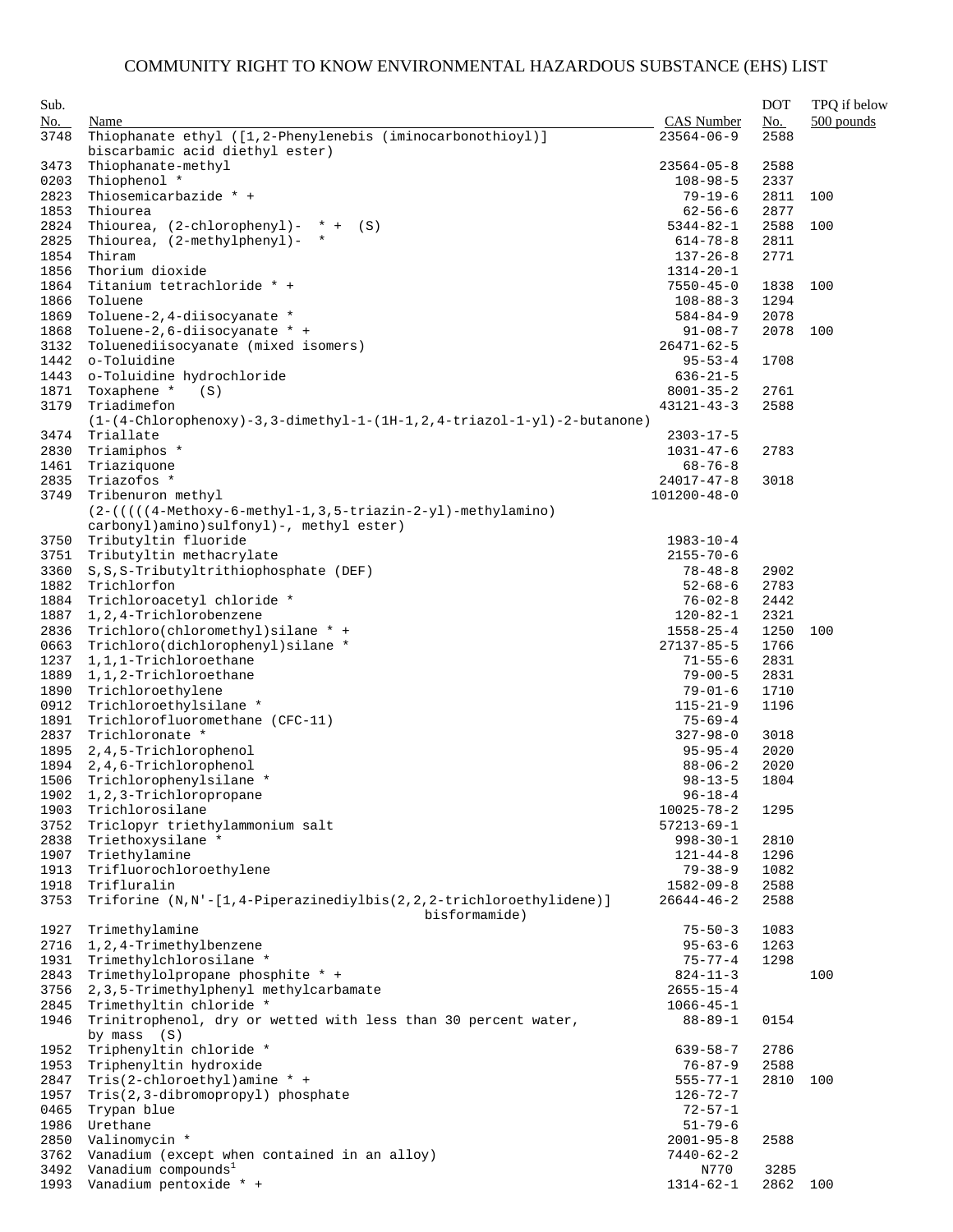|                                                                    |                                               | <b>DOT</b> | TPQ if below |
|--------------------------------------------------------------------|-----------------------------------------------|------------|--------------|
| Name                                                               | CAS Number                                    | No.        | 500 pounds   |
| Vinclozolin                                                        | $50471 - 44 - 8$                              | 2588       |              |
| $(3-(3.5-Dichlorophenyl)-5-ethenyl-5-methyl-2.4-oxazolidinedione)$ |                                               |            |              |
| Vinyl acetate *<br>(S)                                             | $108 - 05 - 4$                                | 1301       |              |
| Vinyl acetate monomer * (S)                                        | $108 - 05 - 4$                                | 1301       |              |
| Vinyl acetylene                                                    | $689 - 97 - 4$                                |            |              |
| Vinyl bromide                                                      | $593 - 60 - 2$                                | 1085       |              |
| Vinyl chloride                                                     | $75 - 01 - 4$                                 | 1086       |              |
| Vinyl ethyl ether                                                  | $109 - 92 - 2$                                | 1302       |              |
| Vinyl fluoride                                                     | $75 - 02 - 5$                                 | 1860       |              |
| Vinylidene chloride                                                | $75 - 35 - 4$                                 | 1303       |              |
| Vinylidene fluoride                                                | $75 - 38 - 7$                                 | 1959       |              |
| Vinyl methyl ether                                                 | $107 - 25 - 5$                                | 1087       |              |
| Warfarin *                                                         | $81 - 81 - 2$                                 | 3027       |              |
| Warfarin and salts <sup>1</sup>                                    | N874                                          | 3027       |              |
| Warfarin sodium * +                                                | $129 - 06 - 6$                                | 3027       | 100          |
| Waste $0i14$ (reportable at or above 10,000 pounds)                |                                               | 1270       |              |
| m-Xylene                                                           | $108 - 38 - 3$                                | 1307       |              |
| o-Xylene                                                           | $95 - 47 - 6$                                 | 1307       |              |
| p-Xylene                                                           | $106 - 42 - 3$                                | 1307       |              |
| Xylene (mixed isomers)                                             | $1330 - 20 - 7$                               | 1307       |              |
| 2,6-Xylidine                                                       | $87 - 62 - 7$                                 | 1711       |              |
| Xylylene dichloride * +                                            | $28347 - 13 - 9$                              | 2811       | 100          |
| Zinc (fume or dust)                                                | $7440 - 66 - 6$                               | 1436       |              |
| Zinc compounds <sup>1</sup>                                        | N982                                          |            |              |
| Zinc phosphide *                                                   | $1314 - 84 - 7$                               | 1714       |              |
| Zinc, $dichloro(4, 4-dimethyl-5)((((methylamino)carbonyl))$        | $58270 - 08 - 9$                              | 2588       | 100          |
| Zineb                                                              | $12122 - 67 - 7$                              | 2588       |              |
|                                                                    | $oxy$ ) imino) pentanenitrile) -, $(T-4)$ * + |            |              |

#### Footnotes

- 1. Many of the listed chemical categories have a "Category Number" instead of a CAS number. The Category Number is formatted as "Nxxx" where each "x" may be any number from 0 to 9.
- 2. Be advised that there are two (2) chemical categories, "Diisocyanates" and "Polycyclic aromatic compounds (PACs)," that are restricted to the chemicals listed under the appropriate heading. If you have more than 500 pounds in combination of any of the listed chemicals, you are to report them under the category heading (that is, do not report the individual chemicals or their CAS numbers).
- 3. One diisocyanate compound, **Methylenebis(phenylisocyanate)**, was once a separately listed substance but is now grouped in this compound category.
- 4. Under N.J.A.C. 7:1G, EHSs in mixtures such as diesel fuel or #2 heating oil, gasoline, kerosene, petroleum oil, or waste oil may be reported under the following generic categories:

| Substance                     | <b>Substance Number</b> | CAS Number | <b>DOT</b> Number |
|-------------------------------|-------------------------|------------|-------------------|
| Diesel Fuel or #2 Heating Oil | 2444                    | 68476-34-6 | 1993              |
| Gasoline                      | 0957                    | 8006-61-9  | 1203              |
| Kerosene                      | 1091                    | 8008-20-6  | 1223              |
| Petroleum Oil                 | 2651                    |            | 1270              |
| Waste Oil                     | 2851                    |            | 1270              |

These substances must be reported if they were present at your facility in 2010 in quantities at or above 10,000 pounds at any one time. Please use the appropriate codes as indicated above.

\* = EPCRA Section 302 Extremely Hazardous Substances. The presence of these substances in quantities equal to or in excess of the TPQ requires certain emergency planning activities. A letter should be sent to both the State Emergency Response Commission (SERC) and the LEPC giving the company name and location address (not mailing address, if different from location); an emergency contact person at the facility, with both a work phone number and an after hours phone number; and the substance(s) present on site that meet the